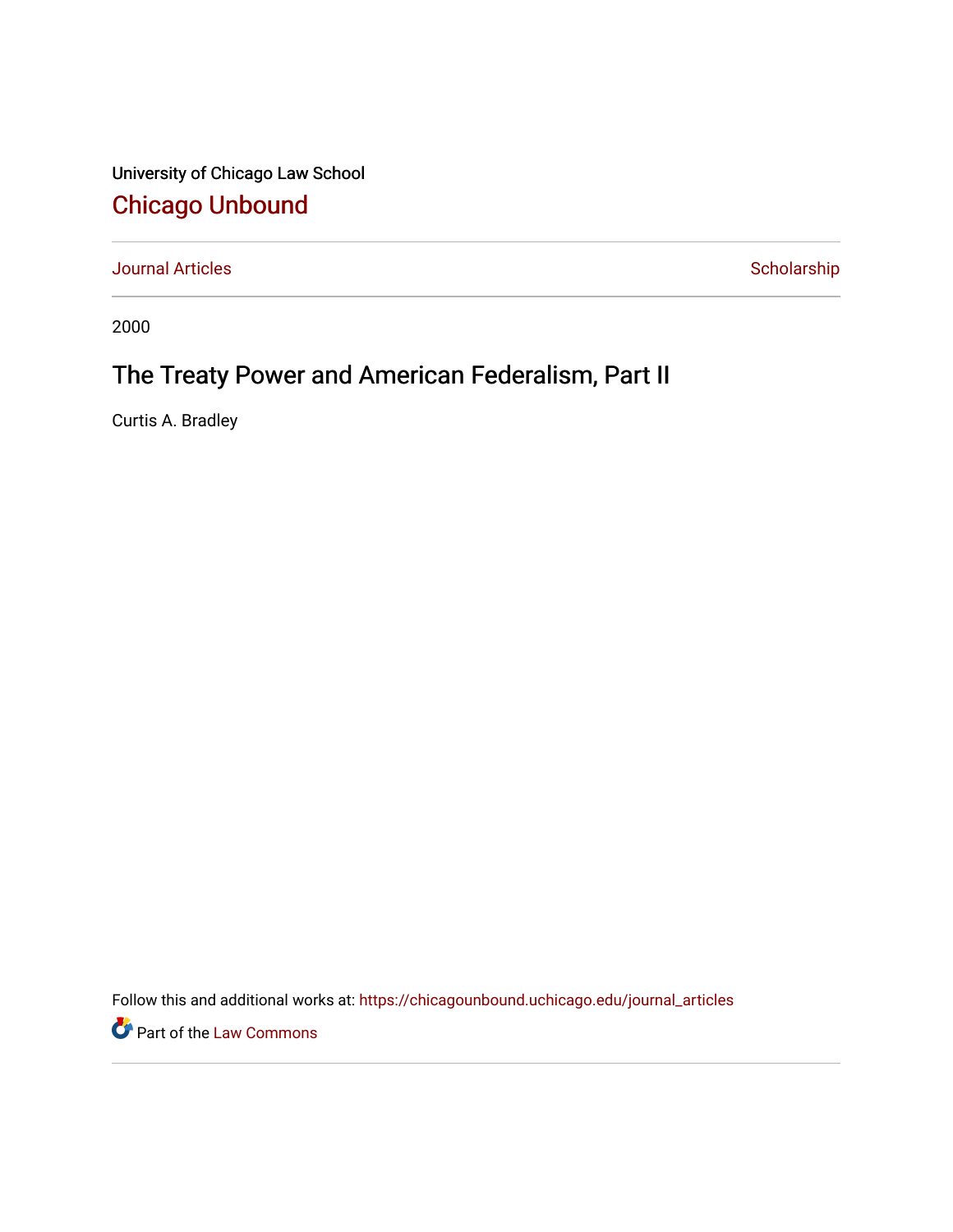## [Michigan Law Review](https://repository.law.umich.edu/mlr)

[Volume 99](https://repository.law.umich.edu/mlr/vol99) | [Issue 1](https://repository.law.umich.edu/mlr/vol99/iss1)

2000

## The Treaty Power and American Federalism, Part II

Curtis A. Bradley University of Virginia School of Law

Follow this and additional works at: [https://repository.law.umich.edu/mlr](https://repository.law.umich.edu/mlr?utm_source=repository.law.umich.edu%2Fmlr%2Fvol99%2Fiss1%2F4&utm_medium=PDF&utm_campaign=PDFCoverPages) 

Part of the [Constitutional Law Commons,](http://network.bepress.com/hgg/discipline/589?utm_source=repository.law.umich.edu%2Fmlr%2Fvol99%2Fiss1%2F4&utm_medium=PDF&utm_campaign=PDFCoverPages) [Human Rights Law Commons,](http://network.bepress.com/hgg/discipline/847?utm_source=repository.law.umich.edu%2Fmlr%2Fvol99%2Fiss1%2F4&utm_medium=PDF&utm_campaign=PDFCoverPages) [International Law Commons](http://network.bepress.com/hgg/discipline/609?utm_source=repository.law.umich.edu%2Fmlr%2Fvol99%2Fiss1%2F4&utm_medium=PDF&utm_campaign=PDFCoverPages), [Jurisprudence Commons](http://network.bepress.com/hgg/discipline/610?utm_source=repository.law.umich.edu%2Fmlr%2Fvol99%2Fiss1%2F4&utm_medium=PDF&utm_campaign=PDFCoverPages), [Legal History Commons,](http://network.bepress.com/hgg/discipline/904?utm_source=repository.law.umich.edu%2Fmlr%2Fvol99%2Fiss1%2F4&utm_medium=PDF&utm_campaign=PDFCoverPages) and the [Supreme Court of the United States](http://network.bepress.com/hgg/discipline/1350?utm_source=repository.law.umich.edu%2Fmlr%2Fvol99%2Fiss1%2F4&utm_medium=PDF&utm_campaign=PDFCoverPages)  [Commons](http://network.bepress.com/hgg/discipline/1350?utm_source=repository.law.umich.edu%2Fmlr%2Fvol99%2Fiss1%2F4&utm_medium=PDF&utm_campaign=PDFCoverPages)

### Recommended Citation

Curtis A. Bradley, The Treaty Power and American Federalism, Part II, 99 MICH. L. REV. 98 (2000). Available at: [https://repository.law.umich.edu/mlr/vol99/iss1/4](https://repository.law.umich.edu/mlr/vol99/iss1/4?utm_source=repository.law.umich.edu%2Fmlr%2Fvol99%2Fiss1%2F4&utm_medium=PDF&utm_campaign=PDFCoverPages)

This Correspondence is brought to you for free and open access by the Michigan Law Review at University of Michigan Law School Scholarship Repository. It has been accepted for inclusion in Michigan Law Review by an authorized editor of University of Michigan Law School Scholarship Repository. For more information, please contact [mlaw.repository@umich.edu](mailto:mlaw.repository@umich.edu).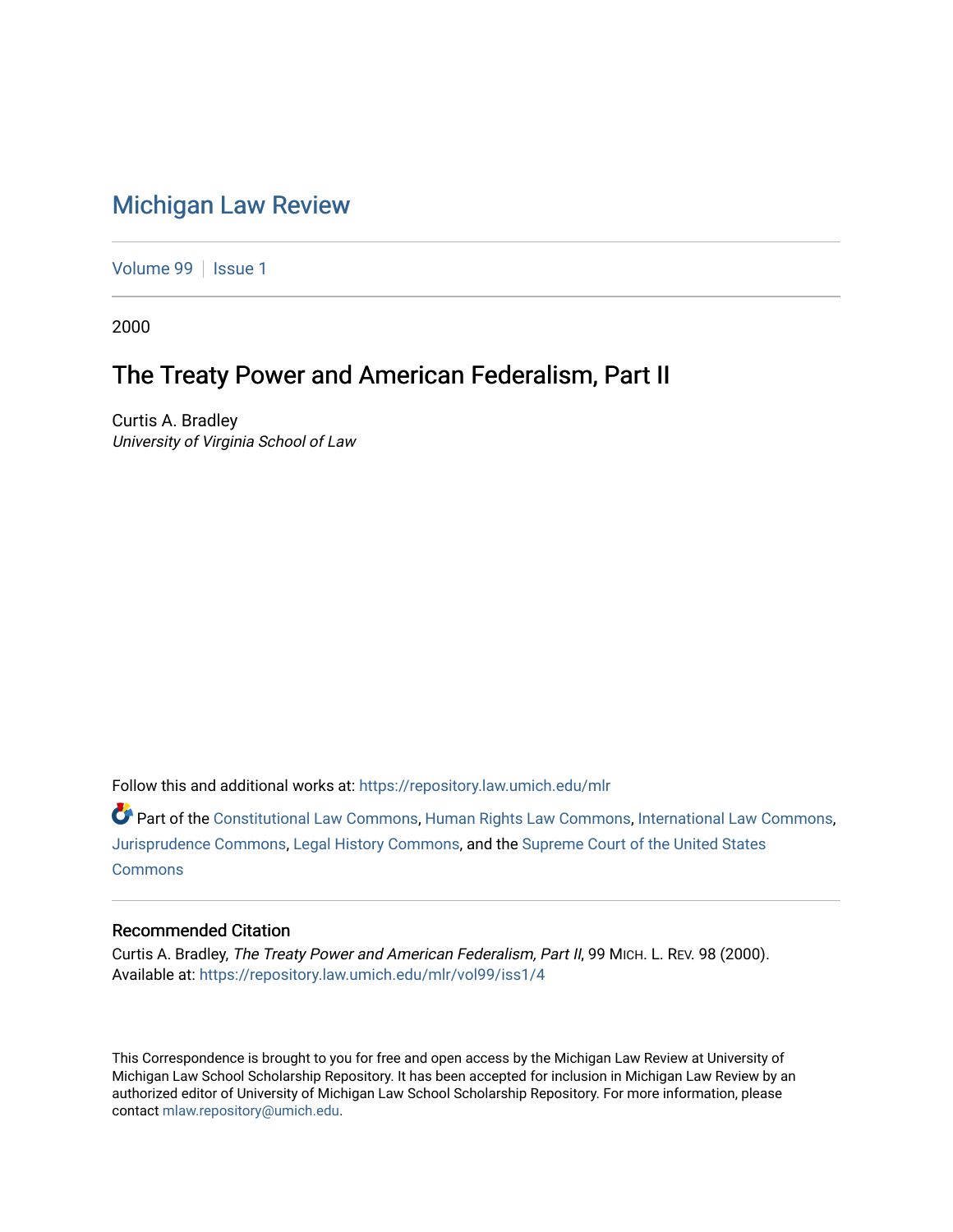## THE TREATY POWER AND AMERICAN FEDERALISM, PART II

### Curtis A. Bradley\*

In an article published in this Review two years ago, I described and critiqued what I called the "nationalist view" of the treaty power.<sup>1</sup> Under this view, the national government has the constitutional power to enter into treaties, and thereby create binding national law by virtue of the Supremacy Clause, without regard to either subject matter or federalism limitations. This view is reflected in the writings of a number of prominent foreign affairs law scholars, as well as in the American Law Institute's Restatement (Third) of Foreign Relations Law of the United States. In my article, I argued that this view was, among other things, inconsistent with the limited and enumerated powers structure of the U.S. Constitution. I also argued that this inconsistency was becoming more significant, as the range of treatymaking has expanded and as the Supreme Court has given new life to federalism restraints in the domestic arena.

Recently, Professor David Golove published a 240-page article in this Review that takes issue with much of my analysis.<sup>2</sup> Invoking constitutional text, structure, precedent, and history, Golove attempts to set forth a broad-based defense of the nationalist view. Notwithstanding our disagreements, there is much in Golove's article that I admire, and it is certainly an important contribution to the debate over the scope of the treaty power. Golove's historical narrative, while not without its difficulties, is particularly enlightening and reflects a prodigious amount of research. Unfortunately, the historical portion of the article is book-ended with discussions that are rather polemical and exaggerated in tone and substance.3 More importantly, those who

<sup>\*</sup> Professor, University of Virginia School of Law. For helpful comments and suggestions, I thank Kathryn Bradley, Barry Cushman, Martin Flaherty, Jack Goldsmith, David Golove, Mike Klarman, Julian Ku, Daryl Levinson, Hiroshi Motomura, Bob Nagel, Steve Smith, Paul Stephan, Ted White, and John Yoo. For excellent research assistance, I thank Michael Bell and Cynthia Orchard.

<sup>1.</sup> Curtis A. Bradley, The Treaty Power and American Federalism, 97 MICH. L. REV. 390 (1998).

<sup>2.</sup> David M. Golove, Treaty-Making and the Nation: The Historical Foundations of the Nationalist Conception of the Treaty Power, 98 MICH. L. REV. 1075 (2000).

<sup>3.</sup> For example, even though the scope of the treaty power has been vigorously debated throughout U.S. history — by serious scholars, prominent public officials, and federal judges - Golove proclaims that "the text and structure of the Constitution, as well as original intent, leave little room for serious debate." Id. at 1078.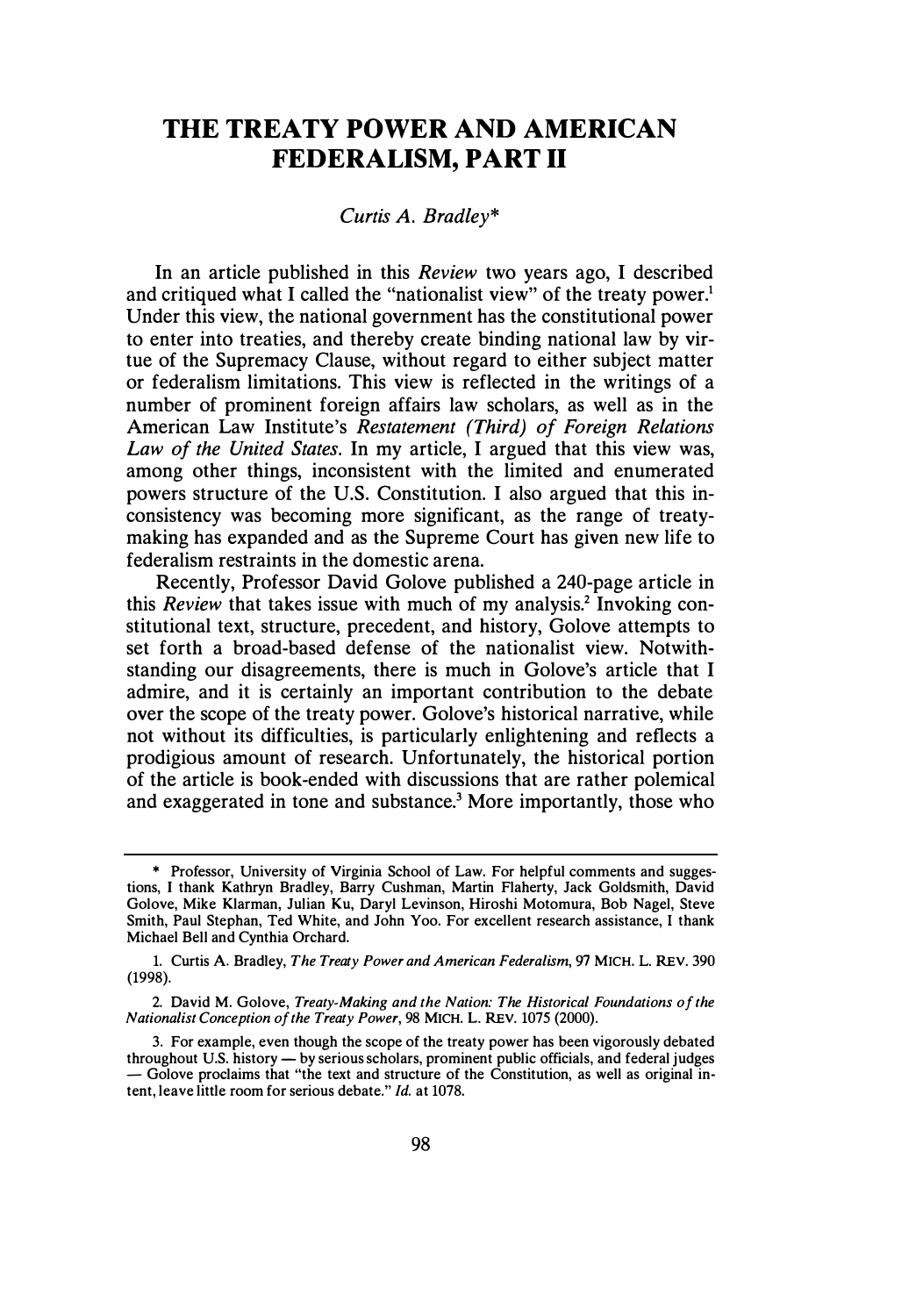were looking for a full debate between Golove and myself over the scope of the treaty power are likely to be disappointed. Golove's article, even with its historical discussion, largely fails to engage my critique of the nationalist view.

In this reply, I will make four points. First, despite claiming to do so, Golove's article does not in fact defend the nationalist view that I critiqued. Second, Golove's proposed subject matter limitation on the treaty power reflects a false assumption about the views of other foreign affairs scholars and, more importantly, lacks any meaningful content. Third, Golove purports to accept the Supreme Court's recent federalism decisions as a baseline, but much of his analysis is inconsistent with those decisions. Finally, Golove's historical discussion, while rich in detail, is both methodologically inconsistent and tendentious.

#### I. THE "NATIONALIST VIEW" OF THE TREATY POWER

In my original article, I coined the term "nationalist view" to refer to the proposition that the treaty power is limited neither by subject matter nor by the reserved powers and rights of the states.<sup>4</sup> The following statement by Professor Lori Damrosch reflects the view I had in mind: " [T]he treaty-makers may make supreme law binding on the states as to any subject, and notions of states' rights should not be asserted as impediments to the full implementation of treaty obligations."5 One of the central claims of my article was that the two elements to the nationalist view  $-$  the lack of a subject matter limitation and the lack of states' rights limitations  $-$  had developed largely in isolation but were now being combined in academic commentary and in the Restatement (Third).<sup>6</sup> If accepted together, I argued, these two elements of the nationalist view would give the treatymakers essentially unlimited power vis-à-vis the states. I criticized this view as inconsistent with constitutional text and structure, as well as with the Supreme Court's recent federalism decisions.

The principal significance of the nationalist view is that it would allow the treatymakers the ability to circumvent federalism limitations otherwise applicable to the national government's exercise of lawmaking power. Some commentators have suggested, for example, that Congress could reenact the Religious Freedom Restoration Act  $-$ 

<sup>4.</sup> Bradley, supra note 1, at 393.

<sup>5.</sup> Id. (quoting Lori Fisler Damrosch, The Role of the United States Senate Concerning "Self-Executing" and "Non-Self-Executing" Treaties, 67 CHI.-KENT L. REV. 515, 530 (1991)). For other examples of the nationalist view, see RESTATEMENT (THIRD) OF THE FOREIGN RELATIONS LAW OF THE UNITED STATES §§ 302, 303 (1987) [hereinafter RESTATEMENT (THIRD)); Lours HENKIN, FOREIGN AFFAIRS AND THE UNITED STATES CONSTITUTION 189-93, 197 (2d ed. 1996); Gerald L. Neuman, The Global Dimension of RFRA, 14 CONST. COMMENTARY 33, 46 (1997).

<sup>6.</sup> Bradley, supra note 1, at 423, 433.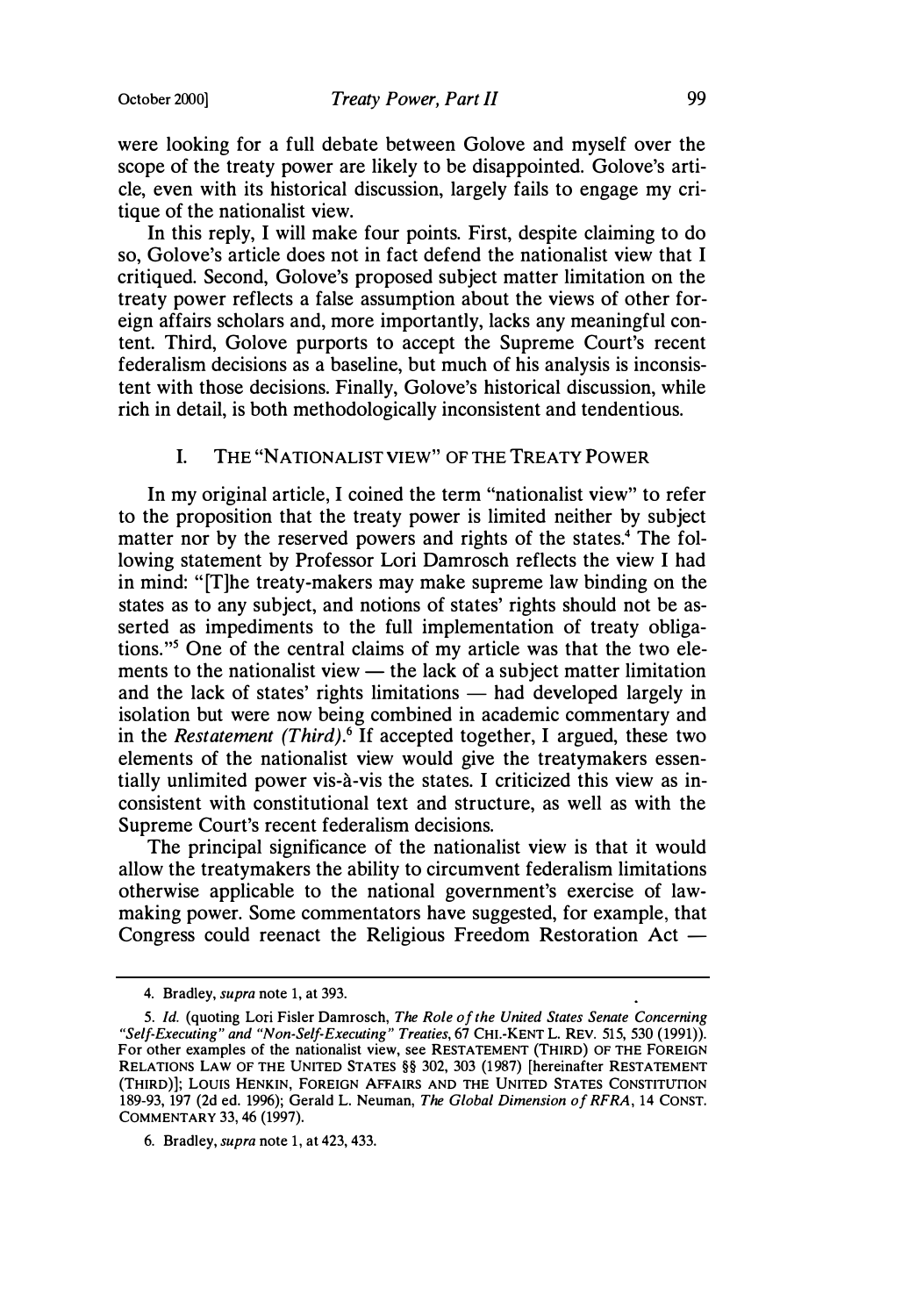which was invalidated by the Supreme Court on the ground that it exceeded Congress's powers under the Fourteenth Amendment<sup>7</sup>  $-$  as an implementation of an existing treaty commitment.<sup>8</sup> Similarly, in a recent case involving the Violence Against Women Act, a group of international law scholars filed an *amicus curiae* brief arguing that, even if the statute exceeded Congress's powers (as the Supreme Court ultimately concluded), it should be upheld as a valid implementation of a treaty.9 Commentators also have argued that the treatymakers have the ability to "commandeer" state legislatures and executive officials, notwithstanding Supreme Court decisions disallowing Congress from doing so. $10$ 

At the end of my article, I considered various constructions of the treaty power that might reconcile the need for flexibility in international negotiations with the structural principles of American federalism. The best contemporary construction, I argued, was one that would allow the treatymakers the ability to conclude treaties on any subject but would limit their ability to create supreme federal law to the scope of Congress's power to do so. This construction would give the treatymakers substantial power to create supreme federal law, while at the same time preventing an end run around the federalism limitations applicable to Congress's creation of such law.<sup>11</sup> As I acknowledged, my proposed construction would probably require the limiting or overruling of the Supreme Court's 1920 decision, Missouri

9. Brief of Amici Curiae on Behalf of International Law Scholars and Human Rights Experts in Support of Petitioners at 28-30, United States v. Morrison, 529 U.S. 598 (2000) (Nos. 99-0005, 99-0029). The Supreme Court held that a portion of the Act was invalid because it exceeded Congress's powers; the Court did not mention the treaty argument. United States v. Morrison, 529 U.S. 598 (2000).

10. See, e.g., Martin Flaherty, Are We to Be a Nation? Federal Power vs. "States' Rights" in Foreign Affairs, 70 U. COLO. L. REV. 1277, 1279 (1999); Laurence H. Tribe, Taking Text and Structure Seriously: Reflections on Free Form Method in Constitutional Interpretation, 108 HARV. L. REV. 1221, 1260 (1995); Thomas Healy, Note, Is Missouri v. Holland Still Good Law? Federalism and the Treaty Power, 98 COLUM. L. REV. 1726 (1998); see also Neuman, supra note 5, at 52 (suggesting that the New York anti-commandeering decision may not be applicable to the treaty power); Gerald L. Neuman, The Nationalization of Civil Liberties Revisited, 99 COLUM. L. REV. 1630, 1650-55 (1999) (making same suggestion regarding the Printz anti-commandeering decision).

11. Congress has substantial power, of course, to create supreme federal Jaw in both the domestic and foreign affairs contexts. See, e.g., Crosby v. Nat'l Foreign Trade Council, 120 S. Ct. 2288 (2000) (finding that Congress had preempted a state statute that was designed to restrict trade with Burma). In addition, some treaties do not depend on the creation of supreme federal law for their efficacy, and those treaties would be unaffected by my proposed construction even if they exceeded Congress's powers. Cf. Head Money Cases, 112 U.S. 580, 598 (1884) ("[A treaty] depends for the enforcement of its provisions on the interest and the honor of the governments which are parties to it.").

<sup>7.</sup> See City of Boerne v. Flores, 521 U.S. 507 (1997).

<sup>8.</sup> See, e.g., Neuman, *supra* note 5, at 52-53; Jeri Nazary Sute, Comment, Reviving RFRA: Congressional Use of Treaty-Implementing Powers to Protect Religious Exercise Rights, 12 EMORY INT'L L. REV. 1535, 1535-38 (1998).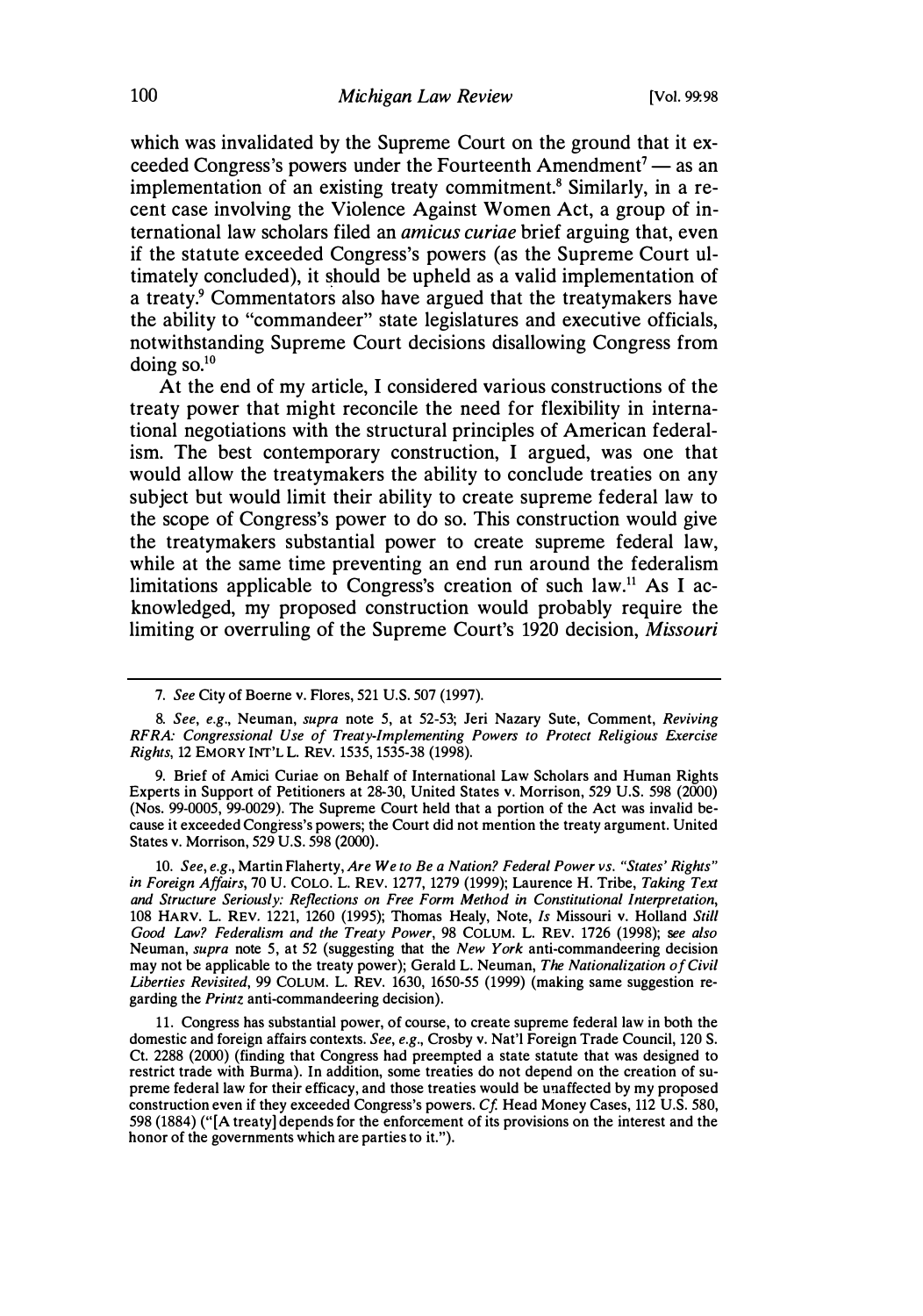$\nu$ . *Holland*,<sup>12</sup> which upheld the statutory implementation of a migratory birds treaty even though the statute may have been beyond Congress's legislative powers at that time.

Throughout his article, Golove describes himself as defending the "nationalist view" against my critique.<sup>13</sup> In fact, the view that he defends is, in many respects, narrower than the one I critiqued. Contrary to the conventional academic wisdom that I criticized, Golove accepts the possibility that much of the Supreme Court's recent federalism jurisprudence applies to limit the treaty power, and he also purports to accept a subject matter limitation on the treaty power. The only limitation that Golove specifically argues against is one that would restrict the ability of the treatymakers to create supreme federal law to the scope of Congress's power to do so. In other words, Golove seeks only to defend a narrow version of the Court's holding in Holland. Consequently, his article is not a defense of the nationalist view that I critiqued, but rather is a response to the particular construction of the treaty power I proposed at the end of my article.

Golove begins by acknowledging that "treaties, like all other governmental acts, are subject to the Constitution" and that treaties that violated specific constitutional prohibitions would be unconstitutional.14 I would certainly agree, although there is some sweeping language in Holland that could be read to the contrary.15 Next, Golove accepts the proposition that treaties are "in principle subject to the separation of powers restrictions which are applicable to ordinary acts of Congress."16 Again I agree, although Golove does not adequately distinguish the treaty power's relationship to separation of powers from its relationship to federalism.17

14. Id. at 1083.

16. Golove, supra note 2, at 1084.

17. Golove contends that "[n]othing in the constitutional text suggests that treaties are free of the requirements of the separation of powers," Golove, supra note 2, at 1098 n.53,

<sup>12. 252</sup> U.S. 416 (1920).

<sup>13.</sup> See, e.g., Golove, supra note 2, at 1080 ("In Part I, I set out the basic textual and structural arguments that support the nationalist view."). Occasionally, including in the title of his article, Golove refers to the "nationalist conception." He appears to treat that phrase as synonymous with "nationalist view."

<sup>15.</sup> Holland, 252 U.S. at 433 ("Acts of Congress are the supreme law of the land only when made in pursuance of the Constitution, while treaties are declared to be so when made under the authority of the United States. It is open to question whether the authority of the United States means more than the formal acts prescribed to make the convention."); see also Thomas Reed Powell, Constitutional Law in 1919-20, 19 MICH. L. REV. 1, 13 (1920) (noting that the Court's "hint that there may be no other test to be applied than whether the treaty has been duly concluded indicates that the Court might hold that specific constitutional limitations in favor of individual liberty and property are not applicable to deprivations wrought by treaties"). Some of the concerns regarding this language were resolved in Reid v. Covert, in which a plurality of the Court stated that, notwithstanding Holland, the treaty power was limited by the individual rights protections in the Bill of Rights. 354 U.S. 1, 16 (1957).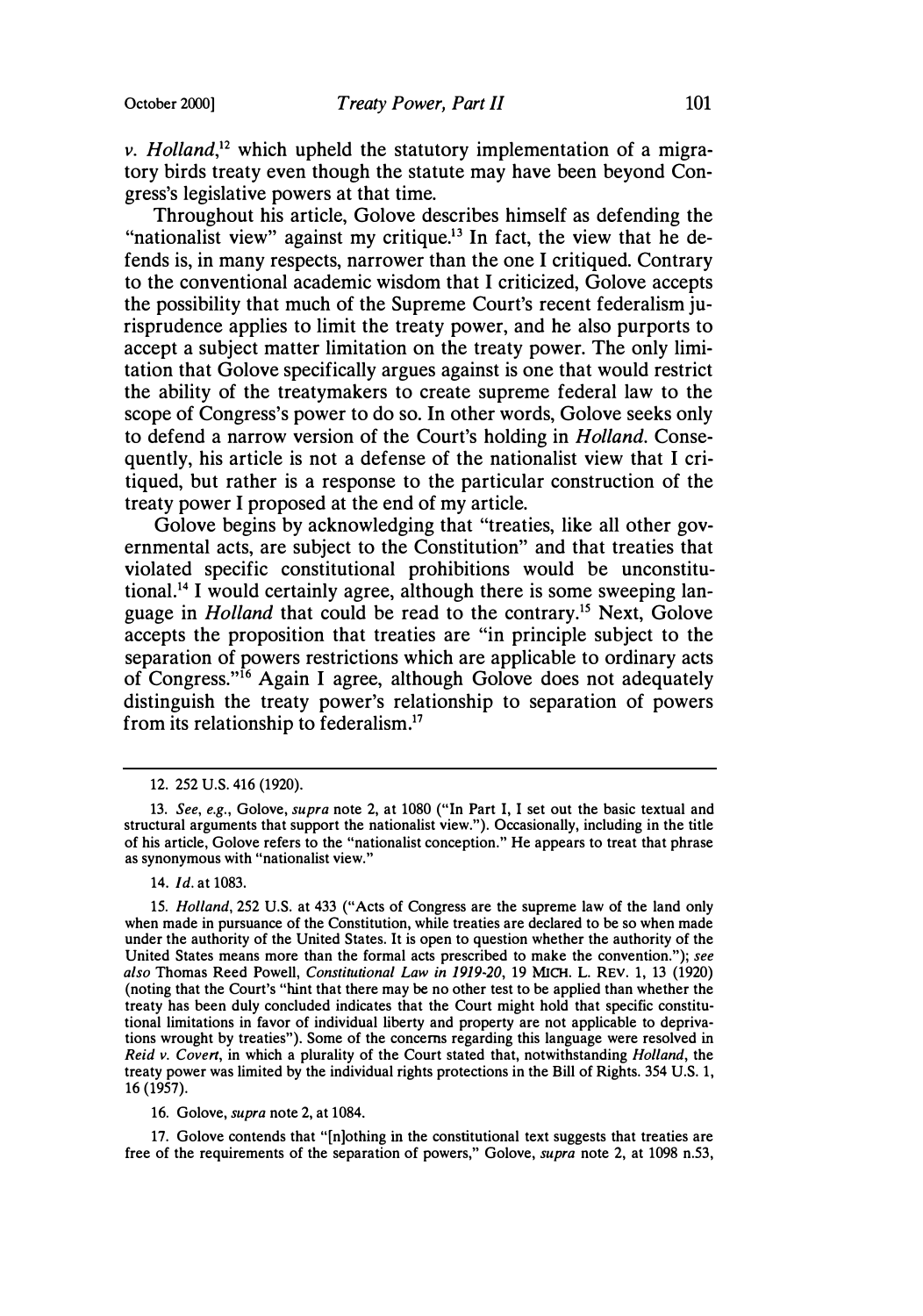Most surprisingly, given some of the rhetoric in his article, Golove accepts that "treaties are not immune from federalism limitations."18 He states, for example, that "[t]reaties have no general license to violate the immunities of states any more than they may violate the rights of individuals. "19 Within such potential federalism limitations, he includes subject matter limitations, the doctrine of state sovereign immunity, and the Supreme Court's recent anti-commandeering limitations. In other words, Golove accepts the possibility that much of the Supreme Court's recent federalism jurisprudence applies to limit the treaty power. Apparently, the only aspect of the Supreme Court's federalism jurisprudence that Golove does not believe applies to the treaty power are the Court's decisions concerning the subject matter scope of Congress's powers under Article I and the Fourteenth Amendment.<sup>20</sup> At this point, Golove has, perhaps unintentionally, distanced himself from the views of many other commentators concerning the implications of Holland.<sup>21</sup>

18. Golove, supra note 2, at 1085.

19. Id. at 1086.

20. Golove argues that these decisions are different from the other federalism decisions because they concern only lack of power, not "affirmative constitutional immunities of states." Id. at 1087. Golove makes a similar distinction in an effort to explain the Supreme Court's use in the nineteenth century of the "equal footing" doctrine to limit the treaty power. Id. at 1231 n.519. As discussed below, Golove's formalistic distinction, which he never defends, appears to be at odds with recent Supreme Court decisions. See infra Part III.

but that is also true of the requirements of federalism. The text provides that treaties are the supreme law of the land and that states may not enter into treaties, but it does not provide that there are no federalism limits on the scope of the treaty power. Golove further argues that separation of powers principles are different because they "do not limit the subject matter or content of treaties," but rather "only require that certain subject matters not be regulated in certain ways. . . ." Id. at 1097 n.53. To the extent I understand this distinction, it appears to be inaccurate. If separation of powers limitations apply to the treaty power, they prevent treaties from making certain domestic changes (such as the creation of domestic criminal law or the appropriation of money) without the involvement of the House of Representatives. See, e.g., Hopson v. Kreps, 622 F.2d 1375, 1380 (9th Cir. 1980); The Over the Top, 5 F.2d 838, 845 (D. Conn. 1925). Analogously, federalism limitations, if they apply to the treaty power, prevent treaties from making certain domestic changes without the states' consent.

<sup>21.</sup> See RESTATEMENT (THIRD), supra note 5, § 302 cmt. d (stating that, because of Holland, "the Tenth Amendment, reserving to the several States the powers not delegated to the United States, does not limit the power to make treaties or other agreements"); ERWIN CHEMERINSKY, CONSTITUTIONAL LAW: PRINCIPLES AND POLICIES § 3.5.l, at 205 (1997) ("The Court (in Holland] ... rejected the claim that state sovereignty and the Tenth Amendment limit the scope of the treaty power."); id. § 4.6, at 273 (because of *Holland*, "treaties cannot be challenged as violating the Tenth Amendment and infringing state sovereignty"); RONALD D. ROTUNDA & JOHN E. NOWAK, TREATISE ON CONSTITUTIONAL LAW: SUBSTANCE AND PROCEDURE§ 6.5, at 575 (3d ed. 1999) ("Any Tenth Amendment limitation on the federal treaty power was flatly rejected in the landmark case of Missouri v. Holland."); Carlos Manuel Vázquez, Breard, Printz, and the Treaty Power, 70 U. COLO. L. REV. 1317, 1343 (1999) ("[U]nless Missouri v. Holland is reconsidered, it appears that there are no limits on the treaty power grounded in state sovereignty.").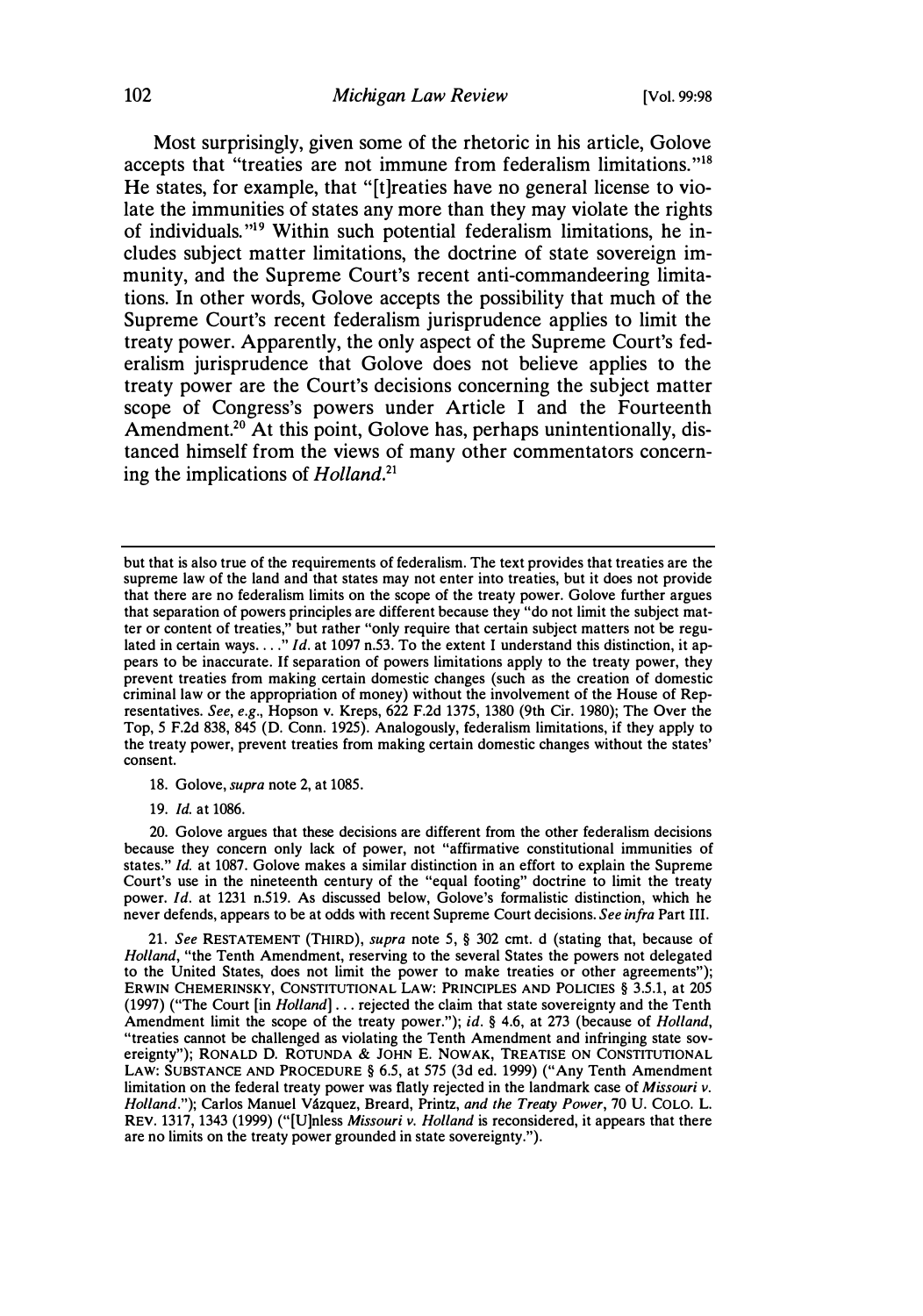I certainly welcome Golove's partial repudiation of what I have called the "nationalist view." Unfortunately, Golove repeatedly describes his article as if it were presenting a full-fledged defense of that view, which makes his article potentially confusing. For example, he cites scholars and officials as supporting the "nationalist view" when they in fact (at most) supported only one component of it (usually the lack of states' rights limitations).<sup>22</sup> Similarly, he asserts that the Supreme Court has endorsed the nationalist view, $^{23}$  even though he acknowledges elsewhere that the Court has never held that the treaty power is free from subject matter limitations — and, indeed, that it has suggested just the opposite.

A good illustration of how Golove's use of the term "nationalist view" can be confusing is his treatment of the views of the nineteenthcentury statesman, John Calhoun. Golove relies heavily on statements by Calhoun that suggest the absence of reserved power limitations on the treaty power and argues that these statements show that "Calhoun seems to have accepted the nationalist view of the treaty power."<sup>24</sup> Golove does not mention, however, that Calhoun believed in a strong subject matter limitation on the treaty power. In Calhoun's view, the treaty power was to be "strictly limited to questions inter alios; that is, to questions between us and foreign powers which require negotiation to adjust them."25 To extend the treaty power beyond such truly international matters, he said, "would be to extend it beyond its allotted sphere; and, thus, a palpable violation of the constitution."26 By contrast, as long as the treaty power was limited to its proper subject matter, Calhoun believed, the treaty power would not unduly threaten the states' reserved powers. Indeed, in his view, the treaty power had rarely, if ever, been used to regulate in areas reserved to the states.<sup>27</sup> In this context, Calhoun's statements about reserved power limitations

24. Id. at 1235; see also id. at 1091 (quoting Calhoun).

25. JOHN C. CALHOUN, A DISQUISITION ON GOVERNMENT AND A DISCOURSE ON THE CONSTITUTION AND GOVERNMENT OF THE UNITED STATES 203 (Richard K. Cralle ed., 1851).

26. Id.; see also id. at 253 ("[T]he supremacy of laws and treaties is expressly restricted to such as are made in pursuance of the constitution, or under the authority of the United States; which can, in no case, extend beyond the delegated powers.") (emphasis added).

27. See Letter to Henry Wheaton from John Calhoun (June 28, 1844), in XIX THE PAPERS OF JOHN C. CALHOUN 211 (1990) ("From the beginning and throughout the whole existence of the Federal Government (the treaty power] has been exercised constantly on commerce, navigation, and other delegated powers to the almost entire exclusion of the reserved which, from their nature rarely ever come in question between us and other nations.").

<sup>22.</sup> See, e.g., Golove, supra note 2, at 1114-15 (Thomas Jefferson); 1140 (James Madison); 1235 (John Calhoun).

<sup>23.</sup> See, e.g., id. at 1193-1205, 1243-54.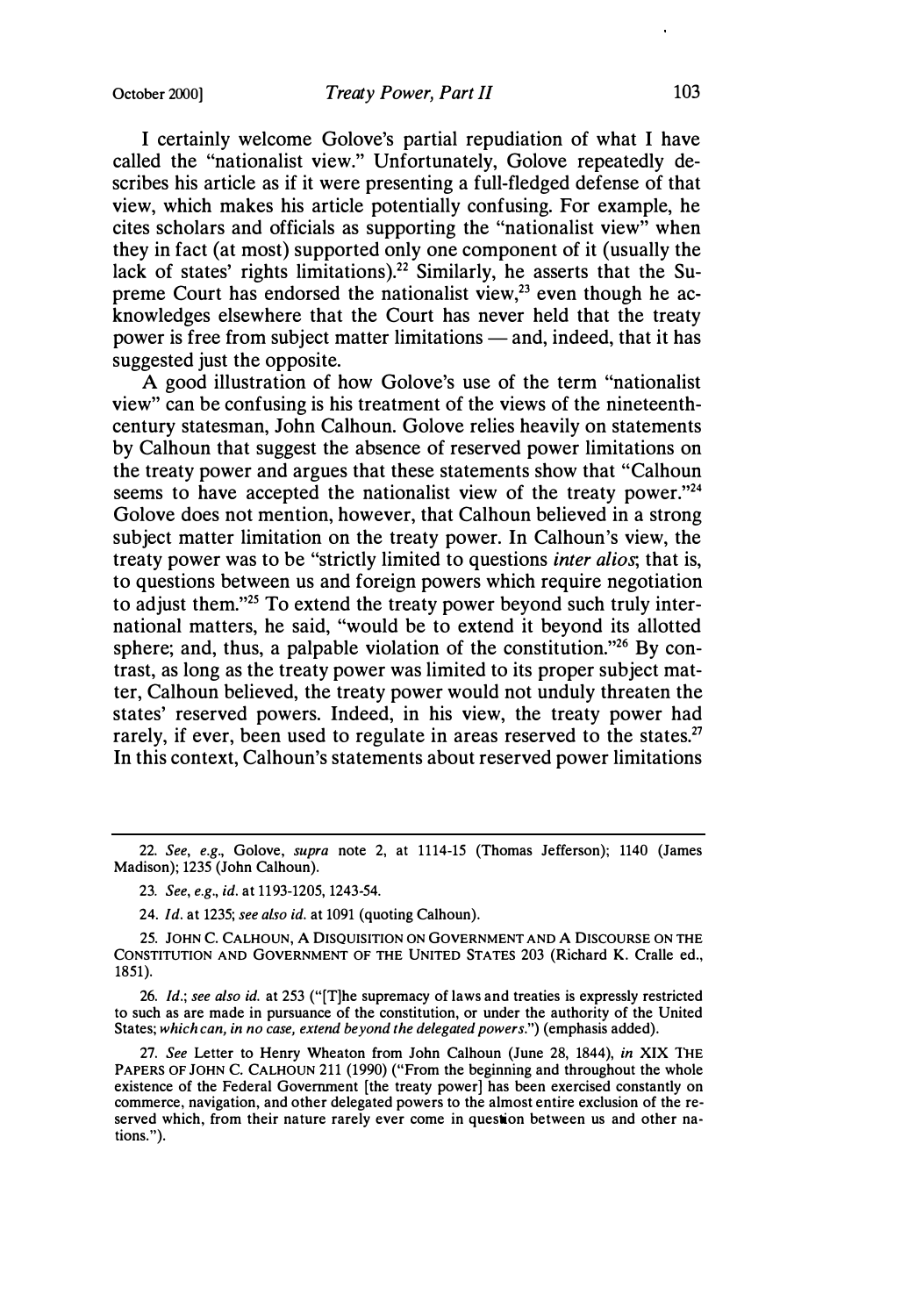are less surprising.28 This example shows why it is inadequate to focus, as Golove does through his redefinition of "nationalist view," on only one aspect of the scope of the treaty power.29

Golove's criticisms of my arguments similarly end up getting distorted because of his change in the definition of "nationalist view." For example, he contends that "Professor Bradley claims that Missouri is without historical foundation."30 The principal support for this contention is a statement in my article that "the nationalist view of the treaty power is unsupported by history. "31 I made clear in my article that, however one reads the holding of Holland, it encompasses only part of what I was referring to as the nationalist view.32 I did critique *Holland*, but primarily on nonhistorical grounds.<sup>33</sup> More generally, Golove errs in repeatedly referring to my critique of the nationalist view as the "states' rights" view, $34$  and in labeling me a "states' rights advocate."35 My critique was of an unlimited treaty power, not the lack of states' rights limitations on the treaty power per se.

The problems with Golove's approach go beyond mere terminological confusion. Golove's article is itself another example of the very problem I highlighted in my article: defenders of a broad treaty power artificially divide the subject matter issue from the states' rights issue and defend them separately. The principal tensions between the treaty power and American federalism, however, occur when these two elements of the nationalist view are combined, because it is this combination that would give the treatymakers essentially unlimited power to

CALHOUN, supra note 25, at 204.

29. There are many similar examples of this problem in Golove's article. For example, Golove emphasizes statements in the Jay Treaty debates rejecting states' rights limitations, while neglecting to mention the many statements during the debates suggesting that the treaty power was limited at least by subject matter. Cf. Bradley, supra note 1, at 414-15 (quoting some of these statements); see also Charles A. Lofgren, Missouri v. Holland in Historical Perspective, 1975 SUP. Cr. REV. 77, 112 (explaining that there was a "consensus" in the Jay Treaty debates that the treaty power was limited by subject matter).

30. Golove, supra note 2, at 1100; see also id. at 1079 (asserting that "the most recent attacks on Missouri contend that its holding finds no support in history").

- 31. Bradley, supra note 1, at 450 (emphasis added).
- 32. Id. at 429.
- 33. Id. at 433-50 (critiquing the textual and structural arguments in Holland).
- 34. See, e.g., Golove, supra note 2, at 1077 n.3, 1279.
- 35. See, e.g., id. at 1100, 1147 n.216, 1188.

<sup>28.</sup> Moreover, Calhoun actually did believe that there were some (modest) states' rights-related limitations on the treaty power:

<sup>[</sup>The treatymakers] can enter into no stipulation calculated to change the character of the government; or to do that which can only be done by the constitution-making power; or which is inconsistent with the nature and structure of the government,  $-$  or the objects for which it was formed. Among which, it seems to be settled, that it cannot change or alter the boundary of a State, - or cede any portion of its territory without its consent.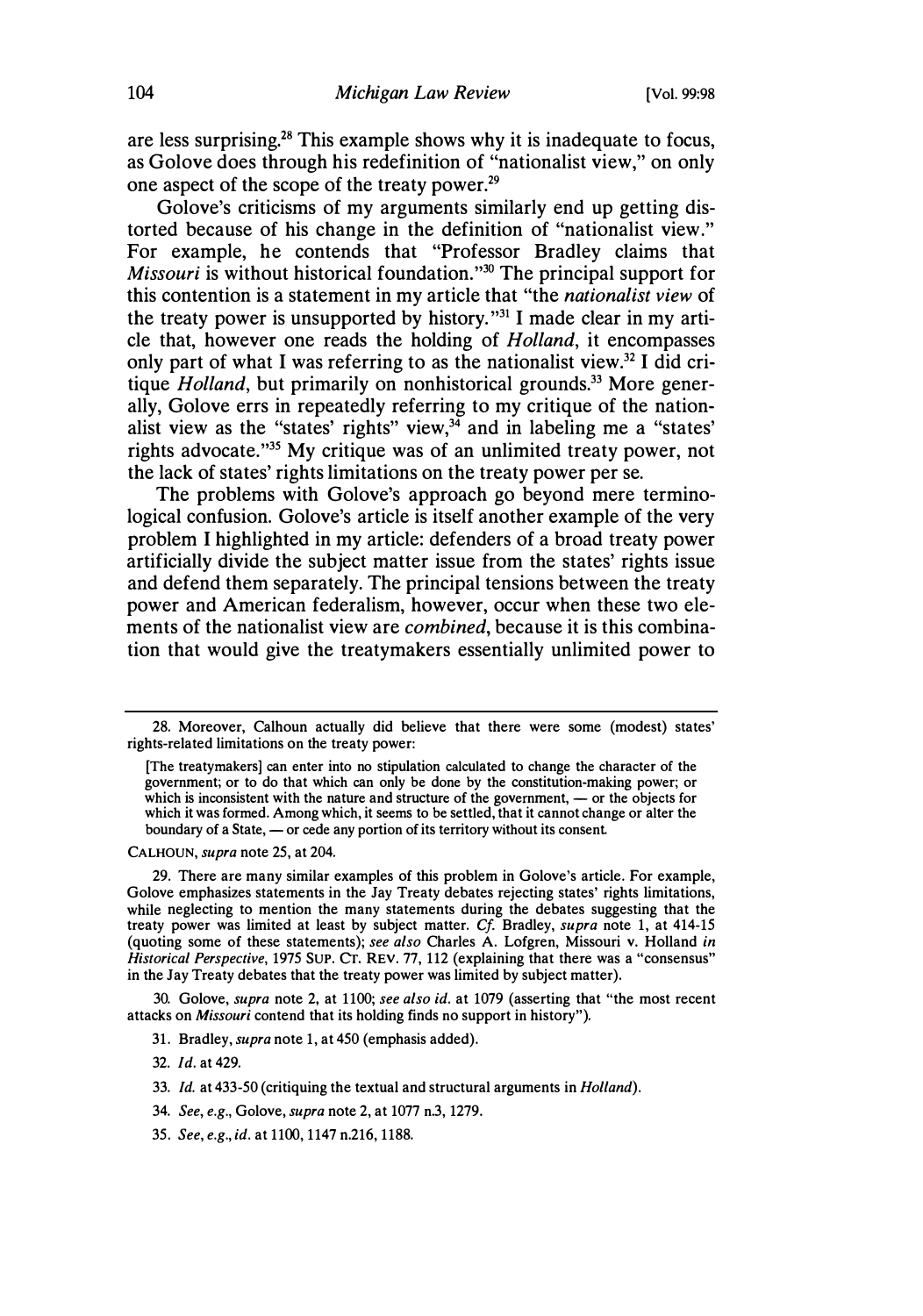create preemptive federal law.36 Nowhere in his article does Golove come to terms with this point. A defense of the "nationalist view," as reflected in the Restatement (Third) and other commentary, has yet to be written.

#### II. GOLOVE'S PROPOSED SUBJECT MATIER LIMITATION

As noted above, Golove purports to be accepting a subject matter limitation on the treaty power. Indeed, he proclaims that, " [w] ere the President and Senate to make a treaty on a subject inappropriate for negotiation and agreement, and thus beyond the scope of the treaty power, the treaty would be invalid under the Tenth Amendment."<sup>37</sup> There is, as Golove acknowledges, substantial historical support for a subject matter limitation. To recite just a few examples, James Madison emphasized during the Virginia ratifying debates that "[t]he object of treaties is the regulation of intercourse with foreign nations, and is external;"38 John Calhoun, as noted above, stated in the midnineteenth century that the treaty power was "strictly limited to questions inter alios; that is, to questions between us and foreign powers which require negotiation to adjust them";<sup>39</sup> and Charles Evans Hughes suggested in 1929 that the treaty power was limited to matters of "international concern" and thus might not allow for the regulation of matters "which normally and appropriately were within the local jurisdictions of the States."<sup>40</sup> Thus, given Golove's emphasis on history, his acceptance of a subject matter limitation is not surprising. It turns out, however, that his proposed subject matter limitation is premised on a false assumption and, more importantly, lacks any meaningful content.41

Golove begins by suggesting that the subject matter limitation is a nonissue. He contends that, contrary to the claim in my original article, neither scholars nor the Restatement (Third) have denied the existence of subject matter limitations on the treaty power.<sup>42</sup> He is mistaken. As noted above, Professor Damrosch purports to be

- 39. CALHOUN, supra note 25, at 203.
- 40. Statement of Charles Evans Hughes, 1929 AM. SOC'Y INT'L L. PROC. 194, 194-96.

<sup>36.</sup> Bradley, supra note 1, at 433.

<sup>37.</sup> Golove, supra note 2, at 1281; see also id. at 1086 ("A treaty that violates this [subject matter] limitation would be beyond the scope of the treaty power and thus would invade the sphere 'reserved' to the states by the Tenth Amendment.").

<sup>38. 10</sup> THE DOCUMENTARY HISTORY OF THE RATIFICATION OF THE CONSTITUTION 1396 (John P. Kaminski & Gaspare J. Saladino eds., 1993) [hereinafter 10 DOCUMENTARY HISTORY].

<sup>41.</sup> Golove's proposed subject matter limitation is also ahistorical, a point which I return to in Part IV, infra.

<sup>42.</sup> Golove, supra note 2, at 1100 n.61, 1288-90.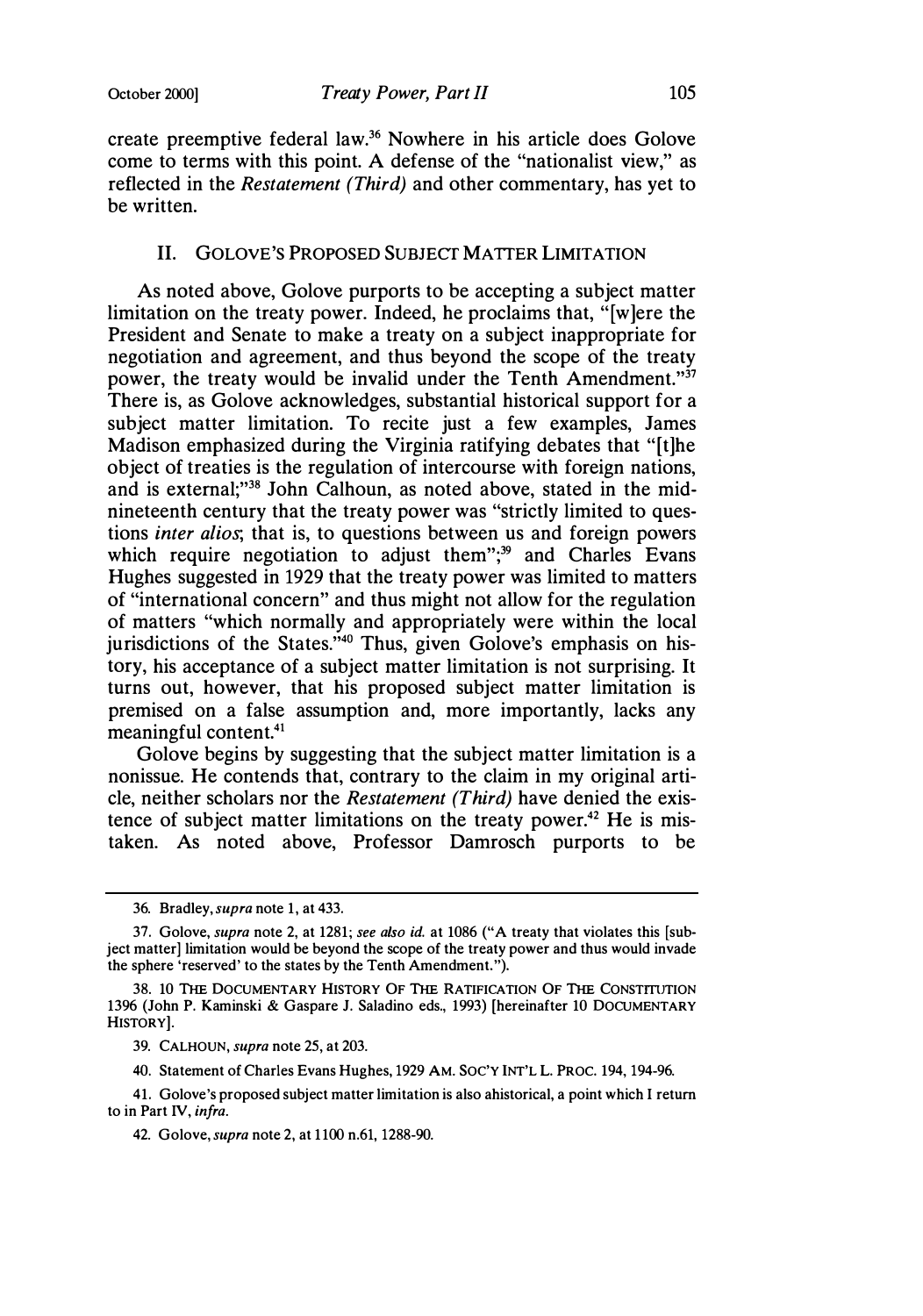summarizing the state of the law when she states that "the treatymakers may make supreme law binding on the states as to *any sub*ject."<sup>43</sup> Similarly, Professors Barry Carter and Phillip Trimble state in their popular casebook on international law that the constitutional term "treaty" "has come to include any international agreement, regardless of subject matter."44 And Professor Louis Henkin has argued that the Constitution's treaty clause "does not imply that an agreement may deal only with certain subjects."<sup>45</sup>

The position of the Restatement (Third) is only slightly more complicated. The first Restatement of Foreign Relations - the Restatement (Second), published in  $1965$  - had taken the position that the treaty power was limited to matters "of international concern" and further explained that treaties "must relate to the external concerns of the nation as distinguished from matters of a purely internal nature."46 The Restatement (Third) expressly rejects this position, stating that, " [s]ubject to constitutional limitations ... the treaty power may be used to make international agreements of the United States on any subject."<sup>47</sup> The "constitutional limitations" referred to, it explains elsewhere, are express constitutional prohibitions, most notably the individual rights provisions in the Bill of Rights.<sup>48</sup> Such provisions may curtail the scope or application of particular treaties, but they do not define the proper subject matter of treatymaking. It seems clear, therefore, that the Restatement (Third) is rejecting a subject matter limitation on the treaty power. Golove suggests that the following statement in the *Restatement (Third)* reflects a subject matter limitation: "the United States may make an agreement on any subject suggested by its national interests in relations with other nations."49 While one could imagine a "national interests" limitation that had content for example, one that disallowed the regulation by treaty of matters of "local" concern  $-$  the *Restatement (Third)* surely was not suggesting such a limitation. Rather, when read in context, the Restatement (Third) was simply once again asserting  $-$  in contrast to the Restate*ment (Second)* — that treaties could be concluded on "any subject."<sup>50</sup>

49. Id. § 302 cmt. c.; see also Golove, supra note 2, at 1290 n.728.

<sup>43.</sup> Damrosch, supra note 5, at 530 (emphasis added).

<sup>44.</sup> BARRY E. CARTER & PHILLIP R. TRIMBLE, INTERNATIONAL LAW 176 (3d ed. 1999) (emphasis added).

<sup>45.</sup> Louis Henkin, "International Concern" and the Treaty Power of the United States, 63 AM. J. INT'L L. 272, 273 (1969) (editorial comment).

<sup>46.</sup> RESTATEMENT (SECOND) OF THE FOREIGN RELATIONS LAW OF THE UNITED STATES § 117(1)(a) & cmt. b (1965).

<sup>47.</sup> RESTATEMENT (THIRD), supra note 5, § 303 cmt. b (emphasis added).

<sup>48.</sup> Id. § 302 cmt. b.

<sup>50.</sup> Moreover, the sentence in the Restatement (Third) immediately preceding the one Golove quotes invokes international law in a way that directly contradicts Golove's own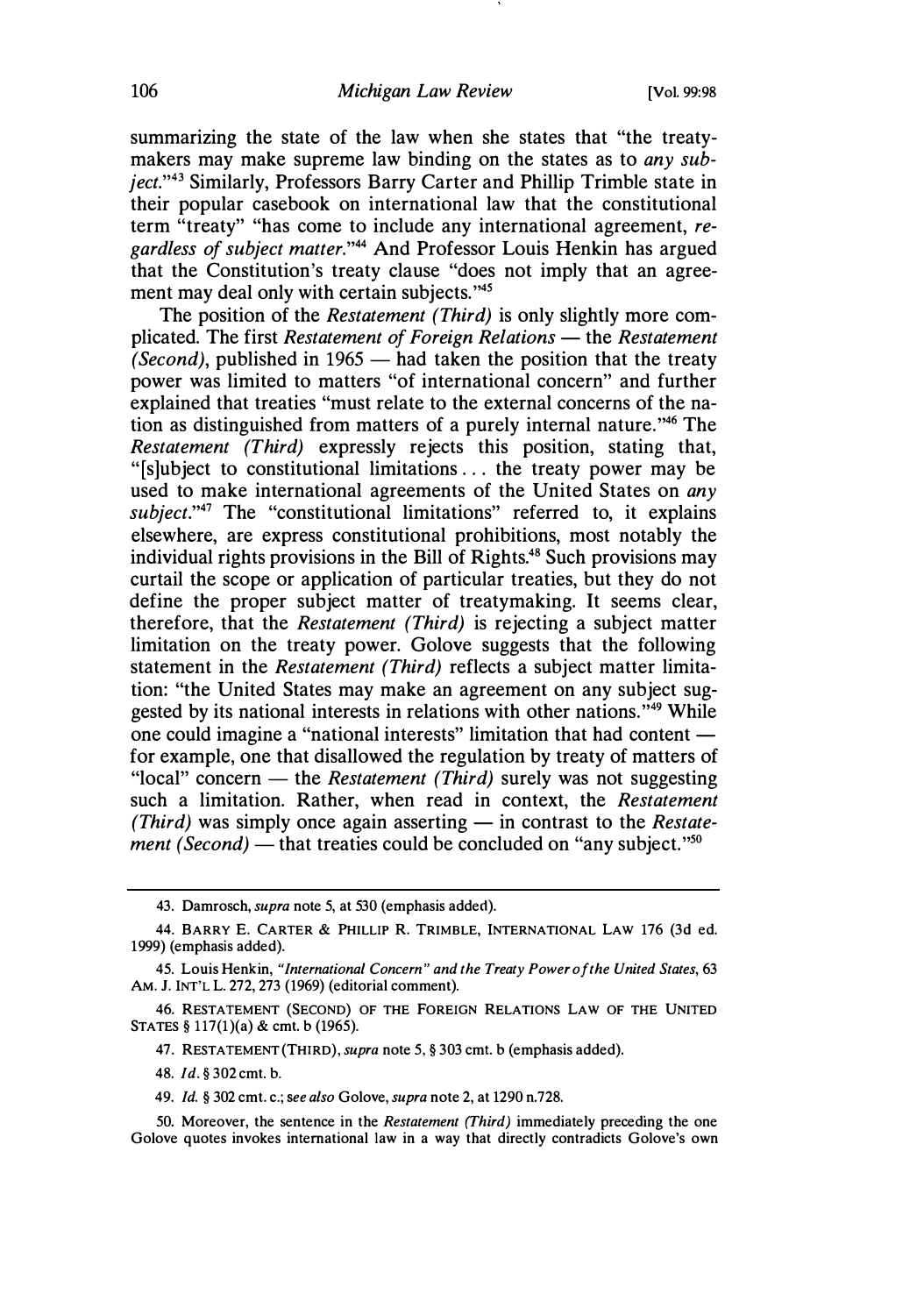#### October 2000] **Treaty Power, Part II** 107

Unfortunately for Golove, the problems with his position only begin with the mistaken assumption noted above. Not only have others rejected a subject matter limitation, but, upon close inspection, it turns out that Golove's own proposed subject matter limitation lacks any real content. His position, therefore, actually amounts to a rejection of a subject matter limitation — the very proposition that he denies anyone supports.

Like the Restatement (Third), Golove rejects a subject matter test that would require that treaties address "external" or "international" matters.<sup>51</sup> He also rejects limiting the treaty power to the subjects traditionally regulated by treaty when the Constitution was ratified.52 Instead, Golove suggests the following subject matter test: the United States can enter into any treaty as long as the treaty is intended to "advance[] the national interests of the United States in its relations with other nations."<sup>53</sup> Although offered by Golove as a limitation on the treaty power, it is difficult to see how this test would have any limiting force at all. If the President and Senate have decided to enter into a treaty with another nation, they presumably are of the view that it "advances the national interests of the United States" in its relations with that nation. And it seems inconceivable that courts would secondguess this view, which presumably would require an examination of either the national interests of the United States, the subjective beliefs of the U.S. treatymakers, or both. Indeed, if anything is clear from the Supreme Court's foreign affairs and political question jurisprudence, it is that courts are *not* to engage in such second-guessing.<sup>54</sup> Golove essentially concedes this point.<sup>55</sup> Thus, in truth, Golove's "limitation"

51. See, e.g., Golove, supra note 2, at 1289-90 (stating that the "international" subject matter requirement is "unjustifiable" and has been "widely rejected").

52. See, e.g., id. at 1291 n.730.

53. Id. at 1090 n.41; see also id. at 1287, 1291 n.730. Golove describes this test as his "own interpretation" of the subject matter limitation on the treaty power. Id. at 1287; see also id. at 1090 n.41 ("I interpret this [subject matter] requirement to mean that the President and Senate can make any treaty which advances the national interests of the United States in its relations with other nations.").

54. See, e.g., Regan v. Wald, 468 U.S. 222, 242-43 (1984) (referring to the "traditional deference to executive judgment '[in] this vast external realm'") (quoting United States v. Curtiss-Wright Export Corp., 299 U.S. 304, 319 (1936)); Haig v. Agee, 453 U.S. 280, 292 (1981) ("Matters intimately related to foreign policy and national security are rarely proper subjects for judicial intervention.").

55. See, e.g., Golove, supra note 2, at 1095 (acknowledging that "the President and Senate have a virtual carte blanche" in determining "the scope of the national interests . . . to safeguard and advance through foreign negotiations"); id. at 1262 n.623 (noting the "traditional - and continuing - judicial reluctance to second-guess the motives of the political branches, particularly in the field of foreign affairs"); id. at 1292 ("For obvious reasons,

proposed subject matter test. Whereas Golove's test would look to the purpose of the U.S. treatymakers, see infra note 53, the Restatement (Third) says: "States may enter into an agreement on any matter of concern to them, and international law does not look behind their motives or purposes in doing so." RESTATEMENT (THIRD), supra note 5, § 302 cmt. c.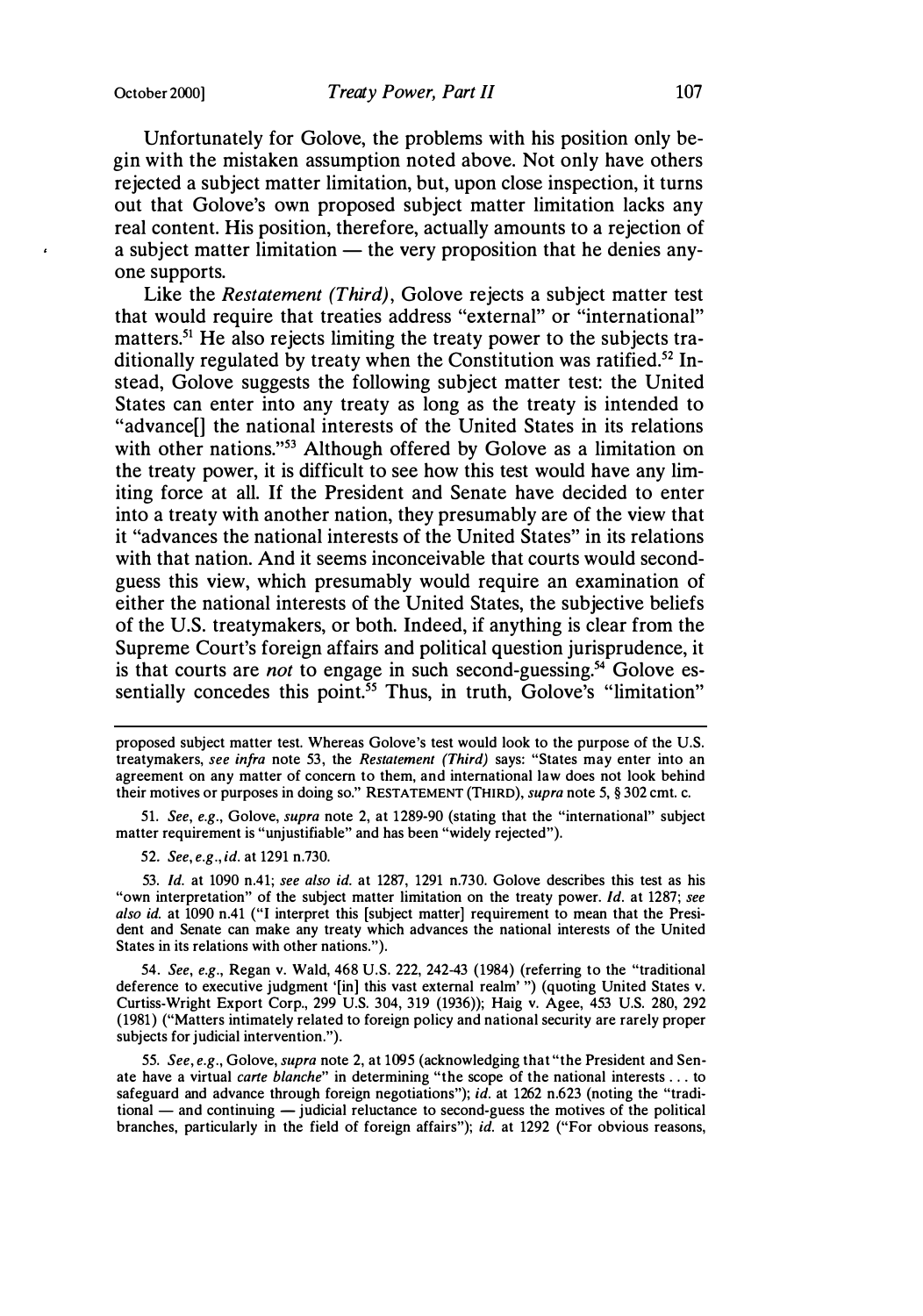boils down to the proposition that the treaty power encompasses any treaty that the treatymakers decide to conclude.<sup>56</sup>

This conclusion is confirmed by Golove's discussion of human rights treaties. He repeatedly insists that the civil, political, and other rights of U.S. citizens may be regulated by treaty, notwithstanding his proposed subject matter limitation.57 He tells us that the treatymakers could even regulate local criminal punishment  $-$  for example, by entering into a treaty abolishing the death penalty.<sup>58</sup> Such measures do not exceed the subject matter scope of the treaty power, says Golove, because the treatymakers have decided that human rights issues are important to the United States' international relations.<sup>59</sup> This claim may be correct, but it confirms that Golove's approach would allow the treatymakers the ability to conclude agreements on essentially any subject they deem appropriate.

Human rights treaties are in fact a likely (and understandable) reason for the *Restatement (Third)*'s rejection of a subject matter limitation. These treaties regulate the relationship between nations and their own citizens, often on subjects that have historically been considered matters of local concern. Moreover, they are not reciprocal in the traditional sense, in that the incentives to comply with them are not substantially dependent on other nations' compliance.<sup>60</sup> This latter point has been emphasized in the decisions of a number of international institutions. The International Court of Justice has stated that, with human rights treaties, "one cannot speak of individual advantages or disadvantages to States, or of the maintenance of a perfect contractual balance between rights and duties."61 Similarly, the Human Rights Committee for the International Covenant on Civil and Political Rights has stated that human rights treaties "are not a web of inter-State exchanges of mutual obligations" and that the "principle of

57. See, e.g., Golove, supra note 2, at 1090 n.41, 1205 n.420, 1302-03 n.771.

59. See, e.g., id. at 1092 n.45, 1302.

60. See Jack Goldsmith, International Human Rights Law and the United States Double Standard, 1 GREEN BAG 20 365, 369-71 (1998) (explaining this point).

courts do not feel free to second-guess the political branches on whether a treaty furthers our foreign policy interests.").

<sup>56.</sup> Like most commentators, Golove would require that there be an actual agreement between nations rather than a "mock marriage." See, e.g., Golove, supra note 2, at 1090 n.41. But, as others have noted, that is not a subject matter limitation. See Henkin, *supra* note 45, at 274 (stating that the mock treaty limitation "does not suggest any limitations as to the subject matter of treaties").

<sup>58.</sup> Id. at 1078, 1298 n.756. Golove states that such a death penalty treaty "could plausibly be attacked as an abuse of the treaty power," but that, because it would "serve a foreign policy purpose," it would "thus be constitutional." Id. at 1298 n.756.

<sup>61.</sup> Reservations to the Convention on the Prevention and Punishment of the Crime of Genocide, 1951 I.C.J. 15, 23 (May 28).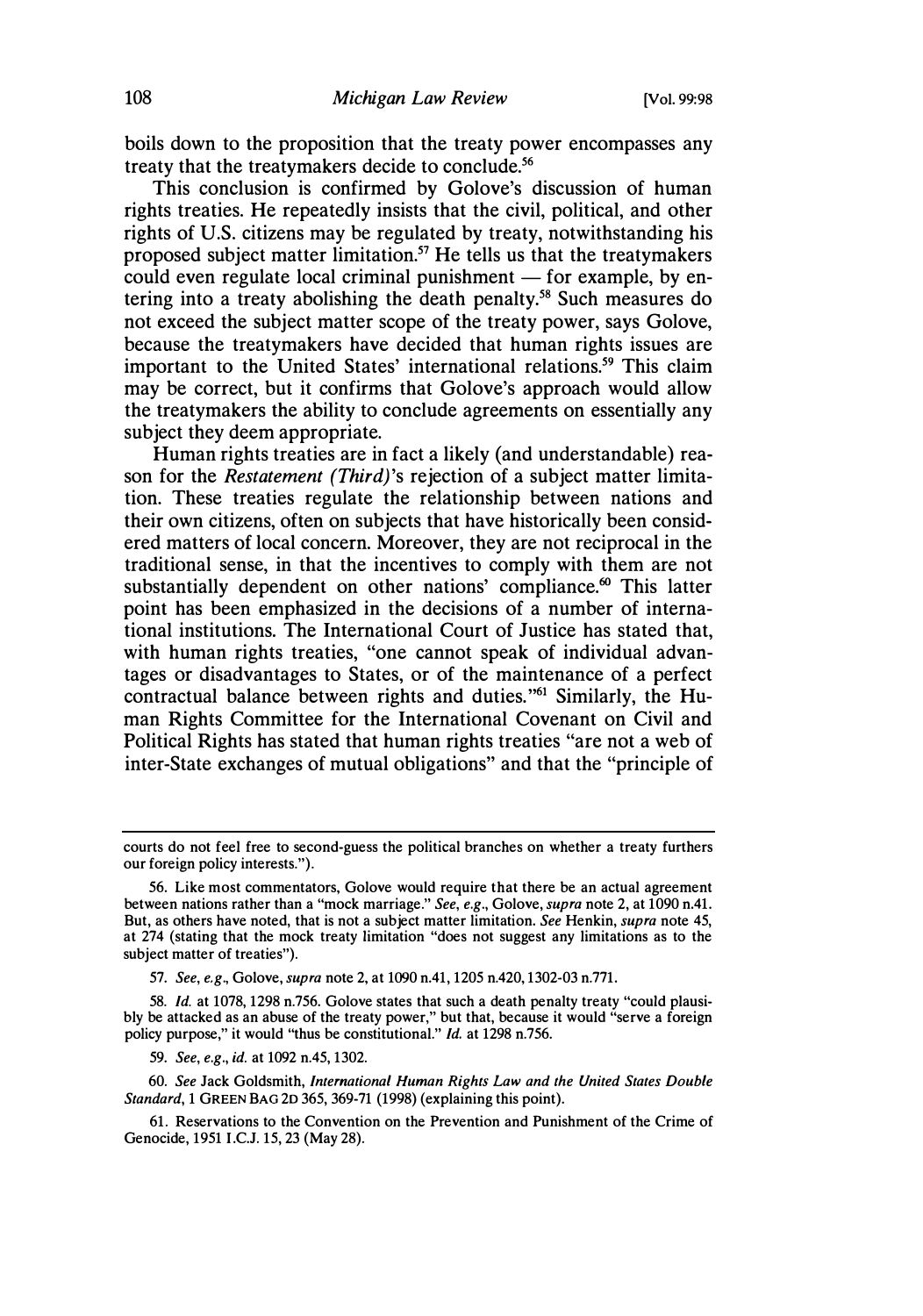inter-State reciprocity has no place" in this context.<sup>62</sup> Regional international institutions have made similar observations.<sup>63</sup>

If the U.S. treaty power were limited to "international" or "external" matters, or to truly reciprocal arrangements, human rights treaties might be suspect. Indeed, this is precisely what a committee of the American Bar Association argued in a widely-discussed 1967 report.<sup>64</sup> As a result, Professor Henkin, before becoming Chief Reporter for the Restatement (Third), famously challenged such subject matter limitations, expressing concern that they might be interpreted in a way that would undermine U.S. ability to enter into human rights treaties.<sup>65</sup> And the Restatement (Third) expressly refers to this issue in explaining its rejection of a subject matter limitation, noting that "[e ]arly arguments that the United States may not adhere to international human rights agreements because they deal with matters of strictly domestic concern were later abandoned."66 Golove appears to be unaware of this recent history. $67$  In any event, his position, fairly read, is quite

64. See Standing Committee on Peace and Law Through United Nations, American Bar Association, Human-Rights Conventions and Recommendations, 1 INT'L LAW. 600, 600-01 (1967).

65. See LOUIS HENKIN, FOREIGN AFFAIRS AND THE CONSTITUTION 152-56 (1972); Louis Henkin, The Constitution, Treaties, and International Human Rights, 116 U. PA. L. REV. 1012, 1014-15 (1968); Henkin, supra note 45 and accompanying text.

66. RESTATEMENT (THIRD), supra note 5, § 302 reporters' note 2. Of course, the Restatement (Third) uses the passive voice here, leaving it unclear exactly who did the abandoning. But that is another issue. See Bradley, supra note 1, at 432-33. Although Professor Louis Henkin was the Chief Reporter for the Restatement (Third), my criticisms of it do not, as Golove puts it, "call[] Professor Henkin's integrity into question." Golove, supra note 2, at 1290.

67. Despite insisting that human rights are proper subjects for the treaty power, Golove asserts at times that treaties must involve mutuality and reciprocity. See, e.g., Golove, supra note 2, at 1089, 1093, 1302. On this basis, Golove criticizes Professor G. Edward White for his suggestion that the migratory birds problem in Holland might have been addressed without resort to a treaty. See G. Edward White, The Transformation of the Constitutional Regime of Foreign Relations, 85 VA. L. REV. 1, 71 & n.246 (1999). According to Golove, White "seems fundamentally to misunderstand the purpose of treaties," which, says Golove, concern "tragedy of the commons" problems that cannot be solved by unilateral acts. Golove, supra note 2, at 1259 n.624. It is Golove, however, who seems to "fundamentally misunderstand" the nature of human rights treaties, since those treaties do not, in fact, concern tragedy of the commons problems. The United States still has strong incentives to protect the human rights of its citizens even if China, for example, fails to do the same. Golove also errs

<sup>62.</sup> U.N. GAOR, Hum. Rts. Comm., 52d Sess., 1382d mtg. at 7, U.N. Doc. CCPR/C/21/Rev.1/Add.6 (1994).

<sup>63.</sup> The Inter-American Court on Human Rights has stated that "modern human rights treaties in general, and the American Convention in particular, are not multilateral treaties of the traditional type concluded to accomplish the reciprocal exchange of rights for the mutual benefit of the contracting States." Effect of Reservations on the Entry into Force of the American Convention (Arts. 74 and 75), Advisory Opinion No. OC-2/82, Inter-Am. Ct. H.R., ser. A: Judgments and Opinions, No. 2,  $\parallel$  29 (1982), reprinted in 22 I.L.M. 37, 47 (1983). And the European Court of Human Rights has described the European Convention on Human Rights as "[u]nlike international treaties of the classic kind" because "the Convention comprises more than mere reciprocal engagements between contracting States." Ireland v. United Kingdom, 25 Eur. Ct. H.R. (Ser. A) at 90 (1978).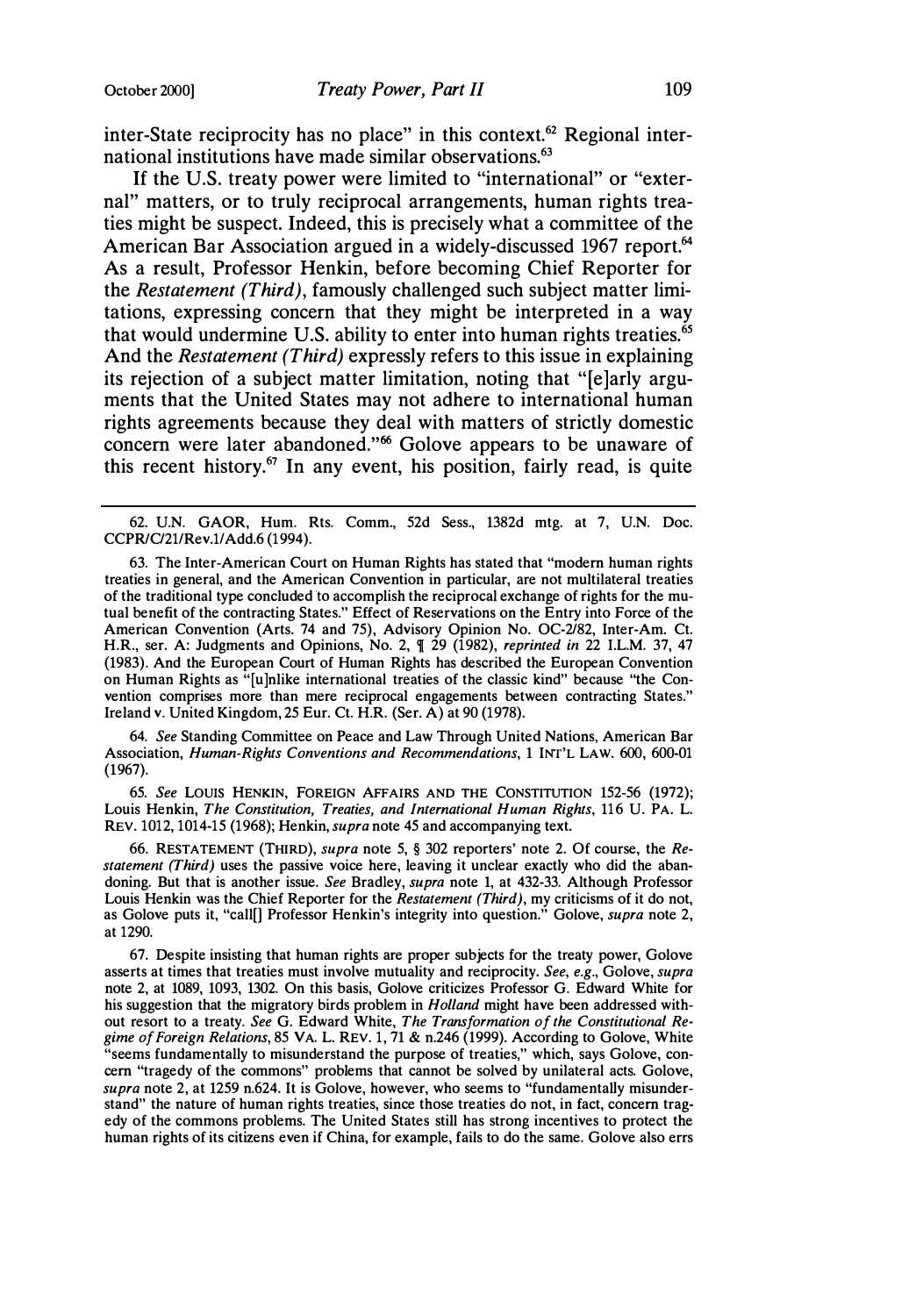similar to Henkin's and the *Restatement (Third)*'s — that is, he rejects any meaningful subject matter limitation.

Ultimately, Golove ends up retreating to a pure political process limitation on the treaty power, saying that the "remedy for abuse" of the treaty power "lies ultimately in the people and not the courts."68 I criticized this political process argument at length in my original article,69 and I do not wish to repeat the criticisms here. Instead, I will simply make two general observations. First, even with their requirement of two-thirds senatorial consent, there are some ways in which treaties may be less amenable to the political process argument than domestic legislation. In particular, the negotiation and drafting of treaties is dominated by the Executive Branch, which is not particularly representative of state interests; the treaty process tends to be more opaque, and therefore potentially less open to democratic inputs, than federal legislation; and treaty commitments - particularly in modern, multilateral treaties  $-$  are often vague and aspirational, such that their precise consequences, including their consequences for state interests, may become evident only after ratification.70 Golove does not address any of these aspects of treatymaking.

Second, the two-thirds senatorial consent requirement does not even apply to executive agreements, which constitute the vast majority of international agreements concluded in recent years by the United States. Golove's only response to this point is to assert that, unlike treaties, executive agreements are not immune from federalism limitations.71 He provides no explanation for this assertion, and many of the nationalist commentators he defends have asserted otherwise. In particular, these commentators have claimed that "congressionalexecutive agreements" (executive agreements approved before or after the fact by Congress) are completely interchangeable with treaties and thus can be concluded whenever a treaty could be concluded.<sup>72</sup>

- 68. Golove, supra note 2, at 1298.
- 69. Bradley, supra note 1, at 440-45.
- 70. Id. at 442-43.
- 71. Golove, supra note 2, at 1307-08.

72. RESTATEMENT (THIRD), supra note 5, § 303 cmt. e ("The prevailing view is that the Congressional-Executive agreement can be used as an alternative to the treaty method in

in asserting that "[t)reaties and legislation are of essentially different characters, and to equate them is to make a category mistake of the first magnitude." Id. at 1093. By virtue of the Supremacy Clause, self-executing treaties ratified by the United States have the status of federal legislation. This distinguishes the treaty power from other Article II powers, such as the power to receive and appoint ambassadors. Moreover, under the well-settled "last-intime" rule, treaties are accorded essentially the same domestic law status as federal legislation. Bradley, supra note 1, at 457. Golove's categorical distinction also fails to take account of modem multilateral treaties, many of which resemble and are designed to operate like domestic legislation. Id. at 396-97. Finally, his distinction is at odds with his own position on congressional-executive agreements, which allows statutes to take the place of treaties. See infra text accompanying notes 73-75.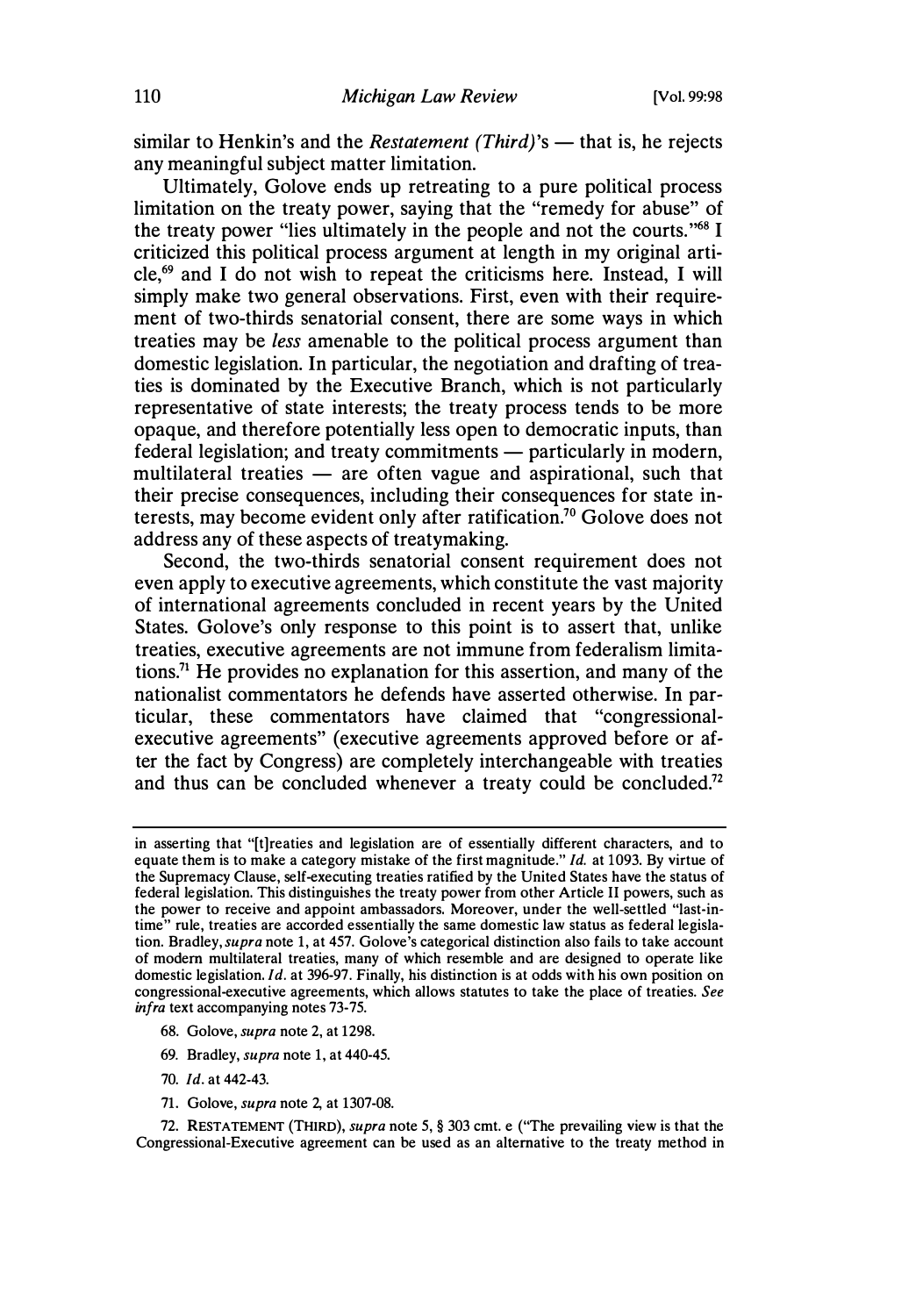#### October 2000] Treaty Power, Part II 111

Golove himself has asserted the same proposition in prior writings.<sup>73</sup> Indeed, in his article with Professor Ackerman, Golove specifically claimed (like the Restatement (Third)) that congressional-executive agreements are now interchangeable even for purposes of federalism limitations. He explained that, at first, the immunity from federalism limitations allowed in Holland was thought to apply only to Article II treaties, rendering congressional-executive agreements "constitutionally inferior to treaties."74 Through a World War II period constitutional transformation, however, Golove argued that congressionalexecutive agreements became fully interchangeable with Article II treaties.75 Whatever the justification, the conventional wisdom is that treaties and congressional-executive agreements are interchangeable, which makes the political process argument even more problematic.

#### Ill. SUPREME COURT' S FEDERALISM DECISIONS

One reason why the scope of the treaty power has become more important in recent years is that the Supreme Court has revitalized federalism restraints on the national government's power in the domestic arena. This revitalization has taken a variety of forms. Most notably, the Court has limited the reach of Congress's powers under both the Commerce Clause and the Fourteenth Amendment;<sup>76</sup> prohibited Congress from "commandeering" state governments in various ways;<sup>77</sup> and bolstered state sovereign immunity in both federal and state

every instance." (emphasis added)); id. § 302 cmt. d ("[T]he Tenth Amendment, reserving to the several States the powers not delegated to the United States, does not limit the power to make treaties or other agreements." (emphasis added)); HENKIN, supra note 5, at 217 (stating that the congressional-executive agreement "is a complete alternative to a treaty").

<sup>73.</sup> Bruce Ackerman & David Golove, Is NAFTA Constitutional?, 108 HARV. L. REV. 799, 805 & n.12 (1995) (citing the *Restatement (Third)* for the proposition that "there is no significant difference between the legal effect of a congressional-executive agreement and the classical treaty approved by two thirds of the Senate" and stating that the Restatement (Third) "expresses the widely prevailing view"); David M. Golove, Against Free-Form Formalism, 73 N.Y.U. L. REV. 1791, 1799 (1998) ("The longstanding majority view, and the settled practice, is that treaties and congressional-executive agreements, whether ex ante or ex post, are wholly interchangeable." (emphasis added)).

<sup>74.</sup> Ackerman & Golove, supra note 73, at 844.

<sup>75.</sup> Id. at 857-60. This transformation, according to Ackerman and Golove, involved, among other things, a recognition by the Supreme Court of broad unenumerated foreign affairs powers - most notably in Justice Sutherland's opinion for the Court in United States v. Curtiss-Wright Export Corp., 299 U.S. 304 (1936). Id. at 858-59. In his response to my article, however, Golove states that he does "not accept Justice Sutherland's notion of unenumerated foreign affairs powers and [is] skeptical about whether the Court today would still endorse his views." Golove, supra note 2, at 1089 n.36.

<sup>76.</sup> United States v. Morrison, 120 S. Ct. 1740 (2000); City of Boerne v. Flores, 521 U.S. 507 (1997); United States v. Lopez, 514 U.S. 549 (1995).

<sup>77.</sup> See Printz v. United States, 521 U.S. 898 (1997); New York v. United States, 505 U.S. 144 (1992).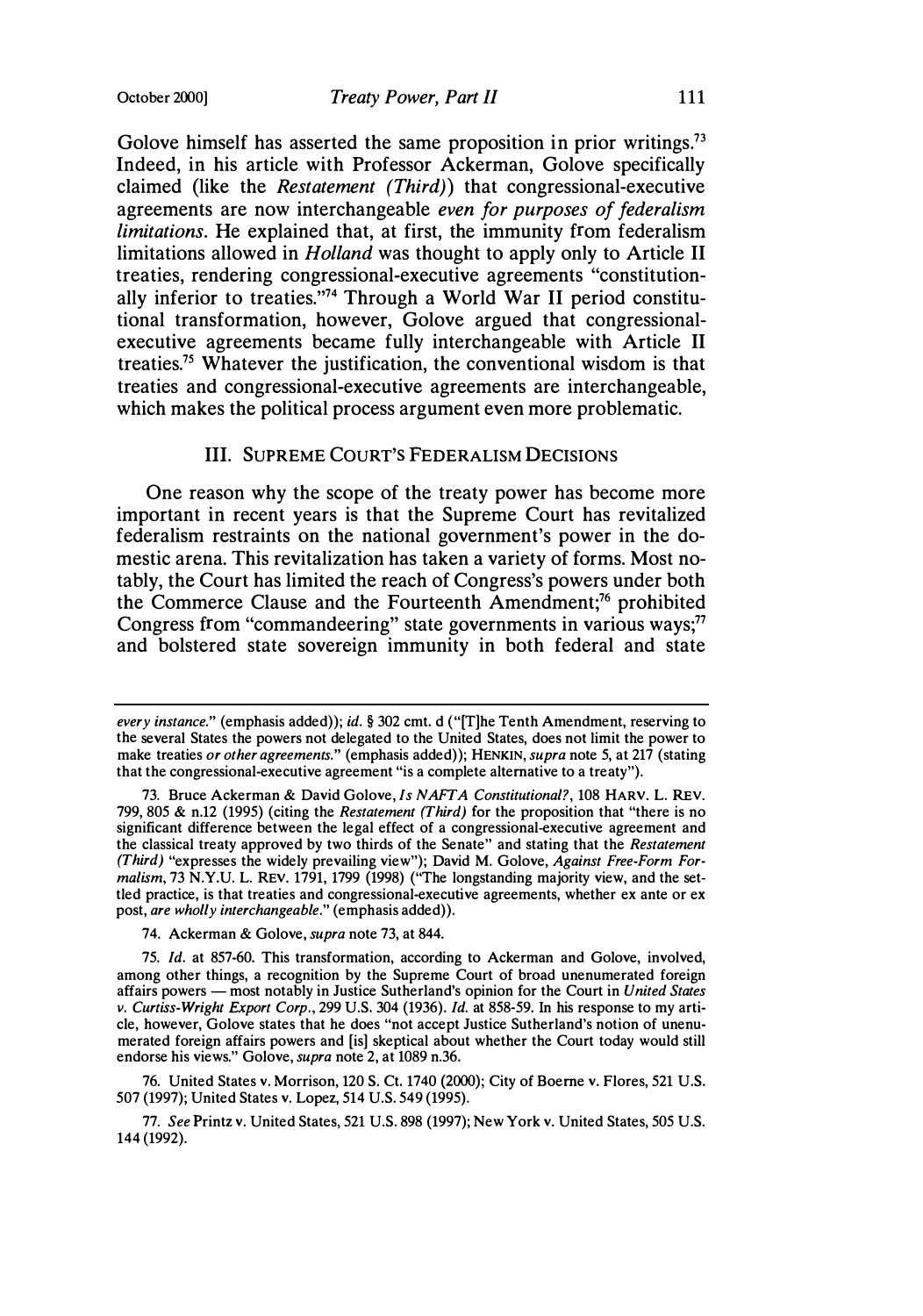courts.78 In my original article, I accepted this emerging federalism jurisprudence for the sake of argument,<sup>79</sup> and I explored the potential implications of that jurisprudence for the treaty power issue. $80$  To avoid confusion, I noted that, like the current Supreme Court, my references to the Tenth Amendment encompassed "any implied constitutional limitation on [the federal government's] authority to regulate state activities, whether grounded in the Tenth Amendment itself or in principles of federalism derived generally from the Constitution. "81

It is of course open to scholars to question the Supreme Court's recent federalism jurisprudence, and many have done so. But this is not Golove's approach. Like me, he purports to accept this jurisprudence for purposes of his analysis.<sup>82</sup> It becomes clear from Golove's discussion of federalism, however, that he either disagrees with or misunderstands the Supreme Court's decisions. This is evident in at least four respects. First, Golove is dismissive of the tension between an unlimited treaty power and the limited and enumerated powers structure of the Constitution, calling it a "retreat to arguments from first principles."83 Second, Golove repeatedly asserts that the Tenth Amendment is not relevant to determining the scope of the national government's delegated powers and, on this basis, claims that if the treaty power is a separate delegated power (as he argues it is), "no question of 're-

81. Bradley, supra note 1, at 392 n.9 (quoting South Carolina v. Baker, 485 U.S. 505, 511 n.5 (1988) (alteration in original)).

82. Golove, supra note 2, at 1083-88, 1279-86.

<sup>78.</sup> See, e.g., Alden v. Maine, 527 U.S. 706 (1999); Seminole Tribe v. Florida, 517 U.S. 44 (1996).

<sup>79.</sup> See, e.g., Bradley, supra note 1, at 394 ("I am not defending here the value of federalism, or judicial review of federalism, subjects that have generated enormous literature.").

<sup>80.</sup> I am not alone in raising that question. Professor Erwin Chemerinsky, for example, notes in his recent treatise on constitutional Jaw that "[i]f a particular law violates the Tenth Amendment ... by placing an undue burden on state governments, then it is questionable why the same action would be constitutional if undertaken through a treaty." CHEMERINSKY, supra note 21, at 274. Similarly, a recent casebook on constitutional Jaw lists Missouri v. Holland as a potential candidate for rethinking or overruling in light of the Supreme Court's recent federalism jurisprudence. DANIEL A. FARBER ET AL., CASES AND MATERIALS ON CONSTITUTIONAL LAW: THEMES FOR THE CONSTITUTION'S THIRD CENTURY 850 (2d ed. 1998). For other commentary considering the effect of the Supreme Court's federalism decisions on the scope of the treaty power, see, for example, Flaherty, supra note 10; Vázquez, supra note 21; James A. Deeken, Note, A New Miranda For Foreign Nationals? The Impact of Federalism on International Treaties that Place Affirmative Obligations on State Governments in the Wake of Printz v. United States, 31 VAND. J. TRANSNAT'L L. 997 (1998); Healy, supra note 10; Gavin R. Villareal, Note, One Leg to Stand On: The Treaty Power and Congressional Authority for the Endangered Species Act After United States v. Lopez, 76 TEXAS L. REV. 1125 (1998); and Omar N. White, Comment, The Endangered Species Act's Precarious Perch: A Constitutional Analysis Under the Commerce Clause and the Treaty Power, 27 ECOLOGY L.Q. 215 (2000).

<sup>83.</sup> Id. at 1078. Similarly, Golove dismisses the Founders' emphasis on the limited and enumerated powers principle in a footnote, saying simply that the principle (and other points emphasized by the Founders) "provide[s] little or no interpretive guidance." Id. at 1149 n.222.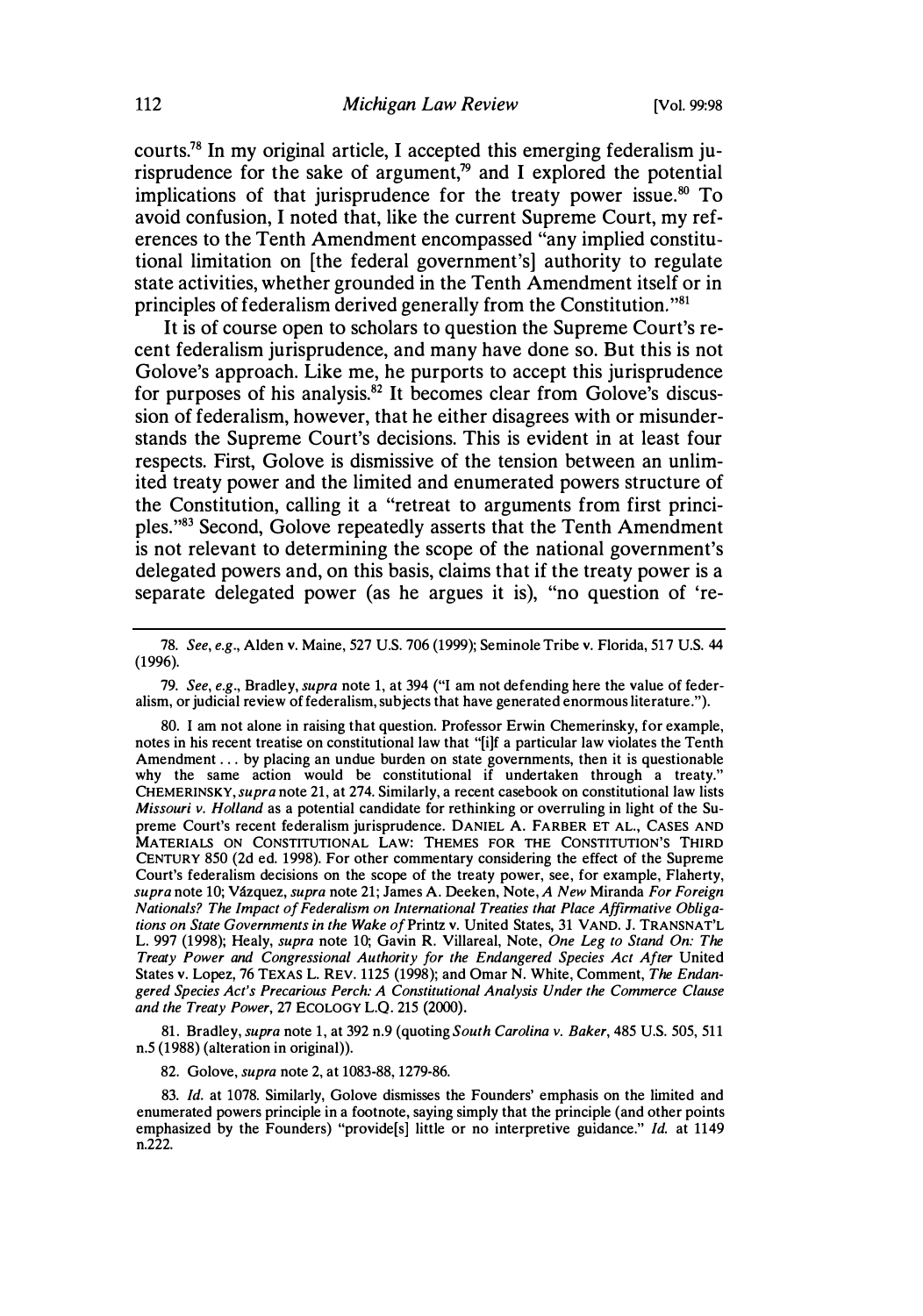served' powers under the Tenth Amendment can arise."<sup>84</sup> Third, Golove sharply distinguishes between the various strands of the Supreme Court's federalism jurisprudence, contending that restrictions on the national government's ability to "commandeer" states and override their immunity from suit (which he accepts may apply to the treaty power) are "an entirely different subject" from limitations on the scope of the national government's lawmaking powers.<sup>85</sup> Finally, Golove also makes a sharp distinction between the Constitution's treatment of federalism on the one hand and its treatment of separation of powers and individual rights on the other (and on this basis justifies a differential relationship between them and the treaty power).<sup>86</sup> His position on each of these points is inconsistent with the Supreme Court's recent federalism decisions.

A good starting point for considering the Court's recent federalism jurisprudence is the Court's 1985 decision, Garcia v. San Antonio Metropolitan Transit Authority.<sup>87</sup> In that decision, a 5-4 majority of the Court largely abandoned judicial enforcement of federalism limitations on the national government's powers. The Court gave very little weight to the Tenth Amendment, mentioning it only once and observing that states retain sovereignty "only to the extent that the Constitution has not divested them of their original powers and transferred those powers to the Federal Government."88 The Court concluded that "[s]tate sovereign interests . . . are more properly protected by procedural safeguards inherent in the structure of the federal system than by judicially created limitations on federal power."89 In many ways, Golove's view of federalism is similar to the majority's view in Garcia. The Court's federalism jurisprudence, however, has moved a long way since Garcia.<sup>90</sup>

Beginning in 1991, with its Gregory v. Ashcroft decision,<sup>91</sup> the Court has steadily given content to federalism-based restrictions on the national government's powers. In Gregory, the Court began by emphasizing the "first principles" derided by Golove: that the Constitution created a national government of limited and enumerated powers.<sup>92</sup> The Court also expressed concern over alterations of the federal-

90. See generally John C. Yoo, The Judicial Safeguards of Federalism, 70 S. CAL. L. REV. 1311 (1997) (describing the Court's steady movement away from Garcia since 1991).

91. 501 U.S. 452 (1991).

92. Id. at 457-58.

<sup>84.</sup> Id. at 1088.

<sup>85.</sup> Id. at 1281-82; see also id. at 1086-87.

<sup>86.</sup> Id. at 1083-84, 1285-86.

<sup>87. 469</sup> U.S. 528 (1985).

<sup>88.</sup> Id. at 549.

<sup>89.</sup> Id. at 552.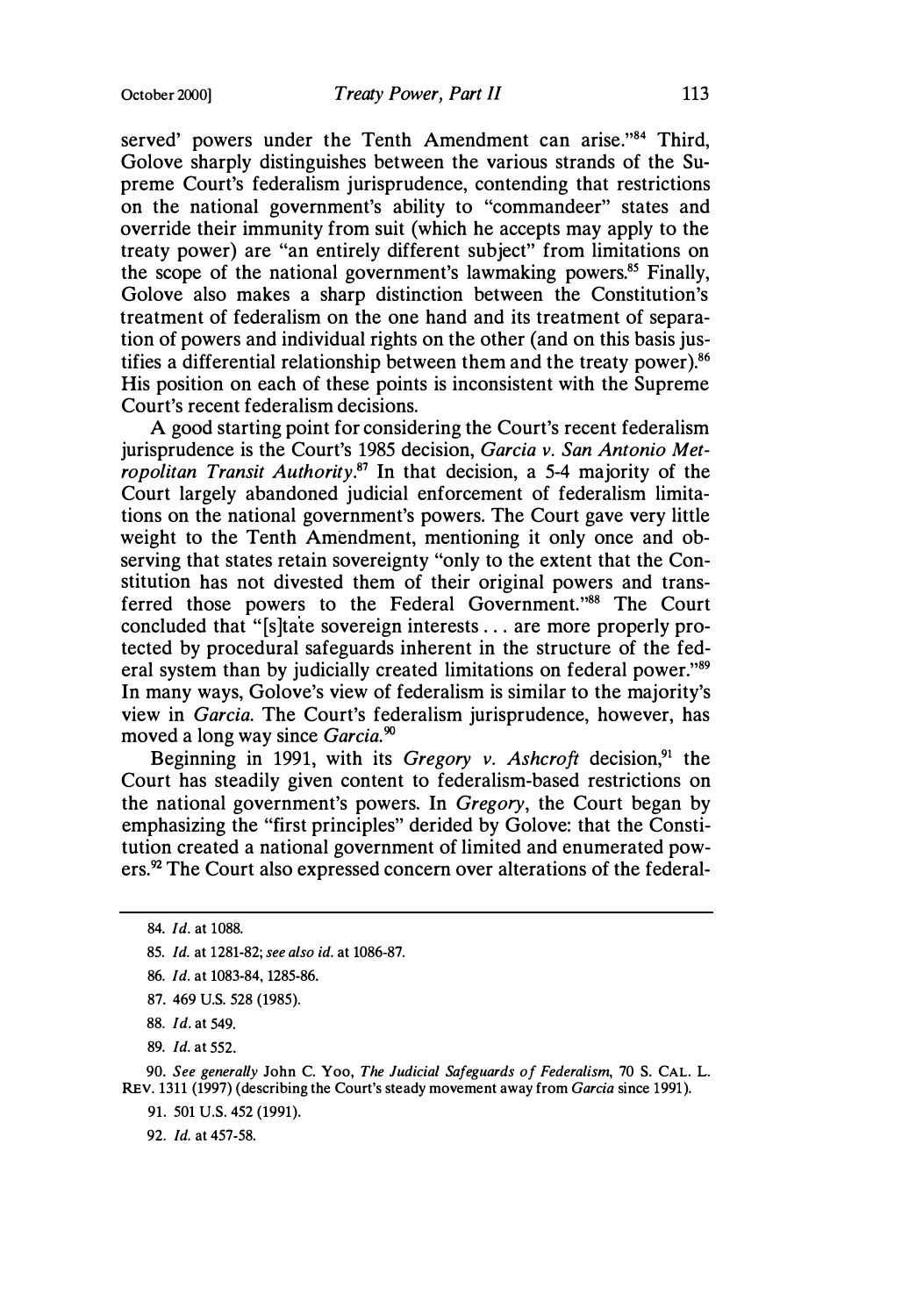state balance, especially when the alterations concern matters through which "a State defines itself as a sovereign."<sup>93</sup> The Court addressed these federalism concerns in Gregory by means of a strong "plain statement" rule. It explained that, "inasmuch as this Court in Garcia has left primarily to the political process the protection of the States against intrusive exercises of Congress' Commerce Clause powers, we must be absolutely certain that Congress intended such an exercise."94

A year later, the Court went further, holding in New York v. United States that it is unconstitutional for Congress to "commandeer" state legislatures.<sup>95</sup> The Court held that this was true even when Congress is acting "well within" the subject matter scope of the Commerce Clause.96 Again, the Court began with the proposition that the Constitution created a national government of limited and enumerated powers.<sup>97</sup> The Court also, contrary to Golove's view, rejected any sharp distinction between federalism and either individual rights or separation of powers, explaining that, as with its division of power between the federal branches, "the Constitution divides authority between federal and state governments for the protection of individuals. "98

There is, admittedly, some confusing and perhaps inconsistent language in New York about the nature of the Tenth Amendment. In places, the Court suggests that the Tenth Amendment (broadly defined as noted above) operates as a restraint on national power.<sup>99</sup> In other places, the Court suggests that the Tenth Amendment simply states a "truism" that all powers not delegated to the national government are retained by the states and the people.<sup>100</sup> And in still other places, the Court suggests that the precise nature of the Tenth Amendment is not important, at least in the case before it.<sup>101</sup> Golove

98. Id. at 181 (emphasis added). Justice Powell had made this same point in his dissent in Garcia:

One can hardly imagine this Court saying that because Congress is composed of individuals, individual rights guaranteed by the Bill of Rights are amply protected by the political process. Yet, the position adopted today is indistinguishable in principle. The Tenth Amendment also is an essential part of the Bill of Rights.

Garcia v. San Antonio Metro. Transit Auth., 469 U.S. 528, 565 n.8 (1985) (Powell, J., dissenting).

99. See, e.g., New York v. United States, 505 U.S. at 188 ("The Constitution . . . 'leaves to the several States a residuary and inviolable sovereignty' ... reserved explicitly to the States by the Tenth Amendment." (citation omitted)).

100. Id. at 156 (quoting United States v. Darby, 312 U.S. 100, 124 (1941)).

101. See, e.g., id. at 177 ("Whether one views the take title provision as lying outside Congress' enumerated powers, or as infringing upon the core of state sovereignty reserved

<sup>93.</sup> Id. at 460.

<sup>94.</sup> Id. at 464.

<sup>95. 505</sup> U.S. 144, 161 (1992).

<sup>96.</sup> Id. at 173.

<sup>97.</sup> Id. at 155.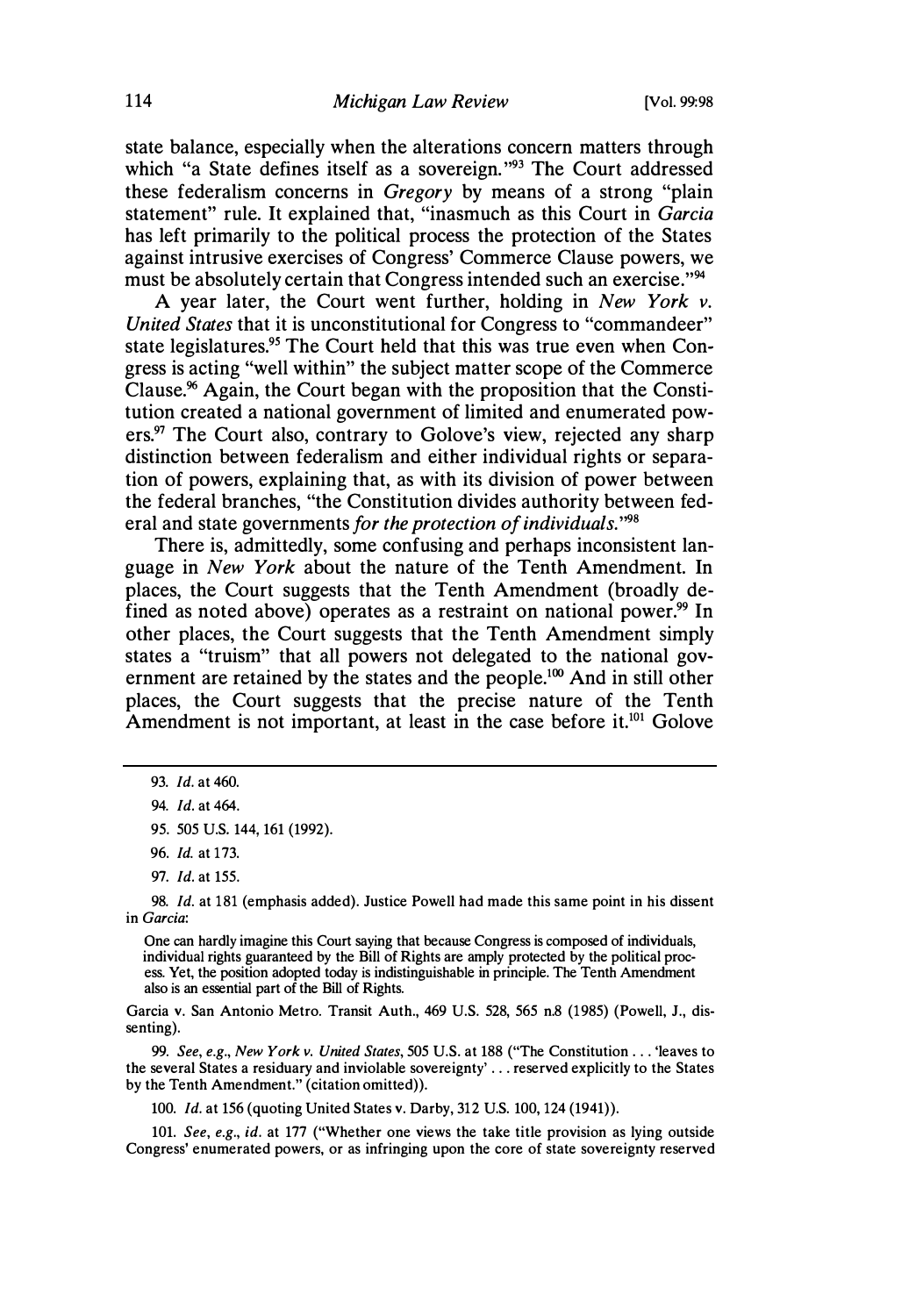naturally emphasizes the Court's "truism" description.102 But this was not the Court's only description of the Tenth Amendment in New York, and New York was not the Court's last decision on the subject. Moreover, the Court in New York, if nothing else, rejected the sharp distinction Golove draws between federalism restrictions based on lack of national power and structural federalism prohibitions on the exercise of national power, calling them "mirror images" of one another.103

The Court subsequently extended the holding of New York to prohibit commandeering of state executive officials, in Printz v. United States.<sup>104</sup> The Court concluded that, even though the statute at issue in that case was within the subject matter scope of the Commerce Clause, the measure in question nevertheless "violates the principle of state sovereignty."<sup>105</sup> Again, the Court emphasized the structural principle of limited and enumerated powers. It also stressed the relationship between federalism and separation of powers, and the relationship of both to individual rights. It was obvious by this point that the Court was treating the Tenth Amendment (broadly defined) as a restraint on delegated powers. Indeed, two concurring justices, including the author of the earlier New York decision, stated this expressly.<sup>106</sup> If there were any lingering doubts about this point, it was cleared up recently in the Court's unanimous decision in Reno  $v$ . Condon.<sup>107</sup> There, the Court stated as follows: "In New York and Printz, we held federal statutes invalid, not because Congress lacked legislative authority over the subject matter, but because those statutes violated the principles of federalism contained in the Tenth Amendment."108

The "commandeering" decisions are only one strand of the Supreme Court's recent federalism jurisprudence. The Court also has imposed limits on the subject matter scope of Congress's delegated  $powers$   $-$  in particular, Congress's powers under the Commerce Clause and under Section 5 of the Fourteenth Amendment. Again, the Court has emphasized the limited and enumerated powers structure of

- 104. 521 U.S. 898 (1997).
- 105. Id. at 923-24.

- 107. 528 U.S. 141 (2000).
- 108. Id. at 149 (emphasis added).

by the Tenth Amendment, the provision is inconsistent with the federal structure of our Government established by the Constitution.").

<sup>102.</sup> Golove, supra note 2, at 1280-81 & n.702.

<sup>103.</sup> New York v. United States, 505 U.S. at 156.

<sup>106.</sup> Id. at 935-36 (O'Connor, J., concurring) ("The Brady Act violates the Tenth Amendment ...."); id. at 936 (Thomas, J., concurring) ("The Court today properly holds that the Brady Act violates the Tenth Amendment . . ..."). The dissent in *Printz* argued, like Golove, that the Tenth Amendment "imposes no restriction on the exercise of delegated powers." Id. at 941 (Stevens, J., dissenting).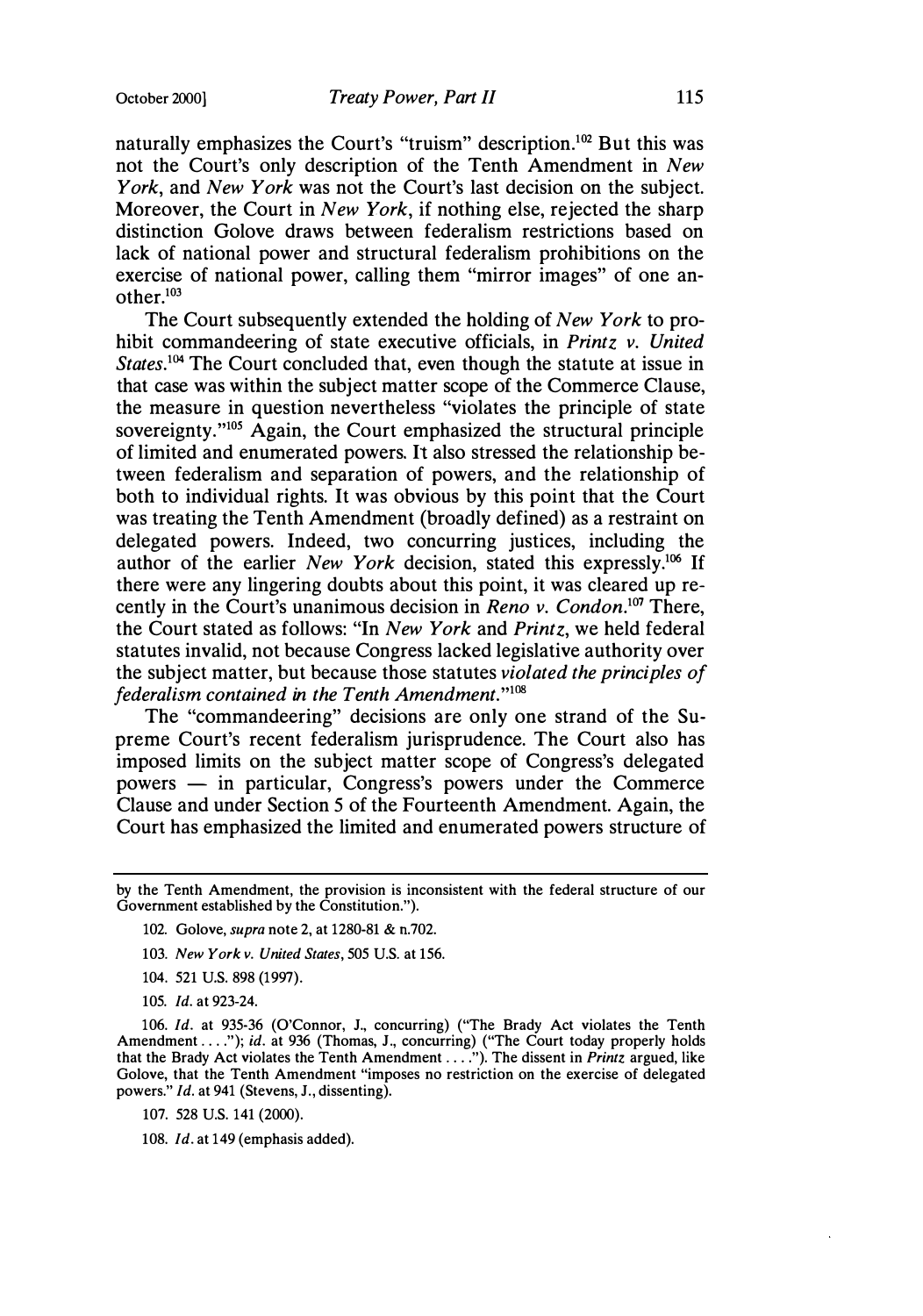the Constitution.109 In light of that structure, the Court reasoned in United States v. Lopez that there must be limits on the scope of the Commerce Clause, and the Court rejected interpretations of that Clause that would allow Congress essentially unlimited power vis-a-vis the states, especially in areas in which the states historically have been sovereign. Similarly, the Court in City of Boerne v. Flores imposed restrictions on Congress's remedial powers under the Fourteenth Amendment, reasoning that "'[a]s broad as the congressional enforcement power is, it is not unlimited.' "<sup>110</sup>

Most recently, in United States v. Morrison,<sup>111</sup> the Court held that a portion of the Violence Against Women Act was unconstitutional because it exceeded Congress's powers under both the Commerce Clause and the Fourteenth Amendment. The Court first confirmed what it had indicated in  $Lopez$  - "that even under our modern, expansive interpretation of the Commerce Clause, Congress' regulatory authority is not without effective bounds."112 Otherwise, the Court explained, "Congress might use the Commerce Clause to completely obliterate the Constitution's distinction between national and local authority  $\dots$ <sup>"113</sup> In rejecting the dissents' argument that the political process provided sufficient protection against abuses of the commerce power, a majority of the Court once again linked the protection of federalism to the protection of individual rights. 1 14 The Court further emphasized the limited and enumerated powers structure of the Constitution, and it concluded that "the Constitution reserves the general police power to the States."115 As for the Fourteenth Amendment ar-

113. Id. at 1752.

<sup>109.</sup> See United States v. Lopez, 514 U.S. 549, 552 (1995); City of Boerne v. Flores, 521 U.S. 507, 516 (1997). Golove dramatically invokes Chief Justice Marshall's famous national power decisions, stating that "few would doubt that Professor Bradley's view is inconsistent with the great opinions of the Marshall Court in, inter alia, McCulloch and Gibbons." Golove, supra note 2, at 1282 n.706. As the Court observed in Lopez, however, McCulloch and Gibbons themselves emphasized the limited and enumerated powers principle. See McCulloch v. Maryland, 17 U.S. (4 Wheat.) 316, 405 (1819) ("This (federal] government is acknowledged by all to be one of enumerated powers."); Gibbons v. Ogden, 22 U.S. (9 Wheat.) 1, 195 (1824) ("The enumeration presupposes something not enumerated .... "). The same can be said about another famous Marshall decision. See Marbury v. Madison, 5 U.S. (1 Cranch) 137, 176 (1803) ("The powers of the legislature are defined, and limited; and that those limits may not be mistaken, or forgotten, the constitution is written.").

<sup>110.</sup> City of Boerne, 521 U.S. at 518 (quoting Oregon v. Mitchell, 400 U.S. 112, 128 (1970) (alteration in original)).

<sup>111. 120</sup> S. Ct. 1740 (2000).

<sup>112.</sup> Id. at 1748.

<sup>114.</sup> Id. at 1753 n.7 ("As we have repeatedly noted, the Framers crafted the federal system of government so that the people's rights would be secured by the division of power.").

<sup>115.</sup> Id. at 1754 n.8.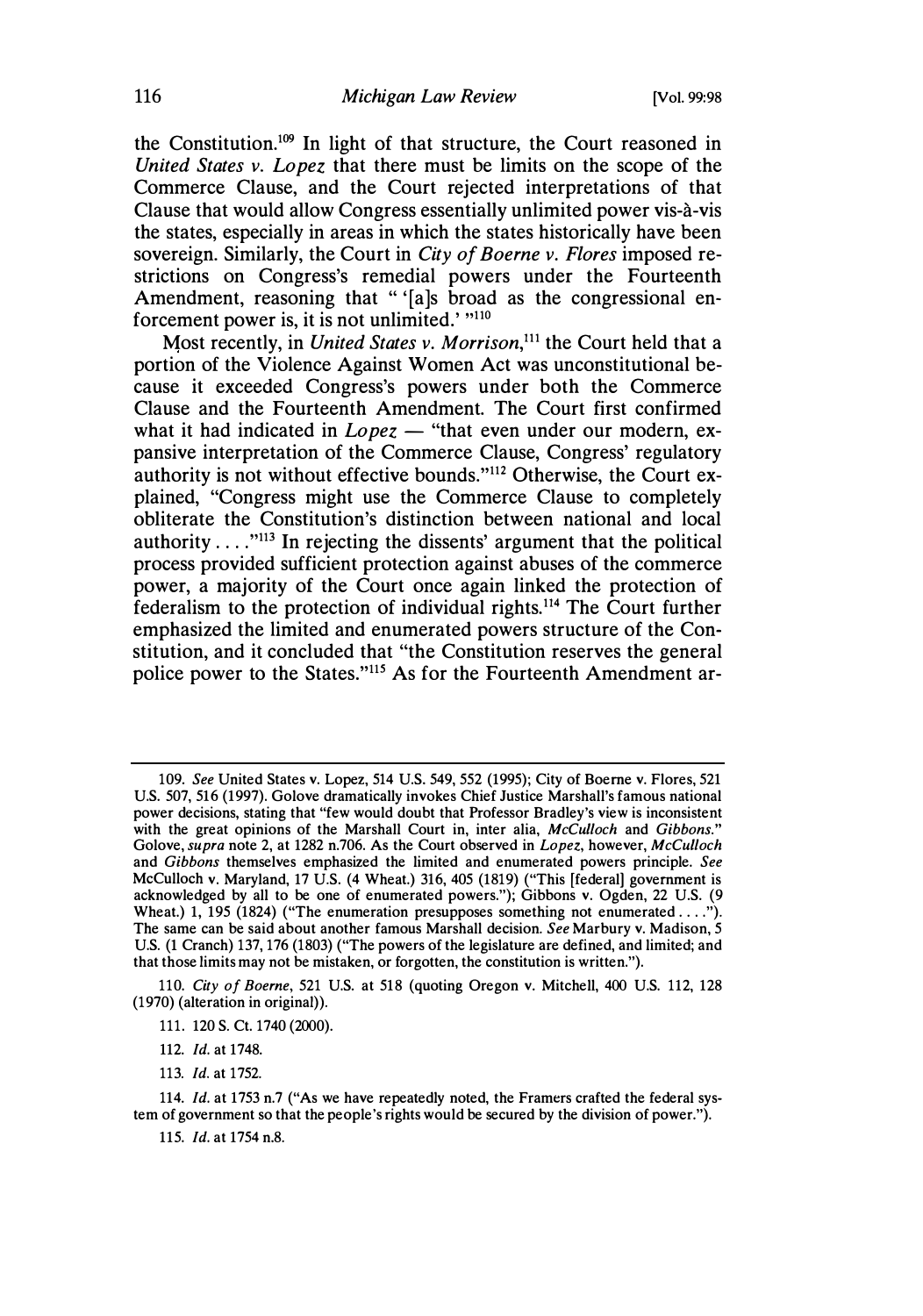gument in support of the Act, the Court stated again that " ' [a]s broad as the congressional enforcement power is, it is not unlimited.<sup> $\frac{1}{10}$ </sup>

A third strand of the Court's recent federalism jurisprudence concerns state sovereign immunity. In Seminole Tribe v. Florida, $117$  the Court held that, even when Congress is acting within the subject matter scope of its Article I powers, it does not have the power to override state sovereign immunity. This is true, the Court held, even when Congress is exercising powers exclusively granted to it and denied to the states  $-$  such as the regulation of commerce with Indian Tribes. As the Court stated, "[e]ven when the Constitution vests in Congress complete lawmaking authority over a particular area, the Eleventh Amendment prevents congressional authorization of suits by private parties against unconsenting States."118 The Court also made clear that the Eleventh Amendment, like the Tenth Amendment, reflects broader principles of state sovereignty than are expressed in the text of the Amendment.<sup>119</sup>

The Court extended the Seminole Tribe decision in Alden v. Maine to hold that states have immunity from federal statutory claims even in state court.<sup>120</sup> The *Alden* decision was particularly significant in that it brought together all three strands of the Court's federalism jurisprudence. All of these strands, the Court explained, concern the protection of a system of "dual sovereignty," pursuant to which states have the dignity and authority of sovereigns. The Court stated: "Although the Constitution grants broad powers to Congress, our federalism requires that Congress treat the States in a manner consistent with their status as residuary sovereigns and joint participants in the governance of the Nation."121 The Court thus denied that its federalism jurisprudence was sharply divided in the way that Golove suggests.122 In other

- 119. Id. at 54.
- 120. 527 U.S. 706 (1999).

121. Id. at 748. Like the dissent in Morrison, the dissent in Alden cited Missouri v. Holland. Id. at 807 (Souter, J., dissenting). Shortly before this Article went to print, the Supreme Court decided Solid Waste Agency, Inc. v. United States Army Corps of Eng'rs, No. 99-1178, 2001 U.S. LEXIS 640 (Jan. 9, 2001). In that decision, the Court held that the Army Corps of Engineers had improperly construed a provision in the Clean Water Act as conferring federal authority over isolated, intrastate bodies of water that are used as habitats by migratory birds. Id. at \*7. That construction of the Act, the Court reasoned, would "raise significant constitutional questions." Id. at \*25. The Court noted that it was reaching this conclusion notwithstanding the statement in *Missouri v. Holland* that the protection of migratory birds is a "national interest of very nearly the first magnitude." Id.

122. The Court also applies federalism-protecting clear statement rules in all strands of its federalism jurisprudence. For recent examples, see Solid Waste Agency, Inc. v. United

<sup>116.</sup> Id. at 1755 (quoting Oregon v. Mitchell, 400 U.S. 112, 128 (1970) (alteration in original)). Missouri v. Holland was invoked in Morrison  $-$  by the dissent. See id. at 1770 n.18 (Souter, J., dissenting).

<sup>117. 517</sup> U.S. 44 (1996).

<sup>118.</sup> Id. at 72.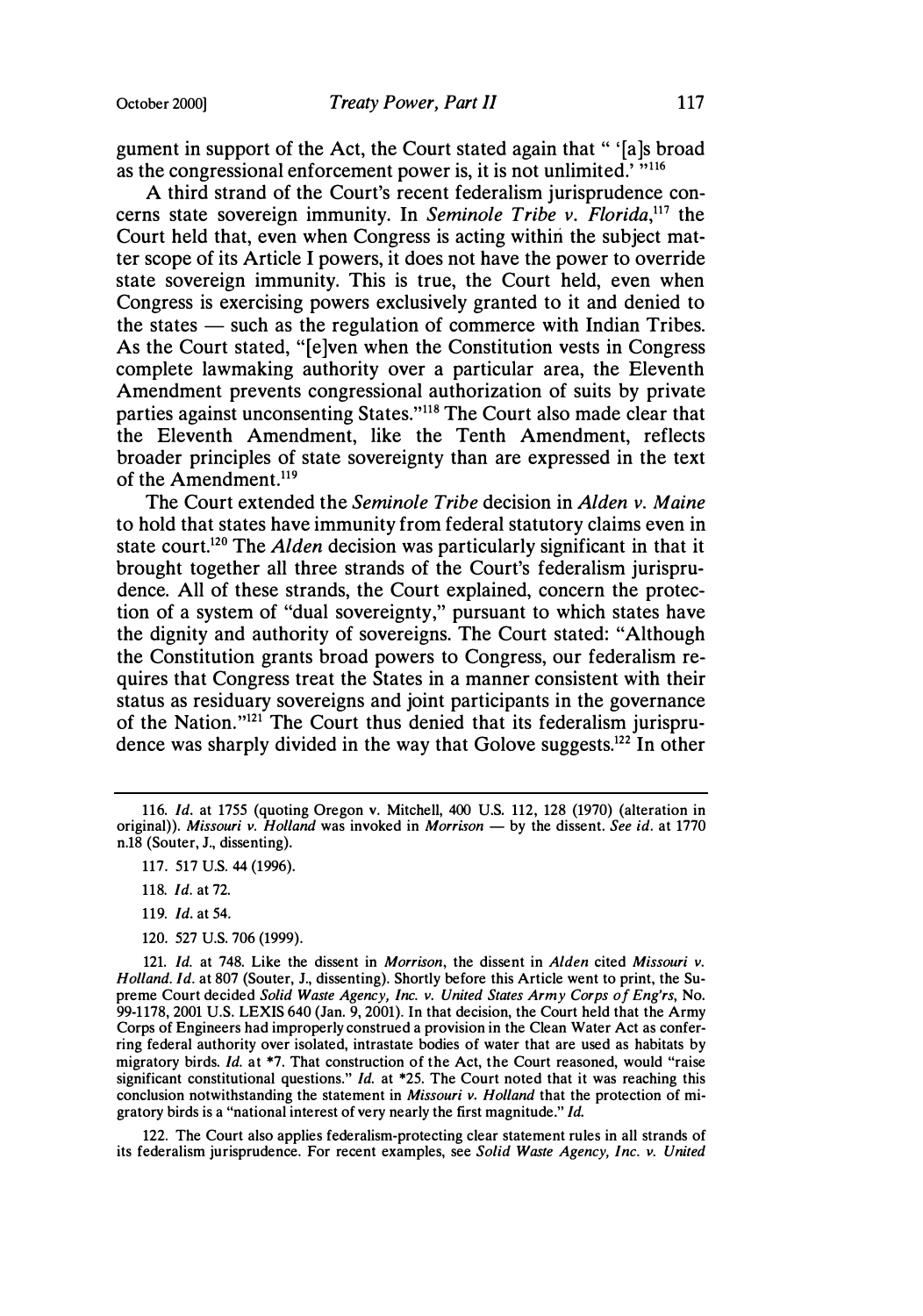recent sovereign immunity decisions, the Court has continued to analogize federalism protections to individual rights protections.123 It has also indicated, albeit in a brief per curiam decision, that the treaty power is limited by state sovereign immunity.<sup>124</sup>

The Supreme Court's federalism jurisprudence is still evolving, with many details not yet resolved. Nevertheless, at least one thing is clear: the Supreme Court's conception of federalism is very different from Golove's conception. Unlike Golove, the Supreme Court places great weight on the limited and enumerated powers principle; views the Tenth Amendment as relevant to the national government's delegated powers; treats the various strands of its federalism jurisprudence as interrelated; and considers federalism limitations to be as important as, and intertwined with, other constitutional limitations. This is a significant flaw in Golove's article, not because the Supreme Court's views are beyond question, but because Golove purports to be accepting them.125

#### IV. GOLOVE'S USE OF HISTORY

Although my original article had some historical discussion, it was not primarily focused on history. Nor is a reply article the proper place for a detailed historical account. As a result, my goal here is simply to raise some methodological questions about Golove's use of history and to highlight what I believe to be the tendentious nature of Golove's historical narrative.

#### A. Methodology

Much of Golove's article is focused on history, including but not limited to Founding history. Golove relies on this history to support specific constitutional arguments regarding the scope of the treaty

States Army Corps of Eng'rs, No. 99-1178, 2001 U.S. LEXIS 640 (Jan. 9, 2001); Jones v. United States, 120 S. Ct. 1904 (2000); and Vermont Agency of Natural Resources v. United States ex rel Stevens, 120 S. Ct. 1858 (2000). The treaty power has not been immune from such clear statement rules, either before or after Holland. See Guaranty Trust Co. v. United States, 304 U.S. 126, 143 (1938) ("Even the language of a treaty wherever reasonably possible will be construed so as not to override state laws or to impair rights arising under them.") (collecting cases).

<sup>123.</sup> See, e.g., College Sav. Bank v. Florida Prepaid Postsecondary Educ. Expense Bd., 527 U.S. 666, 682 (1999) ("State sovereign immunity, no less than the right to trial by jury in criminal cases, is constitutionally protected.").

<sup>124.</sup> See Breard v. Greene, 523 U.S. 371, 376-77 (1998); see also Alden, 527 U.S. at 725 (noting that, when it approved the Eleventh Amendment, Congress considered and rejected an exception for cases arising under treaties).

<sup>125.</sup> Contrast this with the more defensible approach by Professor Martin Flaherty, who argues that the same scrutiny that I applied in my original article against the nationalist view should be applied to question the Supreme Court's federalism jurisprudence. Flaherty, supra note 10.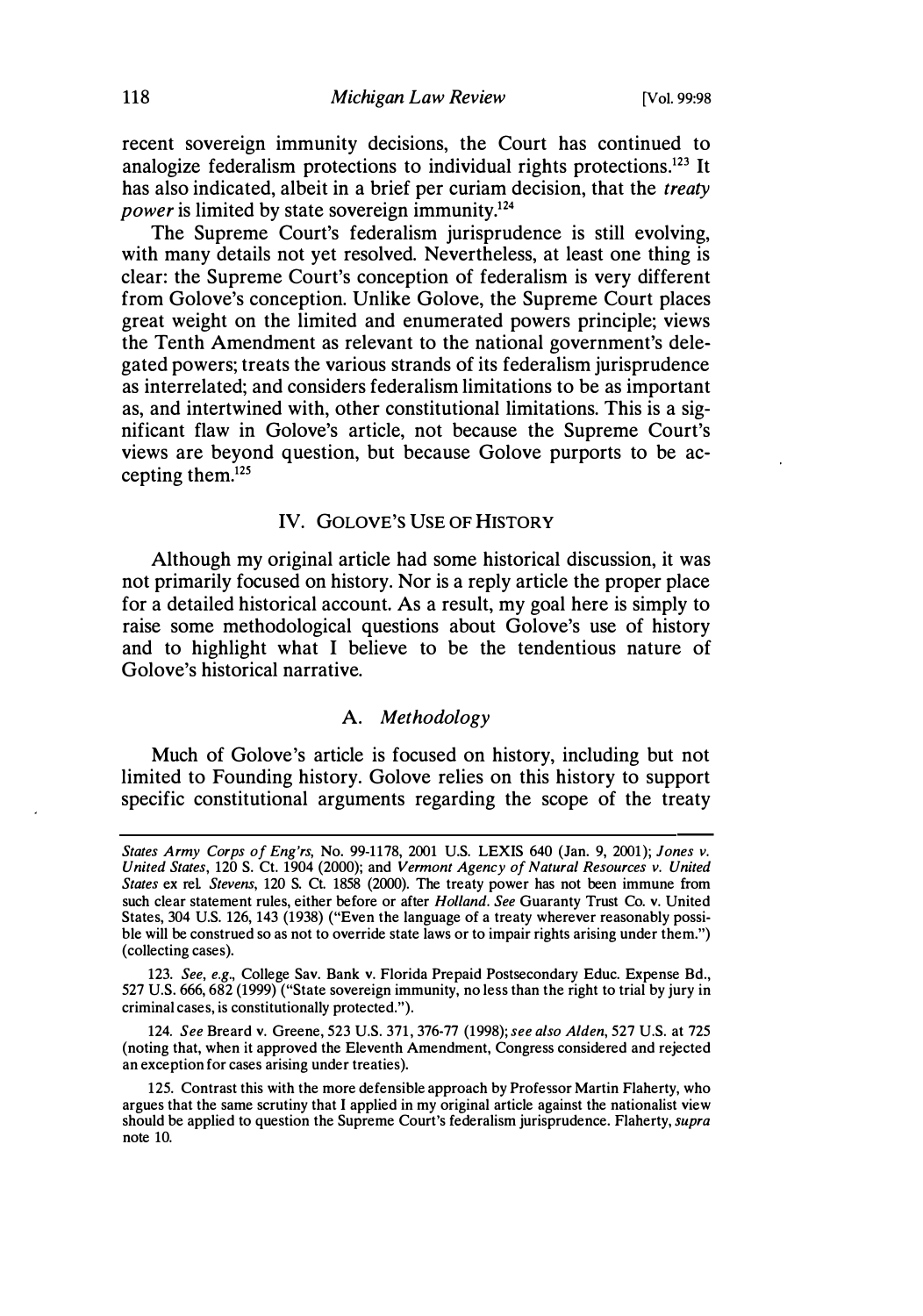#### October 2000] **Treaty Power, Part II** 119

power. Nowhere in his article, however, does Golove identify his constitutional methodology. The reader is left to wonder whether Golove is advocating a strictly originalist approach to the treaty power question or something else. It is difficult to evaluate Golove's claims and criticisms, however, without knowing his methodological frame of reference. To take one example, Golove asserts that the proposal I set forth at the end of my original article (that the treatymakers' power to make supreme federal law should be limited to the scope of Congress's powers to make supreme federal law) is "entirely extraconstitutional in nature."126 An evaluation of that charge, however, would require some sense of what Golove believes is "constitutional in nature."

There are suggestions in Golove's article that he assumes that  $I$  am an advocate of strict originalism. He declares, as if it were an answer to my article, that "Missouri is an originalist decision."<sup>127</sup> He also accuses me of inconsistency, and even "sleight of hand," because I presented historical support for a subject matter limitation on the treaty power but then ultimately argued against such a limitation.128 It is not clear to me why Golove would have assumed I was a strict originalist. As I explained in my prior article, the principal purpose of my historical discussion was to rebut strong claims made by proponents of the nationalist view, not to present an originalist argument for a limited treaty power.129 Indeed, the proposal I set forth at the end of my article was presented as distinctly nonoriginalist. As I explained, given changes in the scope of Congress's legislative powers and in the scope and nature of U.S. treatymaking, "the answer to this question [about how federalism should be protected in the treaty context] may be different today than it would have been in the past."130

If Golove is himself advocating strict originalism, then there is a substantial contradiction in his analysis. As discussed above, Golove purports to favor a subject matter limitation on the treaty power. He rejects, however, an originalist subject matter limitation  $\overline{\phantom{a}}$  one that would limit the treaty power to "international," "external," or "traditionally negotiated" matters. Instead, he proffers a "national interests" test, which, as explained above, amounts to essentially no limitation at

- 129. Bradley, supra note 1, at 409-10.
- 130. Id. at 450.

<sup>126.</sup> Golove, supra note 2, at 1310; see also id. at 1279 (describing my proposal as "entirely without support in the Constitution").

<sup>127.</sup> Id. at 1101; see also id. at 1081 ("Contrary to the speculations of even some of Holmes's most sensitive interpreters, the opinion ultimately rests on standard constitutional premises (text, structure, precedent, and history) — indeed, *originalist premises* — not on an extraordinary theory of inherent foreign affairs powers or even on a view of the Constitution as an evolving or living text." (emphasis added)). In fact, given that the Court in Holland did not even refer to the Founding materials, Golove is being quite creative in describing it as an originalist decision.

<sup>128.</sup> Id. at 1288, 1290-91.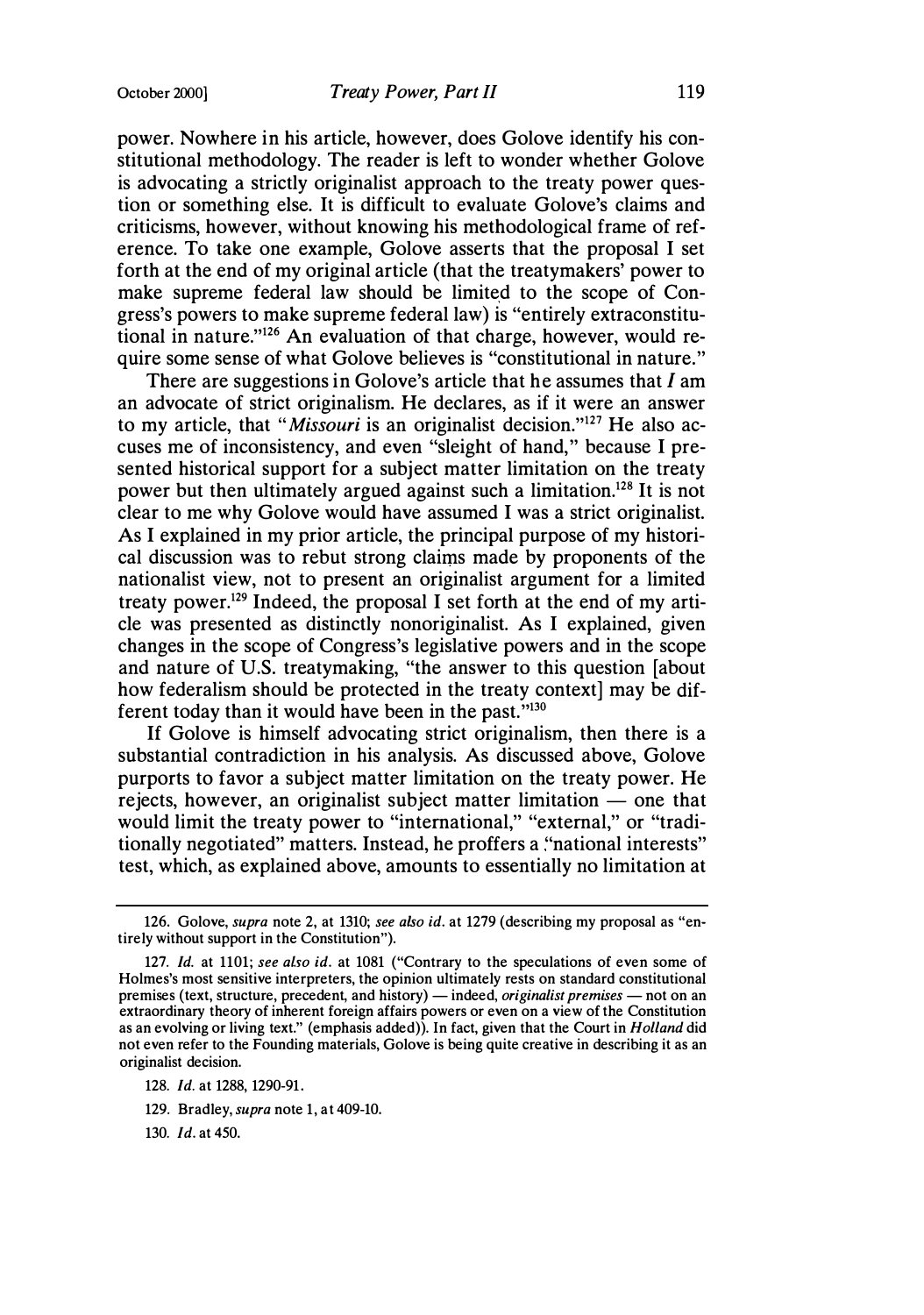all. Yet Golove never explains why it is proper to adopt an originalist position with respect to states' rights limitations on the treaty power (assuming he is right about the Founding history) and reject an originalist position with respect to subject matter limitations on the treaty power. He does suggest that a strict subject matter limitation would deprive the treatymakers of needed flexibility in this age of globalization.131 Although that may be a strong functional argument, it is hardly an originalist one.

There is, of course, more than one type of originalism.<sup>132</sup> Some originalists insist that contemporary constitutional interpretation should replicate the precise understandings at the time of the Founding; this is what I am calling "strict originalism." This version of originalism is probably most famously associated with former Judge Bork.133 Others argue that those understandings should be "translated" to take account of contemporary conditions. The most famous proponent of this version of originalism, at least in recent years, is Professor Lawrence Lessig.134 Still others argue that there have been multiple "Foundings," each of which has changed the meaning of the Constitution. The most famous proponent of this version of originalism is Professor Bruce Ackerman.<sup>135</sup> In prior writings, Golove has advocated the last type of originalism, which, to borrow a phrase from Ackerman, could be called "constitutional moments" originalism.<sup>136</sup>

Golove does not appear to be relying on constitutional moments originalism in his response to my article, perhaps because he believes that some other constitutional theory is sufficient for his purposes. Interestingly, though, there is a plausible argument that constitutional moments originalism leads to a conclusion contrary to Golove's position. As Professor Peter Spiro has argued, there have been a number of events since World War II that are similar to the events that Golove has in other writings found sufficient to amend the Constitution.<sup>137</sup> Here is a brief summary of these events:

<sup>131.</sup> Golove, supra note 2, at 1092 n.45.

<sup>132.</sup> See generally Symposium, Fidelity in Constitutional Theory, 65 FORDHAM L. REV. 1247 (1997) (discussing various types of originalism).

<sup>133.</sup> ROBERT H. BORK, THE TEMPTING OF AMERICA: THE POLITICAL SEDUCTION OF THE LAW 251-65 (1990).

<sup>134.</sup> Lawrence Lessig, Fidelity in Translation, 71 TEXAS L. REV. 1165 (1993); Lawrence Lessig, Understanding Changed Readings: Fidelity and Theory, 47 STAN. L. REV. 395 (1995).

<sup>135. 1</sup> BRUCE ACKERMAN, WE THE PEOPLE: FOUNDATIONS (1991).

<sup>136.</sup> See, e.g., Ackerman & Golove, supra note 73; David Golove, From Versailles to San Francisco: the Revolutionary Transformation of the War Powers, 70 U. COLO. L. REV. 1491 (1999).

<sup>137.</sup> Peter J. Spiro, Foreign Relations Federalism, 70 U. COLO. L. REV. 1223, 1271-74 (1999); Peter J. Spiro, The States and International Human Rights, 66 FORDHAM L. REV. 567, 576-78 (1997).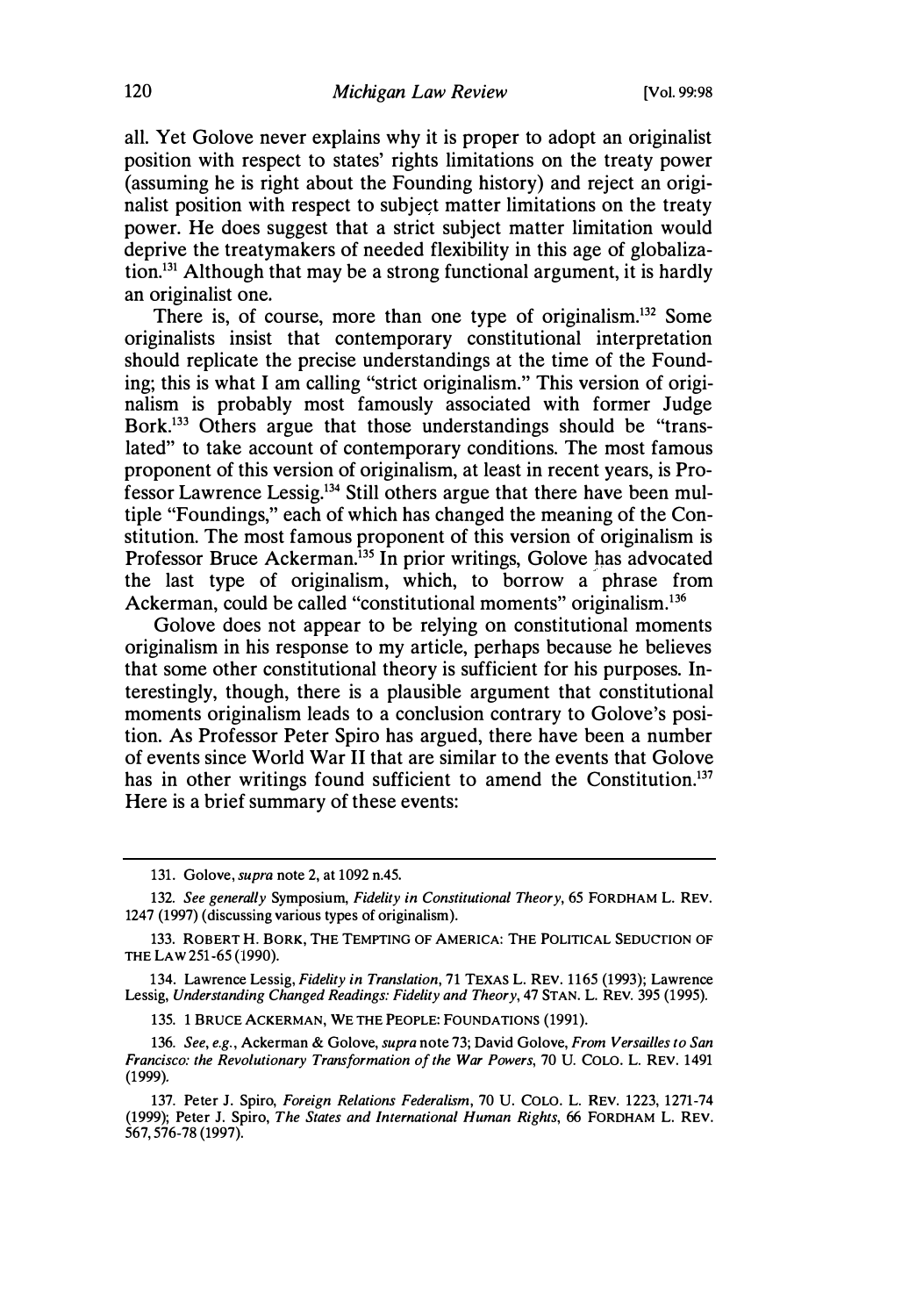Before World War II, international law regulated primarily interactions among nations and did not contain extensive individual rights protections.<sup>138</sup> Soon after the War, with the experience of the Holocaust and other atrocities fresh in mind, the international community began to develop a comprehensive body of international human rights law. The seeds of this law were planted in the 1940s. The United Nations Charter, which came into force in 1945, contained general commitments to protect human rights.139 Three years later, the United Nations General Assembly adopted the Convention on the Prevention and Punishment of Genocide and opened it for national ratifications. That same year, the General Assembly issued its nonbinding but nonetheless influential Universal Declaration of Human Rights, which contains broadly worded civil, political, economic, social, and cultural rights.140 Immediately following the passage of the Declaration, the United Nations Commission on Human Rights began drafting a human rights covenant aimed at converting the nonbinding provisions of the Declaration into binding treaty obligations. This process eventually led to the promulgation of a number of human rights treaties, including the wide-ranging International Covenant on Civil and Political Rights.<sup>141</sup> As many international law scholars have noted, the emergence of this human rights law regime constituted a truly revolutionary change in both the nature and scope of international  $law.<sup>142</sup>$ 

139. U. N. CHARTER, art. 1, para. 3 (stating that one of the purposes of the United Nations is to "promot[e) and encourag[e) respect for human rights and for fundamental freedoms for all without distinction as to race, sex, language, or religion"); id. art. 55 (stating that the United Nations "shall promote ... universal respect for, and observance of, human rights and fundamental freedoms for all without distinction as to race, sex, language, or religion"); id. art. 56 ("All Members pledge themselves to take joint and separate action in cooperation with the (United Nations) Organization for the achievement of the purposes set forth in Article 55.").

140. G. A. Res. 217(A)(III), U.N. GAOR, 3d Sess., at 71, U.N. Doc. N810 (1948).

141. The International Covenant on Civil and Political Rights, among other things, grants a right of self-determination, guarantees equal treatment, protects the "right to life" as well as "liberty and security of person," prohibits certain criminal punishments (including certain uses of the death penalty), requires various criminal procedures, limits immigrationrelated measures, bars "arbitrary or unlawful interference with ... privacy, family, home or correspondence," and protects "the right to freedom of thought, conscience and religion" and the "right to freedom of association with others." G.A. Res. 2200A (XXI) U.N. GAOR (1966).

142. See, e.g., Thomas Buergenthal, International Human Rights Law and Institutions: Accomplishments and Prospects, 63 WASH. L. REV. 1 (1988); Louis Henkin, Human Rights and State "Sovereignty", 25 GA. J. INTL. & COMP. L. 31, 36 (1995-96); John P. Humphrey, The Revolution in the Law of Human Rights, 4 HUM. RTS. 205 (1975); Louis B. Sohn, The New International Law: Protection of the Rights of Individuals Rather than States, 32 AM. U. L. REV. 1 (1982).

<sup>138.</sup> See RESTATEMENT (THIRD), supra note 5, pt. VII introductory note, at 144; MARK W. JANIS, AN INTRODUCTION TO INTERNATIONAL LAW 253-57 (3d ed. 1999). For a discussion of the pre-World War II international law protections for human rights, see LOUIS HENKIN, INTERNATIONAL LAW: POLITICS AND VALUES 169-73 (1995).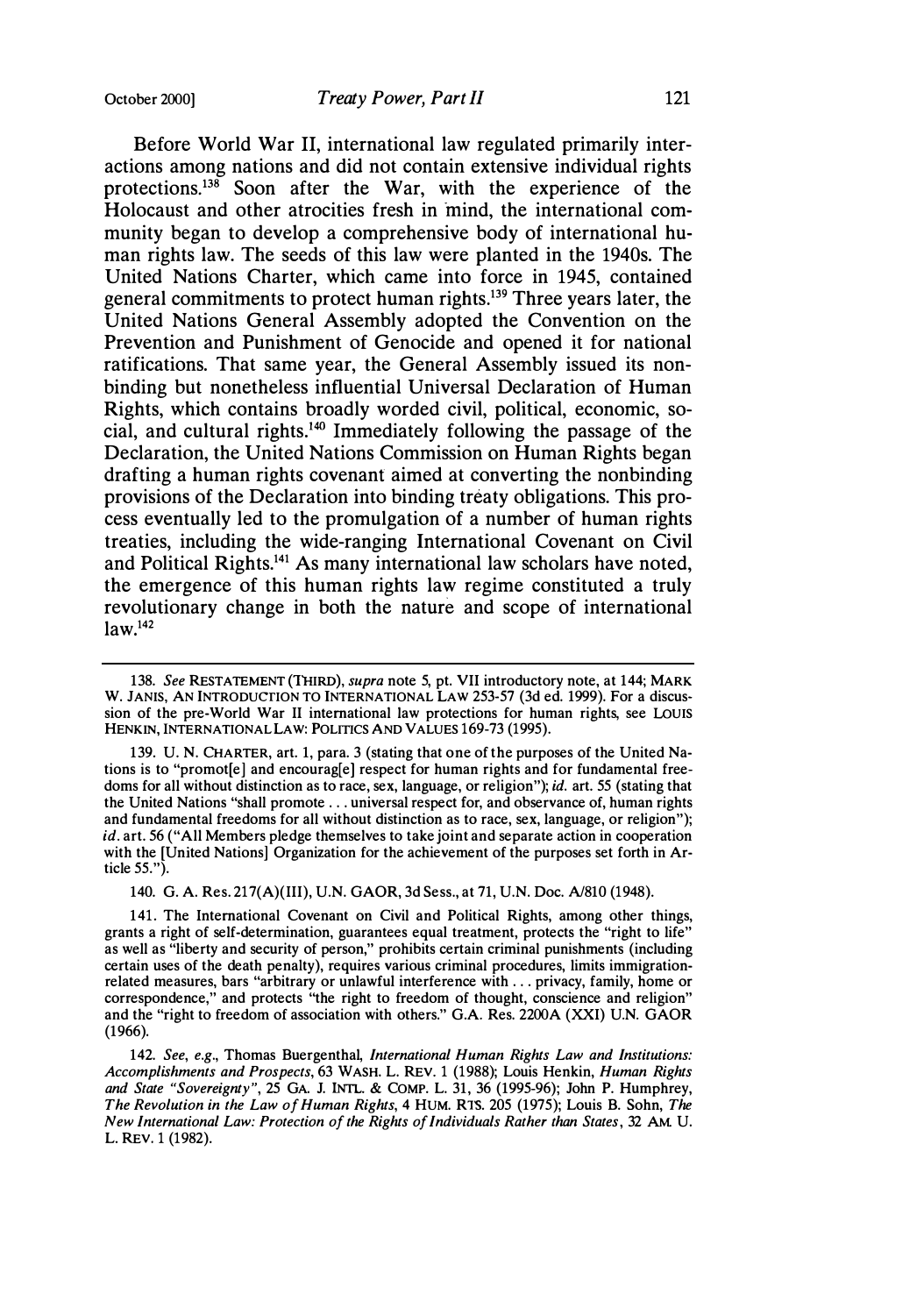United States officials played a prominent role in initiating this international human rights law regime. Nonetheless, in the 1950s there were intense debates in the United States over whether and to what extent the nation should participate in the regime. The principal subjects of debate were the domestic implications of ratifying international human rights treaties, including the implications for American federalism. As part of these debates, there were numerous proposals to amend the Constitution in order to limit the treaty power.<sup>143</sup> Along with leaders of the American Bar Association, a key proponent of such an amendment was Senator John Bricker of Ohio, and the various proposed amendments are commonly referred to jointly as the "Bricker Amendment."144 In general, the proposed amendments were intended to preclude treaties from being self-executing and to make clear that treaties would not override the reserved powers of the states.<sup>145</sup> Some versions also would have restricted the use of executive agreements.146 One of the proposed amendments fell only one vote short of obtaining the necessary two-thirds vote in the Senate.<sup>147</sup>

To help defeat the Bricker Amendment, the Eisenhower administration made repeated commitments that it would not use the treaty power in a way that would infringe on state prerogatives. Secretary of State John Foster Dulles reassured the Senate in 1953 that the administration was "committed to the exercise of the treatymaking power only within traditional limits" and that he did not believe "that treaties should, or lawfully can, be used as a device to circumvent the constitutional procedures established in relation to what are essentially matters of domestic concern."148 In 1955, Dulles further stated that the administration recognized that the treaty power could not properly be used for matters "which do not essentially affect the actions of nations in relation to international affairs, but are purely internal."149 In addition, the State Department published a Circular stating, in obvious reference to the Bricker Amendment debates, that "[t]reaties are not

146. For example, some versions of the Bricker Amendment provided that "[e]xecutive agreements shall not be made in lieu of treaties." ld. at 222.

147. See TANANBAUM, supra note 144, at 180.

148. Treaties and Executive Agreements: Hearings Before a Subcomm. of the Senate Comm. on the Judiciary, 83d Cong., 825 (1953).

<sup>143.</sup> See, e.g., Treaties and Executive Agreements: Hearings on S.J. Res. 1 and S.J. Res. 43 Before a Subcomm. of the Senate Comm. on the Judiciary, 83d Cong. (1953).

<sup>144.</sup> See generally NATALIE HEVENER KAUFMAN, HUMAN RIGHTS TREATIES AND THE SENATE (1990); DUANE TANANBAUM, THE BRICKER AMENDMENT CONTROVERSY: A TEST OF EISENHOWER'S POLITICAL LEADERSHIP (1988).

<sup>145.</sup> For example, some versions of the Bricker Amendment provided that "[a] treaty shall become effective as internal law in the United States only through legislation which would be valid in the absence of treaty." TANANBAUM, supra note 144, at 224.

<sup>149.</sup> Hearing on S.J. Res. 1 Before a Subcomm. of the Senate Judiciary Comm. , 84th Cong., 183 (1955).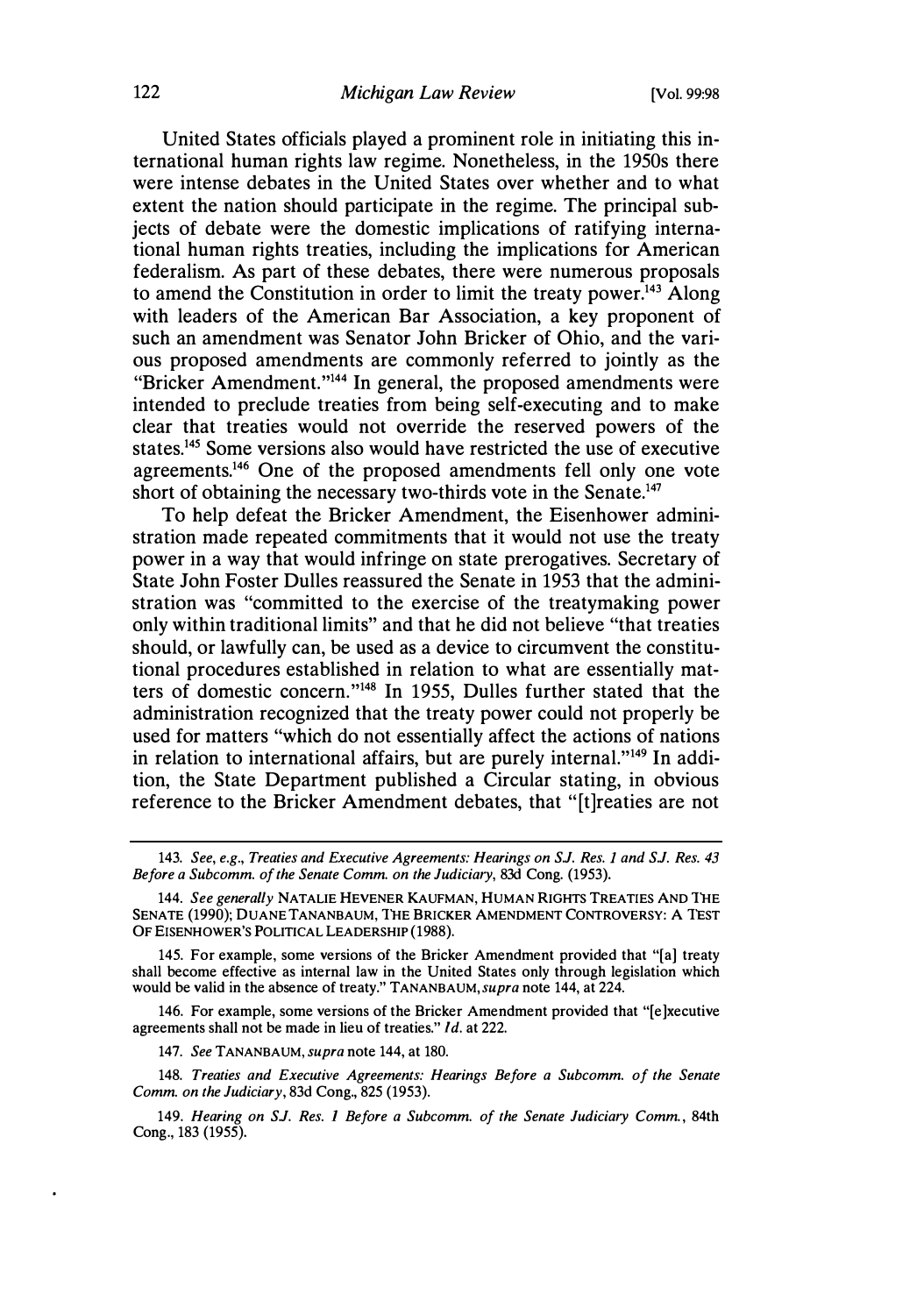to be used as a device for the purpose of effecting internal social changes or to try to circumvent the constitutional procedures established in relation to what are essentially matters of domestic concern. "150 For decades thereafter, no President attempted even to submit to the Senate major human rights treaties (although they did continue to seek the Senate's advice and consent for the Genocide Convention). Finally, a compromise was reached in the 1970s and 1980s whereby the President and Senate would ratify some of the human rights treaties, but only with a package of limiting conditions, including a federalism clause.<sup>151</sup> This clause provides that the treaties "shall be implemented by the Federal Government to the extent that it exercises legislative and judicial jurisdiction over the matters covered therein, and otherwise by the state and local governments."152

Combine this history with a post-Cold War isolationist Senate and the Supreme Court's revival of federalism restraints in the domestic arena, and you might have the makings of constitutional change, at least according to constitutional moments originalism. Perhaps this was what the Clinton Administration had in mind in the recent Breard  $v$ . Greene<sup>153</sup> case. There, the International Court of Justice had issued a provisional order stating that the United States was to "take all measures at its disposal" to stay the execution of a Paraguayan inmate on death row in Virginia.154 In opposing efforts by Paraguay and the inmate to have the Supreme Court enforce this order, the Justice and State Departments filed a brief with the Court stating that, even if the United States was bound by treaty to comply with the international court's order, "our federal system imposes limits on the federal government's ability to interfere with the criminal justice systems of the States."155 Strangely, despite his use of the constitutional moments methodology in the past, Golove does not even consider its potential

152. U.S. Senate Resolution of Advice and Consent to Ratification of the International Covenant on Civil and Political Rights, 102d Cong., 138 CONG. REC. 8071,  $\P$  II(5) (1992).

153. 523 U.S. 371 (1998).

154. Id. at 374.

<sup>150.</sup> U.S. State Dep't Circular No. 175, para. 2 (Dec. 13, 1955), reprinted in 50 AM. J. INT'L L. 784, 785 (1956).

<sup>151.</sup> See generally Curtis A. Bradley & Jack L. Goldsmith, Treaties, Human Rights, and Conditional Consent, 149 U. PA. L. REV. 399 (2000) (describing this development).

<sup>155.</sup> Brief for the United States as Amicus Curiae at 51, Breard v. Greene, 523 U.S. 371 (1998) (No. 97-1390). In this respect, the circumstances of the Breard case are similar to those of an earlier case involving a different international tribunal. In the mid-1980s, two individuals on death row — one in South Carolina and one in Texas — filed complaints with the Inter-American Commission on Human Rights alleging that their death sentences violated international law. The Commission asked the U.S. State Department to stay the executions while it considered the complaints. The State Department declined to do so, explaining that, under the U.S. federal system, there was no basis for executive branch intervention in the implementation of the sentences. See Case 9647 (Roach & Pinkerton v. United States), Inter.-Am. C.H.R. 147, OEA/Ser.L/V/II.71, doc. 9, rev. 1,  $\P$  | 11, 18 (1987).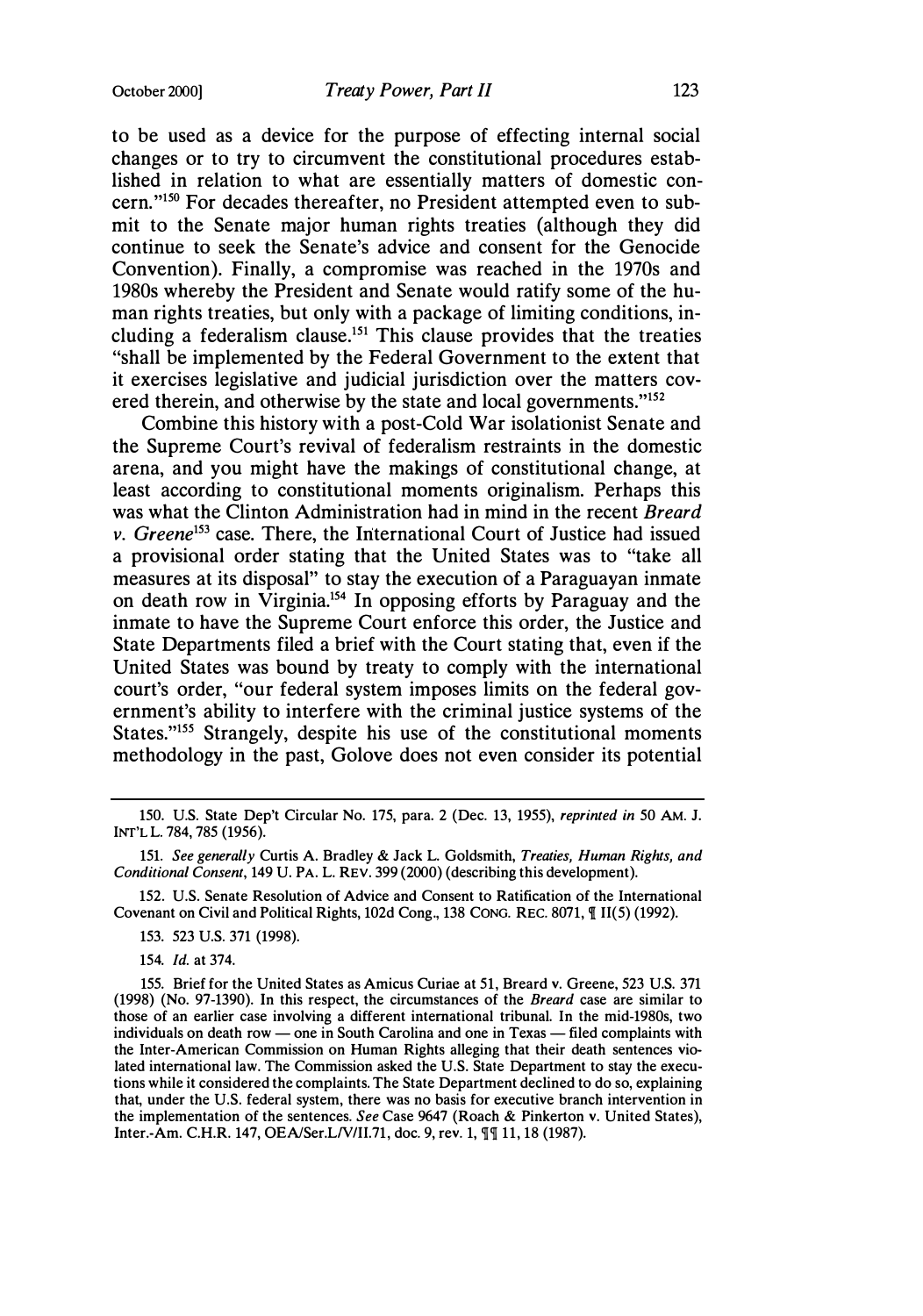application to the present issue. Even more strangely, given his writings, Golove strongly criticizes me for proposing that Holland should be limited or overruled, observing that if my proposal were accepted there would be constitutional change "without all the effort" of a formal Article V amendment  $-$  the very thing advocated by constitutional moments originalism.156 Of course, Golove's criticism is off the mark in any event, since a constitutional amendment is not needed in order to reassess a Supreme Court decision. But the criticism further highlights the methodological uncertainties underlying Golove's analysis.

### B. Law Office History?

Whatever his constitutional methodology, it is clear that Golove is attempting to avoid the "law office history" charge made against many legal academics who base their arguments on history.157 To his credit, Golove has read and considered a vast array of primary and secondary materials, and his article is, as a result, very rich in detail. In addition, he does an admirable job of situating some of the debates over the scope of the treaty power within their historical context. Inattention to detail and context, however, are not the only elements of the law office history charge. A central complaint about the use of history by legal academics (and judges) is that it is shaped and twisted in order to support a particular conclusion. It is in this sense that, notwithstanding its length, Golove's historical discussion may be considered law office history.

Although there is much of interest in Golove's historical discussion, there is also a noticeable one-sidedness to the discussion. There are many manifestations of this. Almost invariably, the historical materials that contradict Golove's conclusion are relegated to footnotes, frequently with a statement that goes something like this: "Unsurprisingly, Professor Bradley relies on this piece of evidence."158 When Golove encounters statements by officials that support limits on the treaty power, he often asserts that these statements must have been

<sup>156.</sup> Golove, supra note 2, at 1312. I should make clear that I am not myself a proponent of constitutional moments originalism, in part because the theory appears to me to be too manipulable, with proponents of this theory finding only the constitutional moments that they like. For this and other criticisms of the theory, see RICHARD A. POSNER, OVERCOMING LAW, ch. 7 (1995); Michael J. Klarman, Constitutional Fact/Constitutional Fiction: A Critique of Bruce Ackerman's Theory of Constitutional Moments, 44 STAN. L. REV. 759 (1992); and Tribe, supra note 10.

<sup>157.</sup> See, e.g., Martin S. Flaherty, History "Lite" in Modern American Constitutionalism, 95 COLUM. L. REV. 523 (1995); Alfred H. Kelly, Clio and the Court: An Illicit Love Affair, 1965 SUP. CT. REV. 119; John Phillip Reid, Law and History, 27 LOY. L.A. L. REV. 193 (1993); Mark Tushnet, Interdisciplinary Legal Scholarship: The Case of History-In-Law, 71 CHI.-KENT L. REV. 909 (1996).

<sup>158.</sup> See, e.g., Golove, supra note 2, at 1149 n.22, 1205 n.421, 1225 n.499, 1234 n.528.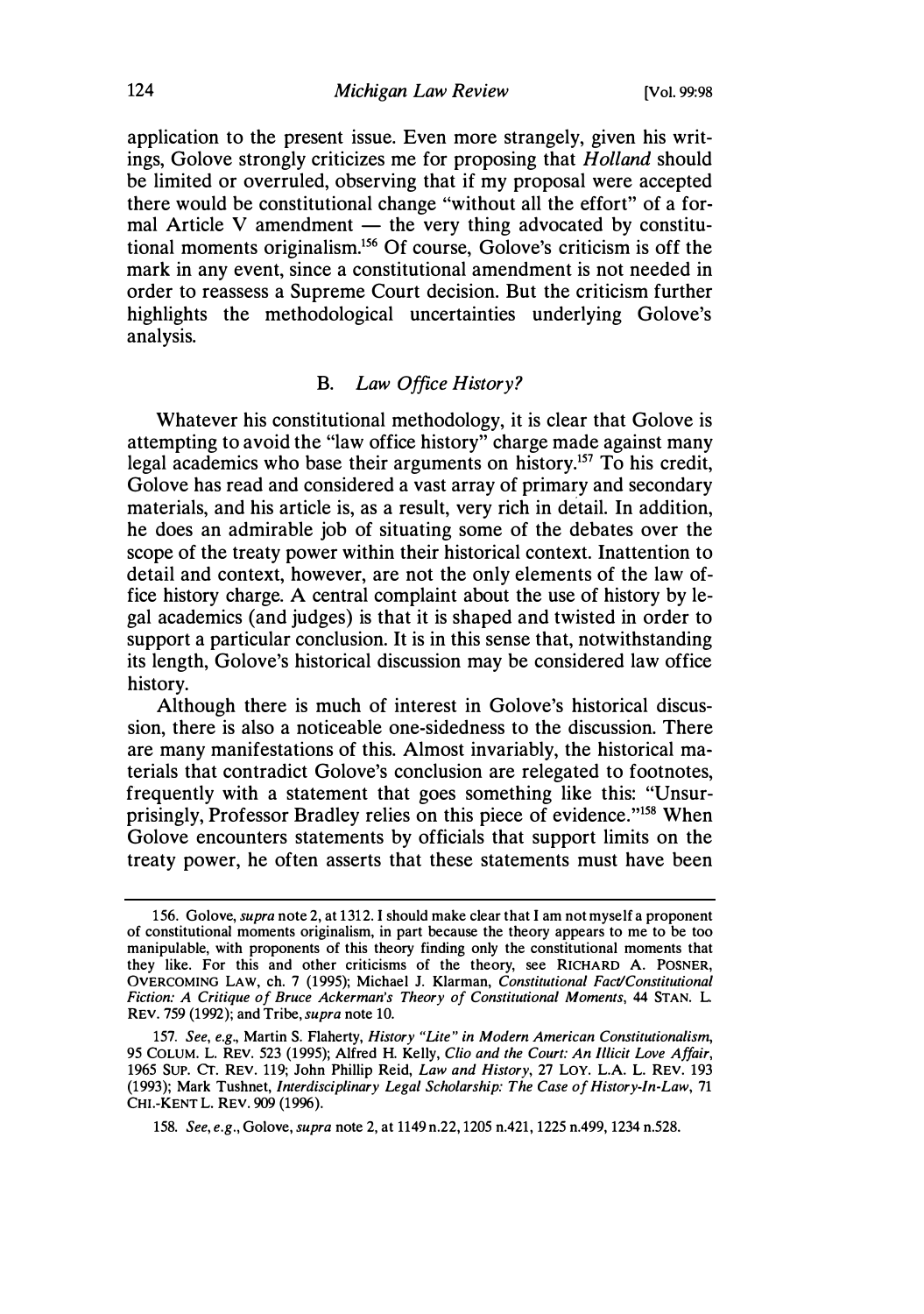merely tactical or disingenuous, while accepting statements to the contrary (sometimes by the same officials) at face value.159 In addition, Golove frequently attaches his own pejorative labels to anyone who has argued for limits on the treaty power. For example, he states that the citizens of South Carolina were not engaging in " [r]ational discussion" when they disagreed with the views of one Supreme Court Justice (William Johnson) concerning the scope of the treaty power;<sup>160</sup> refers to arguments for restrictions on the treaty power as "states' rights dogmas";161 and says that efforts in the 1950s to limit the treaty power by constitutional amendment (efforts that received the support of the American Bar Association and many Senators) were "shameful" and involved "virtual fanatics."162 Similarly, Golove often attempts a guiltby-association strategy, suggesting linkages {often no more than temporal) between arguments for a limited treaty power and pernicious practices such as slavery and racial segregation.<sup>163</sup>

Golove is also opportunistic in his use of sources. The reliability of sources in his article often seems to depend on whether they support his views. To take a few examples, he dismisses Madison's construction of the treaty power during the Articles of Confederation period, saying that it "would have seriously undermined Congress's ability to conduct foreign policy;"<sup>164</sup> relies on what he perceives to be helpful statements from Madison during the ratification period;<sup>165</sup> and disavows Madison's view of the treaty power during the Jay Treaty debates, suggesting (without much evidence) that Madison was acting as an unwilling front-man for Jefferson.<sup>166</sup> Similarly, Golove relies on Jefferson's views during the Articles of Confederation period as support for the nationalist view and refers to his "heroic exertions,"167 disavows the views of "the irrepressible Jefferson" during the Jay Treaty debate as reflecting "a legendary hostility to the treaty power,"168 and relies on Jefferson's views and actions as President.<sup>169</sup> And Golove dismisses John Jay's statements during the Articles of Confederation

163. See, e.g., id. at 1210-37, 1249-57.

165. Id. at 1139-40.

166. Id. at 1182-83. Golove's main evidence for this assertion is that Madison visited Jefferson's house shortly before writing the statements in question. Id.

167. Id. at 1115, 1130-32.

168. Id. at 1179, 1187.

169. Id. at 1189-93.

<sup>159.</sup> See, e.g., id. at 1112, 1118-20, 1151 n.225, 1241-42 & n.552, 1272.

<sup>160.</sup> Id. at 1222.

<sup>161.</sup> Id. at 1236.

<sup>162.</sup> Id. at 1274, 1275.

<sup>164.</sup> Id. at 1111.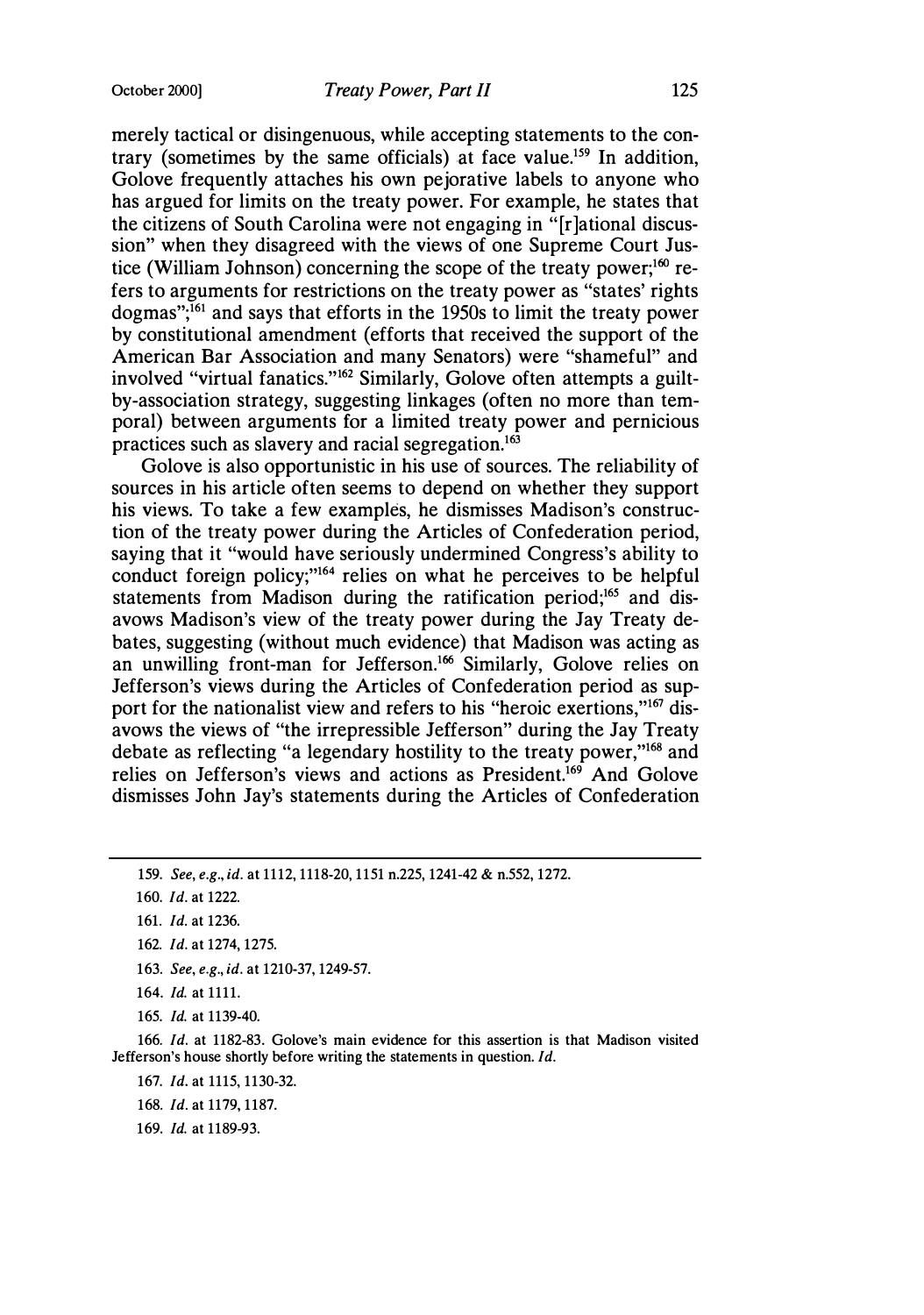period as strategic and disingenuous,<sup>170</sup> while relying on them during the ratification period.<sup>171</sup> There are many similar examples.<sup>172</sup>

Another problem with Golove's treatment of history is that he often focuses on the treaty power issue in isolation from debates and uncertainties concerning the supremacy of federal law and the scope of other national powers. For example, Golove presents evidence that the Continental Congress entered into treaties beyond its legislative powers, while downplaying the fact that it was unclear during the Articles of Confederation period whether treaties had the status of supreme federal law.173 As discussed above, however, it is the creation of domestic federal law beyond Congress's powers that is the ultimate issue in contemporary debates over the scope of the treaty power. In any event, the scope of the national government's legislative powers were uncertain during the Articles of Confederation period, such that it was not always clear whether treaties were in fact exceeding those powers. Thus, for example, John Jay reasoned in 1786 that the debts provision in the treaty of peace with Great Britain did not infringe on the rights of states because the power to confiscate wartime debts rested exclusively with the national government.174 Golove disagrees with Jay's reasoning,<sup>175</sup> but the key point is not whether Jay was right or wrong but that there were uncertainties about the scope of state and national powers, making it unclear whether the treaties were in fact infringing on states' rights.

Similarly, Golove repeatedly relies on treaties granting property rights to alien citizens as proof that the treaty power has historically exceeded Congress's legislative powers, but nowhere in his article does he conclusively show that, after the Constitution was ratified, Congress possessed no power to regulate the property rights of alien citizens. On the contrary, there are repeated hints in Golove's article that this and related issues of congressional power were uncertain and contested throughout the nineteenth century.176 Despite these hints, and despite the generally exhaustive nature of Golove's historical nar-

174. Report from John Jay (Oct. 13, 1796), reprinted in 4 SECRET JOURNALS OF THE CONGRESS OF THE CONFEDERATION, at 204 (Boston, Thomas B. Wait 1820).

175. Golove, supra note 2, at 1120 n.120.

176. See, e.g. , id. at 1153 n.234, 1216 n.465, 1228 n.510, 1243, 1247.

<sup>170.</sup> Id. at 1117, 1120, 1150-51 n.225.

<sup>171.</sup> See, e.g., id. at 1137 & n.178.

<sup>172.</sup> For example, Golove dismisses Attorney General William Wirt's states' rights views as "a too hasty judgment without adequate consideration and research," id. at 1205 n.421, but later relies on other statements by Wirt that seem more helpful to his arguments, see id. at 1222 n.490; dismisses Edward Livingston at one point, see id. at 1176 n.309, but embraces him at another, see id. at 1225; and relies on Hamilton Fish when he sounds nationalistic, see id. at 1239, but not when he expressly supports states' rights limitations on the treaty power, see id. at 1242 n.552.

<sup>173.</sup> Id. at 1102-03.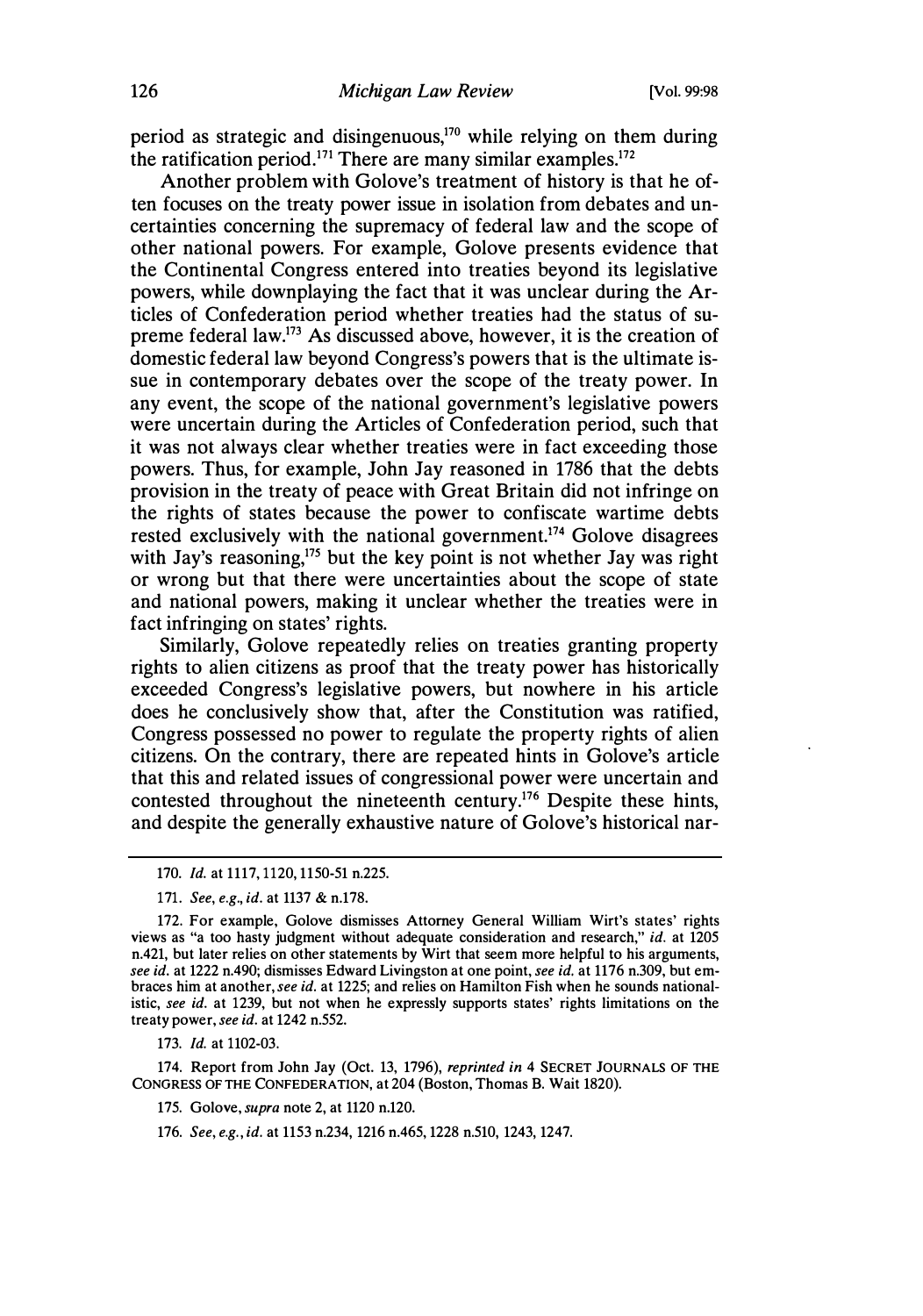rative, Golove does not pursue the issue.<sup>177</sup> A similar omission occurs in connection with Golove's discussion of South Carolina's Negro Seamen's Act.<sup>178</sup> Although Golove describes the legal controversy over that Act as if it were primarily focused on the scope of the treaty power, it was in fact primarily focused on the scope of the foreign commerce power, and the materials Golove relies on often invoke Congress's commerce power as the primary basis for invalidating the Act. Justice Johnson did so, for example, in his circuit decision in Elkison v. Deliesseline,<sup>179</sup> yet Golove unhesitatingly describes him as "invoking the nationalist conception of the treaty power."<sup>180</sup> Similarly, Golove relies on an opinion on this issue by Attorney General William Wirt as support for the nationalist view,<sup>181</sup> even though the opinion relies primarily on the commerce power.<sup>182</sup> Golove states that it "seems safe to assume" that Wirt intended his reference to the treaty power to be separate and independent from the commerce power discussion,<sup>183</sup> but this is questionable in light of the fact that (as Golove notes) Wirt had earlier written an opinion clearly rejecting the nationalist view of the treaty power.184

Finally, Golove's description of the historical materials is often exaggerated. For example, he asserts that "states' rights limitations, though sometimes invoked, were uniformly defeated under the [Articles of] Confederation."185 In fact, there were serious states' rights objections raised against a number of treaties and treaty provisions during this period. These objections were raised by prominent officials, including John Adams, Benjamin Franklin, John Jay, and James Madison, and they led to the delay or nonratification of some treaties, the limitation of others, and the nonenforcement by and against the states of still others.186 Even the important Treaty of Peace with Great

- 178. Id. at 1210-37.
- 179. 8 F. Cas. 493, 494 (C.C.D.S.C. 1823).
- 180. Golove, supra note 2, at 1216.
- 181. Id. at 1222 nn.490-91 and accompanying text.
- 182. See Validity of the S.C. Police Bill, 1 Op. Att'y Gen. 659 (1824).
- 183. Golove, supra note 2, at 1222 n.490.

184. See Right of Aliens to Hold Property, 1 Op. Att'y Gen. 275 (1819). Wirt's successor, Attorney General John Berrien, also rejected the nationalist view. See 2 Op. Att'y Gen. 426 (1831).

185. Id. at 1139.

186. See, e.g., SAMUEL B. CRANDALL, TREATIES, THEIR MAKING AND ENFORCEMENT 38-43 (1904); 1 GEORGE TICKNOR CURTIS, HISTORY OF THE CONSTITUTION OF THE

<sup>177.</sup> Golove does not cite a single Supreme Court decision before *Holland* clearly holding, or even clearly suggesting, that a treaty provision was beyond Congress's legislative powers yet nevertheless valid. Several Supreme Court Justices in Ware v. Hylton, 3 U.S. (3 Dall.) 199 (1796), made such a suggestion, but they were discussing Congress's (much narrower) powers under the Articles of Confederation rather than under the Constitution. Golove, supra note 2, at 1151-53.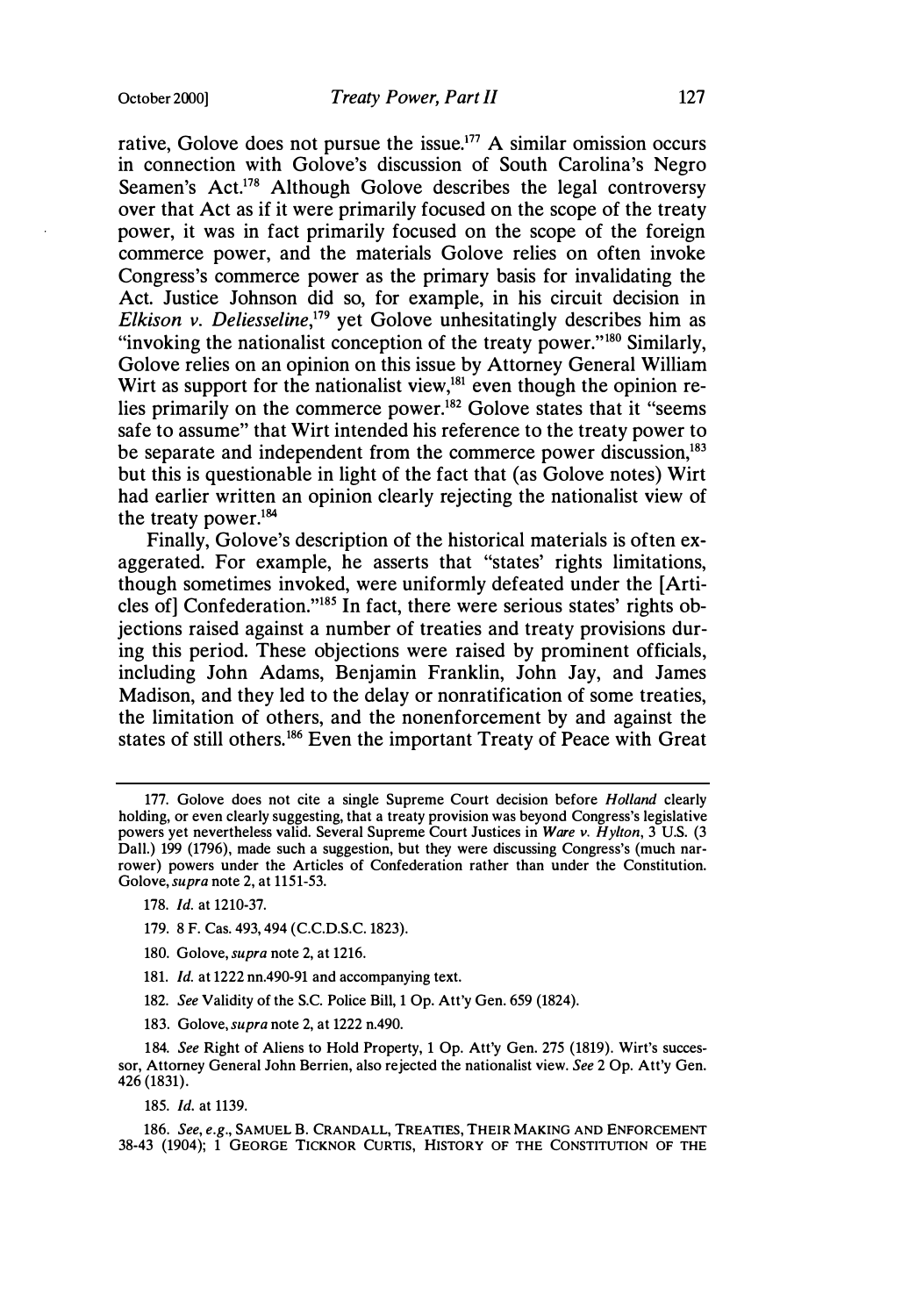Britain encountered significant states' rights objections. American officials maintained, for example, that the Continental Congress lacked the power to agree to a proposed article in that treaty addressing the issue of confiscated British estates.<sup>187</sup> As a result, Congress ultimately agreed in the treaty only to recommend to the states that confiscated estates be restored.188 It was events such as these that Alexander Hamilton presumably had in mind when he stated in The Federalist that the lack of a commerce power under the Articles of Confederation "has already operated as a bar to the formation of beneficial treaties with foreign powers."189

Golove also asserts that, during the Founding period, concerns regarding the scope of the treaty power produced only suggestions relating to the process for making treaties and did not produce any suggestions for limiting the substantive scope of the treaty power. "At no point," says Golove, "did concern over the interests of the states lead

187. See, e.g., Letter from John Adams, Benjamin Franklin, and John Jay to Richard Oswald, British Commissioner, Nov. 4, 1782, in 1 AMERICAN STATE PAPERS at 219 (Walter Lowrie & Matthew St. Clair Clarke eds., Washington, Gales & Seaton 1832) ("[A]s this is a matter evidently appertaining to the internal polity of the separate States, the Congress, by the nature of our constitution, have no authority to interfere with it."). Golove asserts that the American officials were disingenuous in making this claim. The only evidence he offers for this assertion is that the officials ultimately agreed to treaty provisions that appeared to conflict with their claim. See Golove, supra note 2, at 1117-20. There is a difference, however, between insincerity and compromise.

188. See Preliminary Articles of Peace, Nov. 30, 1782, U.S.-Gr. Brit., art. 5, cited in 2 TREATIES AND OTHER INTERNATIONAL ACTS OF THE UNITED STATES OF AMERICA 96, 98 (Hunter Miller ed., 1931) ("It is agreed that the Congress shall earnestly recommend it to the Legislatures of the respective States, to provide for the Restitution of all Estates, Rights, and Properties which have been confiscated, belonging to real British Subjects .... ").

UNITED STATES 280-85 (New York, Harper & Bros. 1860). Contrary to what Golove claims, these states' rights objections were not based on specific limitations in the Articles of Confederation. See Golove, supra note 2, at 1108-11. For example, objections were raised against an alien property provision in a proposed treaty with the Netherlands on the ground that, in James Madison's words, the provision might "encroach on the rights reserved by the federal articles to the individual States." James Madison, Report on Treaty with the Netherlands (July 12, 1782), in 4 THE PAPERS OF JAMES MADISON 411. Subsequently, John Adams decided not to attempt to include the real property component of this provision in the treaty because, as he explained to the Dutch ministers, "Congress had not authority to do this, it being a matter of the interior policy of the separate States." Letter from John Adams to Robert Livingston (Oct. 8, 1782), in 5 THE REVOLUTIONARY DIPLOMATIC CORRESPONDENCE OF THE UNITED STATES 803, 804 (Francis Wharton ed., Washington, Government Printing Office 1889). Neither Madison nor Adams made any reference in these statements to specific limitations in the Articles, and it is hard to see how any of those limitations (which concerned state imposts and duties) would even be relevant. Golove further contends that Congress "disagreed with Adams's constitutional claim," Golove, supra note 2, at 1112-13, but there is nothing in the pages that Golove cites from the Journals of the Continental Congress showing any such disagreement. See id. at 1113 n.92 (citing 24 JOURNALS OF THE CONTINENTAL CONG. 66 (Jan. 23, 1783)).

<sup>189.</sup> THE FEDERALIST No. 22 (Alexander Hamilton), at 144 (Clinton Rossiter ed., 1961).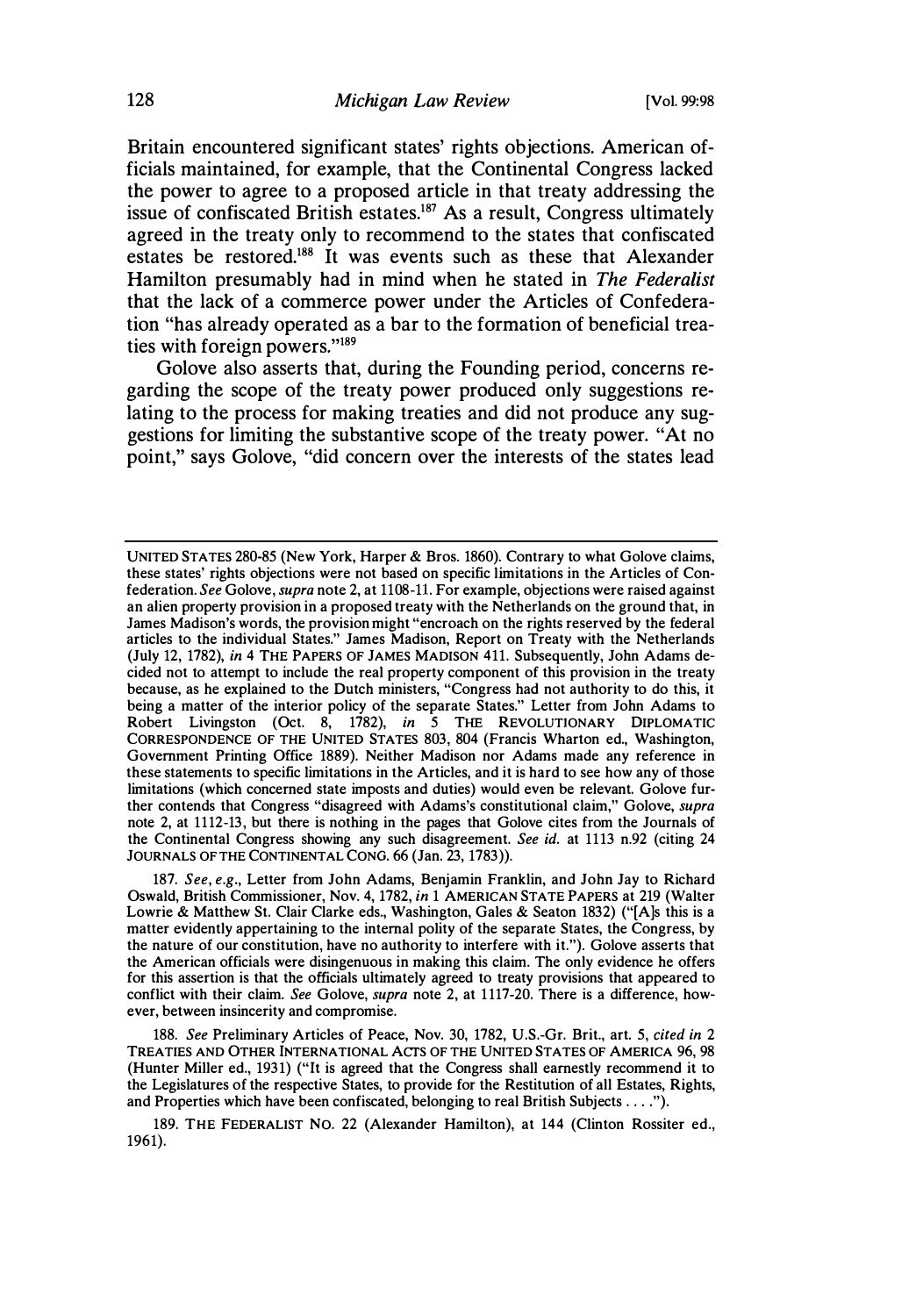to proposals to restrict the scope of the treaty power."190 In fact, this concern led to a number of proposals for clarifying or limiting the scope of the treaty power. For example, the New York resolution of ratification stated that New York was ratifying the Constitution on the understanding that "no treaty ought to operate so as to alter the constitution of any state; nor ought any commercial treaty to operate so as to abrogate any law of the United States.''191 A different proposal came from the Virginia and North Carolina conventions. They proposed in their resolutions of ratification that the Constitution be amended to make clear that "no treaty ceding, contracting, restraining, or suspending, the territorial rights or claims of the United States, or any of them, or their, or any of their rights or claims to fishing in the American seas, or navigating the American rivers, shall be made, but in cases of the most urgent and extreme necessity."<sup>192</sup> And Pennsylvania proposed that "no treaty ... shall be deemed or construed to alter or affect any law of the United States, or of any particular state, until such treaty shall have been laid before and assented to by the House of Representatives in Congress," and that treaties shall not be valid if "contradictory to the Constitution of the United States, or the constitutions of the individual states."193

Golove's claim that the Anti-Federalist charges regarding the potentially unbounded nature of the treaty power were "met with acquiescence, not denial"194 also overstates (or at least confuses) matters. Golove makes that claim when discussing the Federal Convention. In the Virginia Ratifying Convention, however, which had the most extended debates over the scope of the treaty power, the Federalists strongly disputed the Anti-Federalist charges. George Nicholas argued, for example, that the treatymakers could "make no treaty which shall be repugnant to the spirit of the Constitution, or inconsistent with

193. 2 THE DOCUMENTARY HISTORY OF THE RATIFICATION OF THE CONSTITUTION 598 (Merrill Jensen ed., 1976).

194. Golove, supra note 2, at 1134.

<sup>190.</sup> Golove, supra note 2, at 1135; see also id. at 1141 ("Crucially ... this concern [over an unlimited treaty power] did not lead to proposals to limit the scope of the power.").

<sup>191. 2</sup> THE DEBATES IN THE SEVERAL STATE CONVENTIONS ON THE ADOPTION OF THE FEDERAL CONSTITUTION, AS RECOMMENDED BY THE GENERAL CONVENTION AT PHILADELPHIA, IN 1787, at 409 (Jonathan Elliot ed., 1866) (amendment proposed July 7, 1788) [hereinafter ELLIOT'S DEBATES].

<sup>192. 10</sup> DOCUMENTARY HISTORY, supra note 38, at 1554 (amendments proposed by the Virginia Convention, June 27, 1788), and 4 ELLIOT'S DEBATES, supra note 191, at 245 (amendments proposed by the North Carolina Convention, Aug. 1, 1788). The language of both states' seventh proposed amendments were identical in this regard. North Carolina also proposed that no treaties contrary to existing federal statutes should be valid unless and until the statutes were repealed. See id. at 246 (proposed amendment 23). Although Golove refers to the Virginia resolution, he inaccurately describes it as merely procedural in nature. See Golove, supra note 2, at 1141.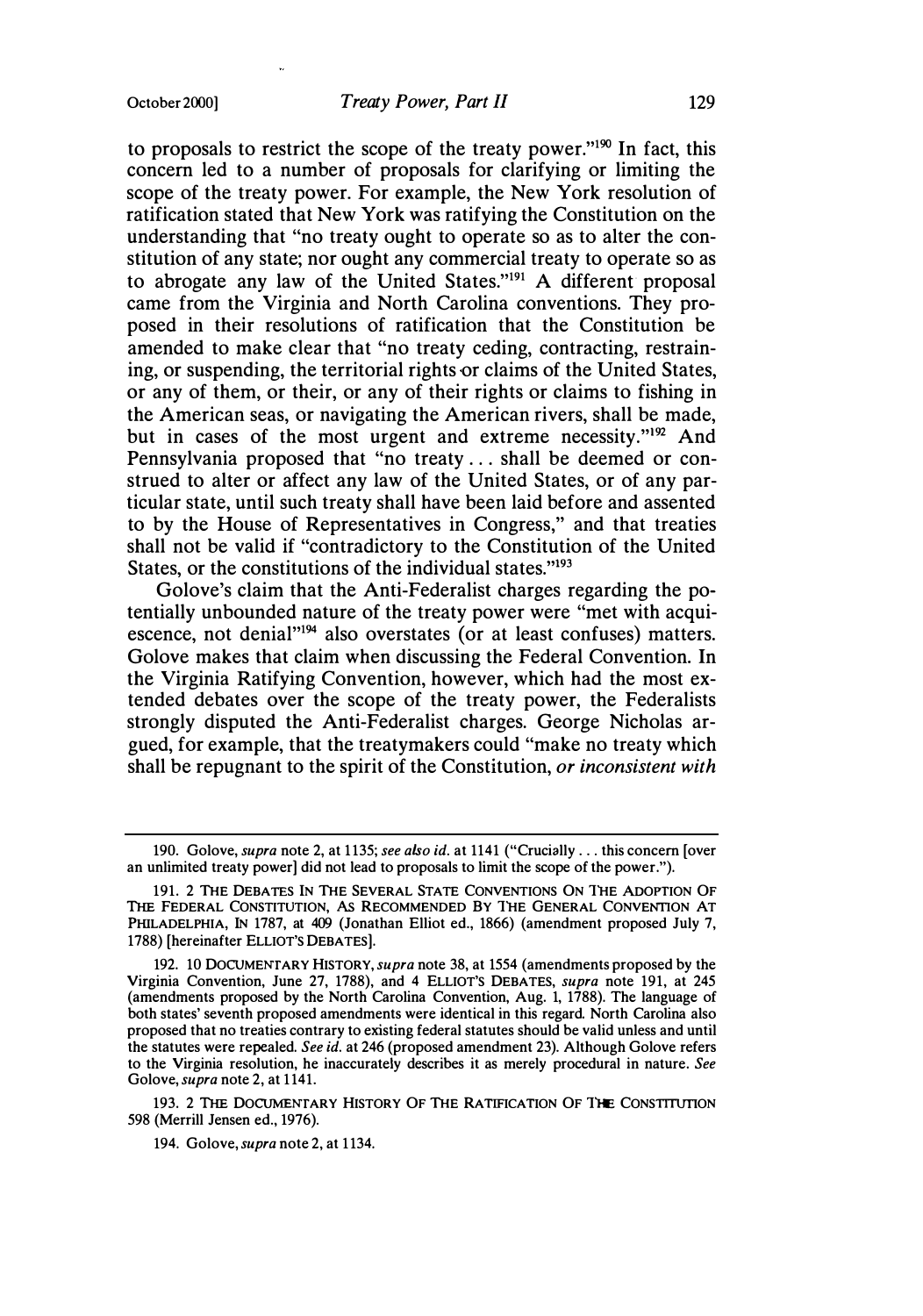the delegated powers."195 Edmund Randolph contended that "neither the life nor property of any citizen, nor the particular right of any State, can be affected by a treaty."196 And James Madison explained that " [t]he exercise of the [treaty] power must be consistent with the object of the delegation" and that " [t]he object of treaties is the regulation of intercourse with foreign nations, and is extemal."197 The "external" nature of treaties was crucial, Madison emphasized, because when addressing such matters, the treatymakers "will feel the whole force of national attachment to their country."198 In light of these statements, as well as the proposed constitutional amendments and clarifications described above, it is difficult to understand the basis for Golove's assertion that "there is only one statement ... in the whole debate over the Constitution  $-$  that even arguably supports the states' rights view."199

Golove also overstates the degree to which Supreme Court precedent resolved the treaty power issue prior to *Holland*. Most of the decisions Golove cites as "affirming the nationalist view" simply held that valid treaties preempt inconsistent state law.<sup>200</sup> Others failed to address the constitutional relationship between treaties and state law

196. 10 DOCUMENTARY HISTORY, supra note 38, at 1385 (emphasis added). In quoting Randolph's statement in the text of his article, Golove places an ellipsis in place of the reference to the rights of states, and relegates that reference to a footnote. Golove, supra note 2, at 1147. In the footnote, Golove contends that Randolph was just referring to the issue of whether a treaty could cede state territory, id. at 1147 n.216, but neither Randolph's statement, nor the statement by Patrick Henry to which he was responding, was limited to that issue. See, e.g., 10 DOCUMENTARY HISTORY, supra note 38, at 1384-85 (statement by Patrick Henry) ("The Constitutions of these States may be most flagrantly violated without remedy.").

197. Id. at 1396.

199. Golove, supra note 2, at 1147. Golove is referring to the statement by George Nicholas, quoted above.

<sup>195. 10</sup> DOCUMENTARY HISTORY, supra note 38, at 1389 (emphasis added). Golove contends that Nicholas was just invoking the standard Federalist argument about why there was no need for a Bill of Rights, Golove, supra note 2, at 1148, but this misses the point. The standard Federalist argument was that there was no need for a Bill of Rights because the powers delegated to the national government were sufficiently limited in scope that they would not give the national government the ability to take actions that would infringe on individual rights. Bradley, supra note 1, at 412 & n.124. By applying that argument to the treaty power, Nicholas was making clear that the Treaty Clause did not give the national government the ability to create preemptive federal law beyond the scope of its delegated legislative powers (and thus potentially infringe on individual rights). Nicholas had made a similar argument earlier in the debate about the Necessary and Proper Clause. 9 THE DOCUMENTARY HISTORY OF THE RATIFICATION OF THE CONSTITIJTION 1135 (John A. Kaminski & Gaspere J. Saladino eds., 1990).

<sup>198.</sup> Id. If Golove were correct in suggesting that the Anti-Federalist charges accurately reflected the scope of the treaty power, it would mean that the treaty power would not be subject to *any* constitutional limitations, since that was one of their charges. See Bradley, supra note 1, at 413. But Golove rightly rejects such a construction.

<sup>200.</sup> See, e.g., Chirac v. Chirac, 15 U.S. (2 Wheat.) 259, 271 (1817); Ware v. Hylton, 3 U.S. (3 Dall.) 199, 236-37 (1796) (Chase, J.).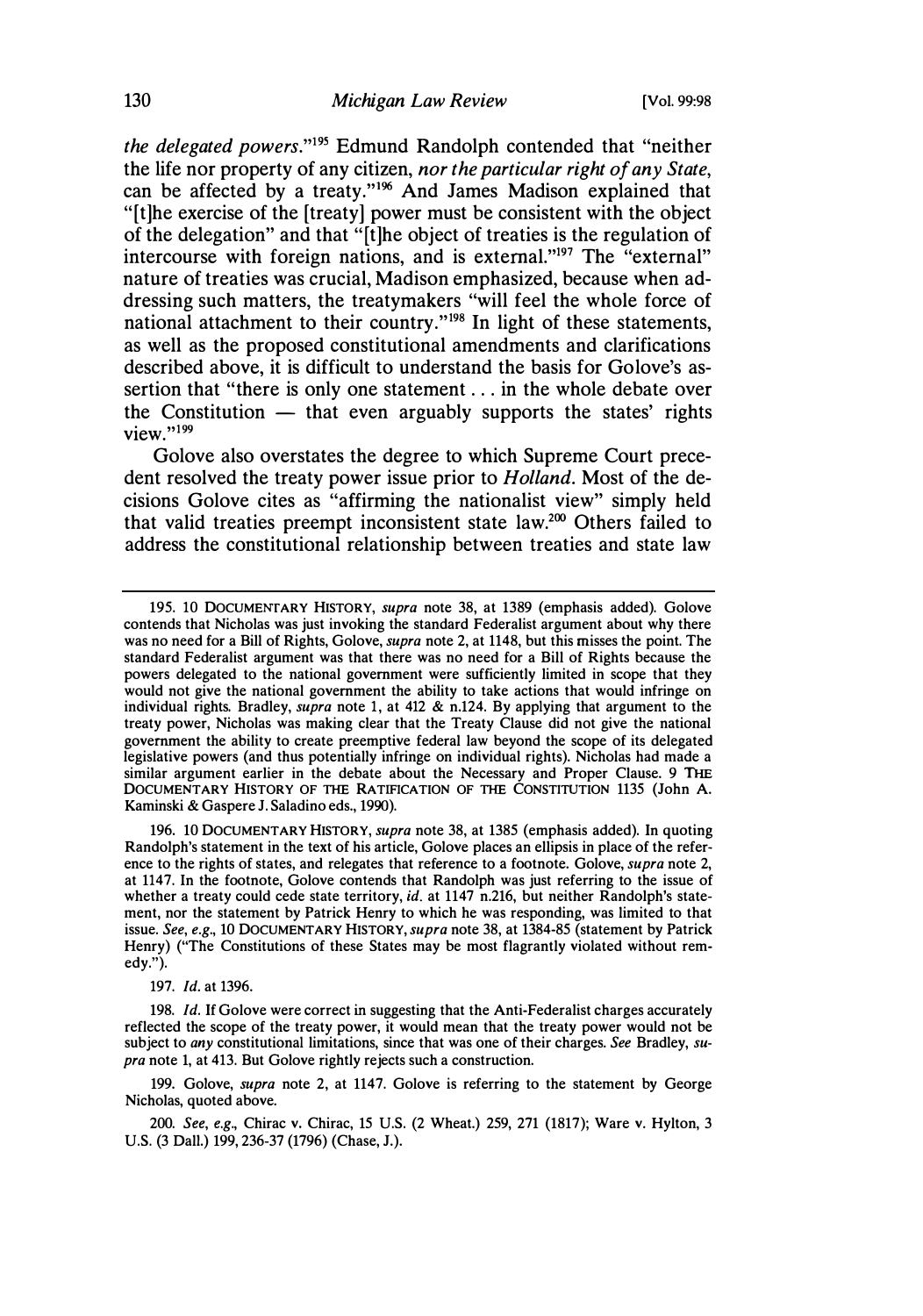altogether.<sup>201</sup> Indeed, in many of these cases, the validity of the treaty was not even argued by the parties. A good illustration of Golove's overstatement in this regard is his claim that the Court in Hauenstein v. Lynham<sup>202</sup> "affirmed all of the essential grounds for the nationalist view."203 In fact, the Court in Hauenstein expressly declined to address the scope of the treaty power, noting that "[t]he only point of contention [in this case] was one of construction," and that "[t]here are doubtless limitations of this power as there are of all others arising under such instruments; but this is not the proper occasion to consider the subject."204 When the Court did refer to the scope of the treaty power in the nineteenth century, it frequently emphasized limitations on that power, including federalism limitations.205

It is also inaccurate to suggest, as Golove does, that the only period of American history in which there has been substantial support for states' rights limitations on the treaty power was the period shortly before the Civil War, and that this support largely evaporated after the War.<sup>206</sup> In fact, although the weight of academic commentary may have come to support a treaty power unrestricted by states' rights prior to  $Holland$ <sup>207</sup> there were repeated commitments to the states' rights view by U.S. officials all the way up to (and even after) the Holland decision. For example, in a number of instances in the late nineteenth and early twentieth centuries, U.S. officials declined to en-

205. See, e.g., Geofroy v. Riggs, 133 U.S. 258, 267 (1890) (stating that the treaty power could not effect "a change in the character of the [federal] government or in that of one of the States") (emphasis added); Holden v. Joy, 84 U.S. (17 Wall.) 211, 243 (1872) (stating that the treaty power does not extend to subjects "inconsistent with the nature of our government and the relation between the States and the United States") (emphasis added); Holmes v. Jennison, 39 U.S. (14 Pet.) 540, 569 (1840) (stating that the exercise of the treaty power must be "consistent with ... the distribution of powers between the general and state governments"); New Orleans v. United States, 35 U.S. (10 Pet.) 662, 736 (1836) (noting that the federal government is "one of limited powers" and that its authority cannot be "enlarged under the treaty-making power").

206. See, e.g., Golove, supra note 2, at 1078 ("The 'states' rights view' predominated, if ever, only during the antebellum struggle, when the issue became entangled with the slavery question and the accompanying states' rights dogmas of the day."); id. at 1238 ("[T]he nationalist view, in the aftermath of the Civil War, would again gain quick recognition as the dominant construction of the treaty power.").

207. There were, as I explained in my original article, important academic dissenters during this period, most notably Henry St. George Tucker and William Mikell. See HENRY ST. GEORGE TUCKER, LIMITATIONS ON THE TREATY-MAKING POWER UNDER THE CONSTITUTION OF THE UNITED STATES (1915); William E. Mikell, The Extent of the Treaty Making Power of the President and Senate of the United States (II), 57 U. PA. L. REV. 528 (1909). In addition, many academic commentators who rejected states' rights limitations appeared to believe in subject matter limitations. See Bradley, supra note 1, at 421-22.

<sup>201.</sup> See, e.g., Orr v. Hodgson, 17 U.S. (4 Wheat.) 453 (1819); Fairfax Devisee v. Hunter's Lessee, 11 U.S. (7 Cranch) 603 (1812).

<sup>202. 100</sup> U.S. 483 (1879).

<sup>203.</sup> Golove, supra note 2, at 1244.

<sup>204. 100</sup> U.S. at 490.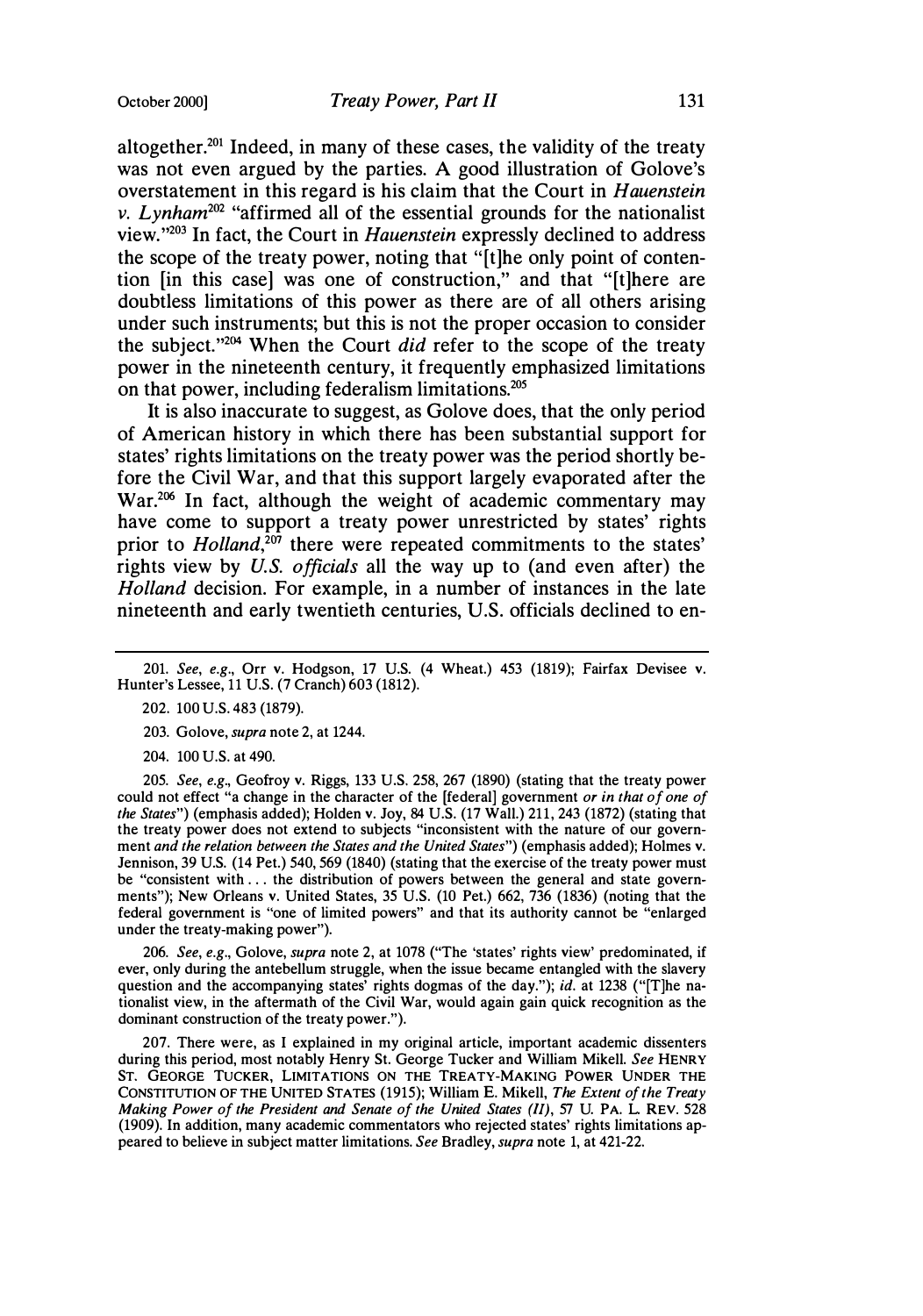ter into negotiations concerning private international law treaties because of a concern .that the treaties would infringe on the reserved powers of the states.208 Similarly, even as late as a few years before Holland, U.S. representatives insisted that they could not agree to a treaty regulating certain labor conditions because those matters were within the reserved powers of the states.<sup>209</sup> These states' rights concerns continued to inhibit U.S. participation in private international law, labor, and other treaty regimes even after *Holland*.<sup>210</sup>

#### **CONCLUSION**

The scope of the treaty power has been debated numerous times throughout this nation's history. The issue has resurfaced in recent years for a number of reasons, including the Supreme Court's revitalization of federalism restraints in the domestic arena and an expansion in the scope and range of U.S. treatymaking. As I explained in my original article, these and other changes have heightened the potential conflict between the treaty power and American federalism. This conflict is posed most squarely by what I have called the "nationalist view" of the treaty power, which would allow the treatymakers the ability to create supreme federal law without regard to either subject matter or federalism limitations. The nationalist view can be criticized on a number of grounds, not the least of which is that it appears to conflict with the limited and enumerated powers structure of the Constitution.

Despite its length and detail, Golove's article is largely unresponsive to my critique. The article is off-track right from the beginning, with its unexplained redefinition of the term "nationalist view." It then runs into serious analytical difficulties when it tries to both embrace and reject a subject matter limitation on the treaty power and tries to both embrace and reject the Supreme Court's recent federalism juris-

<sup>208.</sup> See Kurt H. Nadelmann, Ignored State Interests: The Federal Government and International Efforts to Unify Rules of Private Law, 102 U. PA. L. REV. 323 (1954); see also HAROLD W. STOKE, THE FOREIGN RELATIONS OF THE FEDERAL STATE 187-88 (1931 ).

<sup>209.</sup> See James T. Shotwell, Historical Significance of the International Labour Conference, in LABOUR AS AN INTERNATIONAL PROBLEM 41 (E. John Solano ed., 1920); see also STOKE, supra note 208, at 189.

<sup>210.</sup> See Pitman B. Potter, Inhibitions Upon the Treaty-Making Power of the United States, 28 AM. J. INT'L L. 456 (1934). The fact that U.S. treatymakers perceived federalism limits on their ability to enter into labor treaties after Holland also tends to undermine one of Golove's most surprising claims: that the Court in Holland was self-consciously inviting the federal government to use the treaty power to circumvent the Court's earlier decision in Hammer v. Dagenhart, 247 U.S. 251 (1918), in which the Court had held that a child labor statute unconstitutionally invaded the reserved powers of the states. Golove, supra note 2, at 1080, 1269, 1304. Further undermining Golove's claim is the fact that the Court reaffirmed Hammer two years after Holland and specifically held that Congress could not use its taxing power to circumvent the Hammer decision. Bailey v. Drexel Furniture Co. (The Child Labor Tax Case), 259 U.S. 20, 39 (1922).